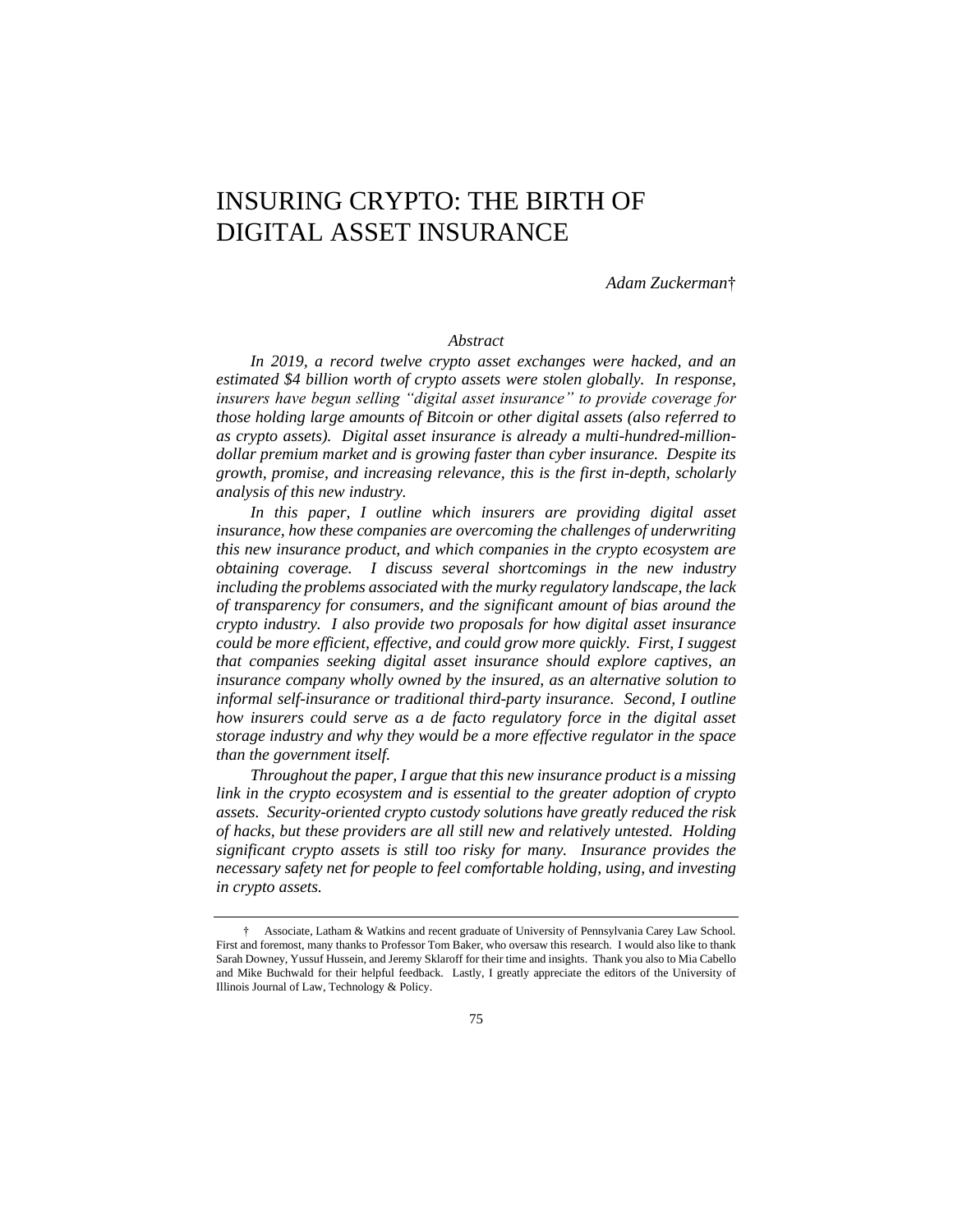| I.   |                                                                     | Overview of Digital Assets and the Relevant Insurance Products78 |  |
|------|---------------------------------------------------------------------|------------------------------------------------------------------|--|
|      |                                                                     |                                                                  |  |
|      |                                                                     |                                                                  |  |
|      |                                                                     |                                                                  |  |
|      |                                                                     |                                                                  |  |
| II.  |                                                                     |                                                                  |  |
|      |                                                                     |                                                                  |  |
|      | <b>B.</b>                                                           |                                                                  |  |
|      |                                                                     |                                                                  |  |
|      |                                                                     |                                                                  |  |
| III. | Shortcomings in the Current Approach to Digital Asset Insurance  98 |                                                                  |  |
|      |                                                                     |                                                                  |  |
|      | <b>B.</b>                                                           |                                                                  |  |
|      | C.                                                                  |                                                                  |  |
|      |                                                                     |                                                                  |  |
|      | Е.                                                                  |                                                                  |  |
| IV.  |                                                                     |                                                                  |  |
|      |                                                                     |                                                                  |  |
|      |                                                                     |                                                                  |  |
| V.   |                                                                     |                                                                  |  |
|      |                                                                     |                                                                  |  |

# TABLE OF CONTENTS

# INSURING CRYPTO: THE BIRTH OF DIGITAL ASSET INSURANCE

A jewelry store holds millions of dollars' worth of precious metals and stones. Naturally, some people would like to steal them. So, most jewelry stores hire guards, keep the jewels in locked boxes, and install high tech security systems to prevent these valuable and expensive items from being stolen. Even with all of this security, there is always a chance, however slight, that the jewels can be stolen.<sup>1</sup> For this, the owner will likely purchase insurance.

In the last several years, a new type of insurance has become available: digital asset insurance.<sup>2</sup> Digital assets are a digitally native asset class that have no physical component. In the infancy of digital asset industries, digital assets were stored in a digital wallet.<sup>3</sup> These solutions, which frequently left the assets vulnerable to hacking, were the digital equivalent of a diamond ring hidden

<sup>1</sup>*. See* Joshua Davis, *The Untold Story of the World's Biggest Diamond Heist,* WIRED (Mar. 12, 2009, 12:00 PM), https://www.wired.com/2009/03/ff-diamonds-2/ (discussing a multi-million diamond heist at a wellprotected, seemingly secure vault).

<sup>2.</sup> Adam Zuckerman, *Bitcoin Insurance? The Emerging Market for Digital Asset Insurance*, Q1 PLUS J. 8, 11–13 (2020).

<sup>3</sup>*. Id.*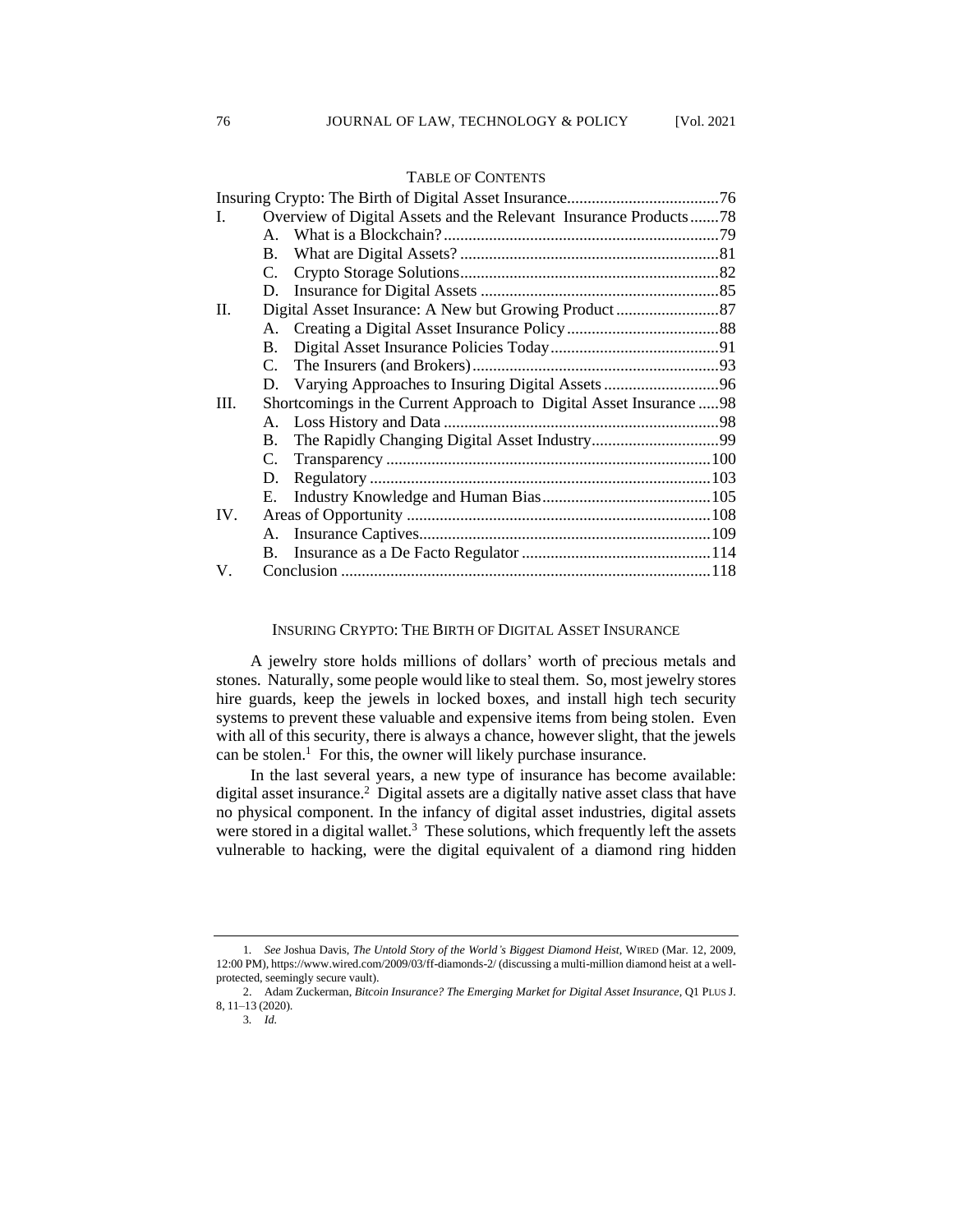under a mattress.<sup>4</sup> Many companies have since launched innovative high-tech solutions that promise safer storage. However, the security of digital assets remains a huge problem in the industry.<sup>5</sup>

In 2019, a record high of twelve different crypto asset exchanges were hacked<sup>6</sup> and over \$4 billion of cryptocurrency (a type of digital asset) were stolen or scammed worldwide.<sup>7</sup> Recent scandals include South Korean exchange UpBit's loss of approximately \$50 million worth of Ether (a popular cryptocurrency) on November 27, 2019, $\delta$  and a few days later all funds were frozen at Chinese exchange Idax when the CEO suddenly "went missing"—a situation that remained unresolved months later.<sup>9</sup> New crypto exchange Altsbit received an unwelcome response to its release when it was hacked in February 2020, mere months after publicly launching its services.<sup>10</sup> Many of these crypto losses have occurred because companies have failed to store their digital assets in secure solutions—precisely the problem new custody providers are attempting to solve.<sup>11</sup> Yet, even when security is made a priority, the technology is so new and the regulatory oversight is so limited that there still remains a material chance of a hack or other loss.<sup>12</sup> As with the storage of valuable jewels, entirely eliminating the chance of theft is impossible. Thus, the industry of digital asset insurance was born.<sup>13</sup>

This paper is the first evaluation of the current state of the digital asset insurance market. I hope to provide an objective overview of the industry, the players, and the novel insurance product for those looking to learn about it. The paper is also an attempt to elucidate the role that insurance can play in the digital asset ecosystem. Blockchain technology and the underlying digital assets are evolving extremely quickly, and the laws and regulators have no hope of keeping

<sup>4</sup>*. See* Kai Sedgewick, *Bitcoin History Part 18: The First Bitcoin Wallet*, BITCOIN.COM (Oct. 6, 2019), https://news.bitcoin.com/bitcoin-history-part-18-the-first-bitcoin-wallet (discussing how users would merely store their private key directly on their computer).

<sup>5</sup>*. See A Comprehensive List of Cryptocurrency Exchange Hacks*, SELFKEY (Feb. 13, 2020), https://selfkey.org/list-of-cryptocurrency-exchange-hacks/%20 (providing an updated list of all major cryptocurrency exchange hacks).

<sup>6</sup>*. Id.*

<sup>7</sup>*.* Jeb Su, *Hackers Stole Over \$4 Billion from Crypto Crimes in 2019 So Far, Up from \$1.7 Billion in All of 2018*, FORBES (Aug. 15, 2019, 1:49 PM), https://www.forbes.com/sites/jeanbaptiste/2019/08/15/ hackersstole-over-4-billion-from-crypto-crimes-in-2019-so-far-up-from-1-7-billion-in-all-of-2018/#7762eacc55f5

<sup>8</sup>*. See* Tomáš Foltyn, *Cryptocurrency Exchange Loses US\$50 Million in Apparent Hack*, WELIVESECURITY (Nov. 27, 2019, 5:06 PM), https://www.welivesecurity.com/2019/11/27/upbitcryptocurrency-exchange-hack/ (describing the apparent loss).

<sup>9.</sup> Eric Thomas, *IDAX Exit Scam? Users Face Withdrawal Difficulty*, CRYPTO BRIEFING (Nov. 27, 2019), https://cryptobriefing.com/idax-exit-scam-users-face-withdrawal-difficulty/.

<sup>10</sup>*. A Comprehensive List of Cryptocurrency Exchange Hacks*, *supra* note 5.

<sup>11.</sup> *See* Zuckerman, *supra* note 2, at ("[Unsecured storage] leaves the digital assets more susceptible to hackers who can attempt to access the private key(s) through an online vulnerability").

<sup>12</sup>*. See* Jeff Kauflin, *Lloyd's of London, Aon and Others Poised to Profit from Cryptocurrency Hacker Insurance*, FORBES (Sep. 5, 2019, 11:18 AM), https://www.forbes.com/sites/jeffkauflin/2019/09/05/lloyds-oflondon-aon-and-others-poised-to-profit-from-cryptocurrency-hacker-insurance/#72a3761932aa (discussing the pervasive threat of hacks of companies with industry-leading securities, such as Binance, a security-conscious exchange with its own custody service).

<sup>13</sup>*. See* Zuckerman, *supra* note 2, at 13 (noting however, that the cryptocurrency market is volatile, which results in many people avoiding the market altogether).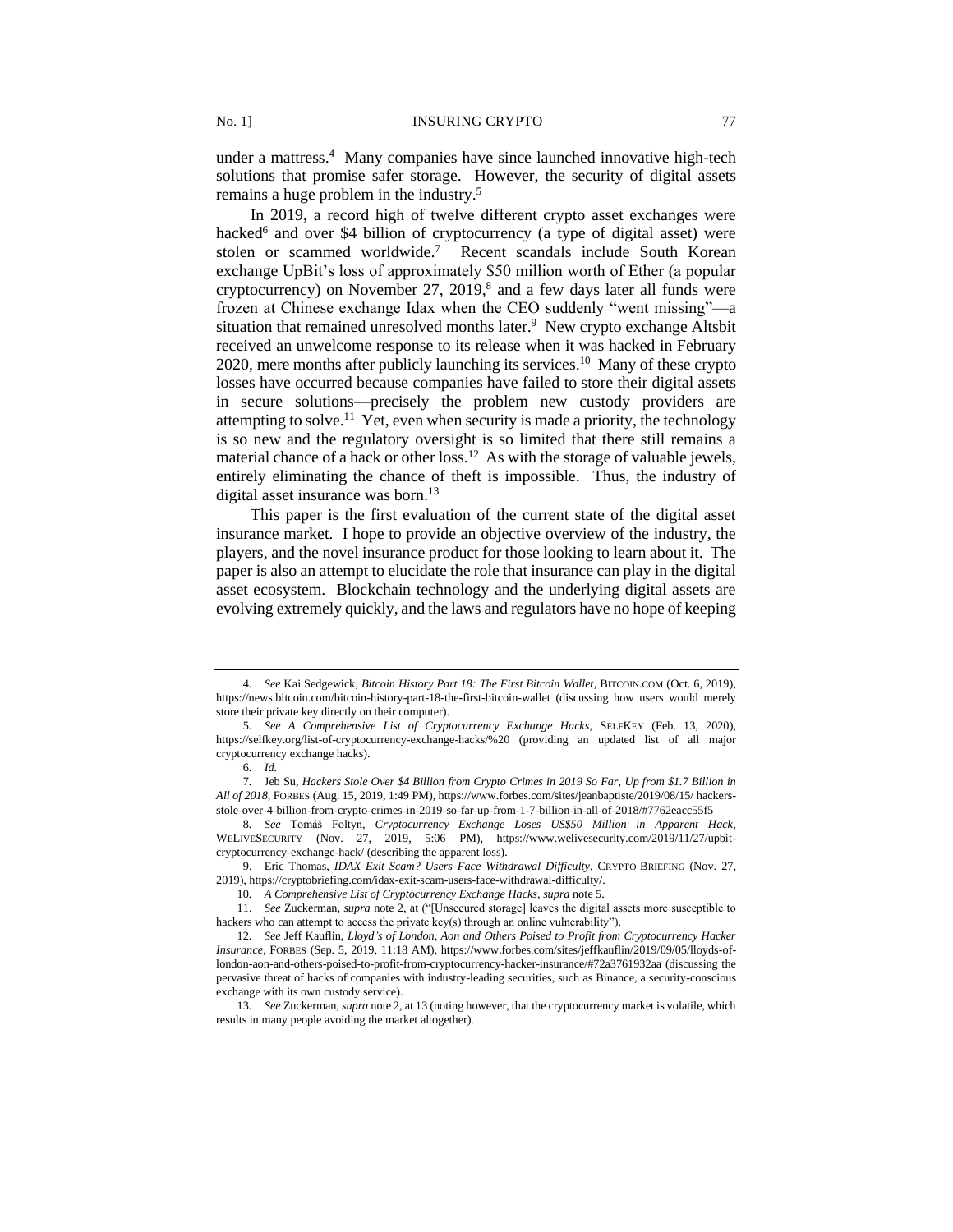up with the industry at its current pace.<sup>14</sup> There is therefore an inevitable tension between the innovators and how the laws apply to their new technology. This creates risk for insurers as explained below. But it is also an opportunity for insurers to play a critical role in the digital asset ecosystem as a centralized governance alternative to government.<sup>15</sup> Insurers can create systemic incentives that serve as an alternative to laws and regulation.<sup>16</sup> Where laws and regulation are destined to fall behind technology, insurance can in some instances be a preferable alternative.<sup>17</sup> I argue throughout that this new insurance product can and should act as a supplement to regulation in the digital asset security and custody industry.

Part I introduces foundational knowledge of both the digital asset space and the relevant areas of the insurance industry needed to engage with this emerging insurance product. I provide a brief overview of blockchain technology, crypto assets, storage of crypto assets, and the relevant insurance theory.

Part II provides the most expansive overview to date of the digital asset insurance industry, including the types of companies that are obtaining digital asset insurance policies, what parties are brokering and underwriting the insurance, as well as how the insurance industry is approaching the challenge of creating policies for this new asset class. Part III enumerates several shortcomings of and factors that hinder the current approach to insuring digital assets, including a lack of loss history for insured digital assets, minimal transparency in the policy offerings, continued regulatory uncertainty, and human bias in the crypto industry.

In Part IV, I make two proposals for how I believe digital asset insurance could be more efficient, effective, and provide better value to both insurers and insureds. I suggest that those seeking digital asset insurance look to captives (a wholly-owned subsidiary that provides insurance to the parent company) as an alternative solution to third-party insurance, and I explore the possibility of the insurance industry functioning as a de facto regulator to improve digital asset storage security industry wide. Part V concludes by reaffirming the importance of insurance to the adoption of digital assets as a mainstream asset class.

# I. OVERVIEW OF DIGITAL ASSETS AND THE RELEVANT INSURANCE PRODUCTS

Understanding the digital asset insurance industry first requires some knowledge of blockchains, digital assets, and storage solutions for digital assets, as well as the relevant areas of insurance. If you are well versed in these topics, feel free to skip to Part II.

<sup>14.</sup> Insider Intelligence, *How the Laws & Regulations Affecting Blockchain Technology and Cryptocurrencies, Like Bitcoin, Can Impact its Adoption*, BUS. INSIDER (Jan. 27, 2021), https://www.businessinsider.com/blockchain-cryptocurrency-regulations-us-global.

<sup>15</sup>*. See* Zuckerman, *supra* note 2, at 11 (noting that having a centralized asset security would promote safety of assets).

<sup>16.</sup> Kauflin, *supra* note 12.

<sup>17</sup>*. Id.*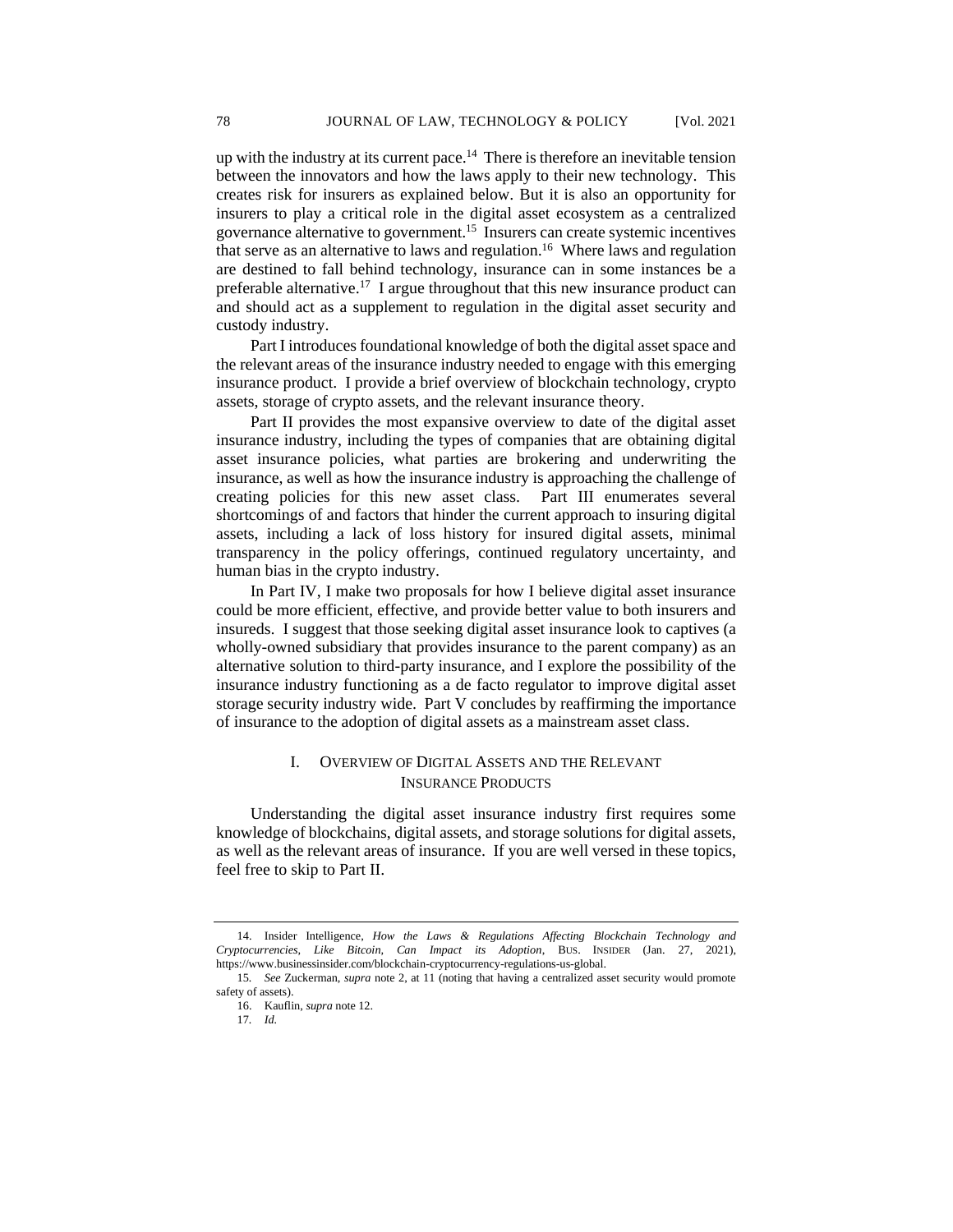## *A. What is a Blockchain?*

A blockchain<sup>18</sup> is a database that is stored and shared across a number of computers, frequently called nodes.<sup>19</sup> These nodes perform cryptographic computations that validate transactions on the blockchain.<sup>20</sup> When a sufficient number of nodes (usually a majority, though this can vary depending on the blockchain) validate a transaction, it and a group of other validated transactions are added to the ledger.<sup>21</sup> This ledger, the blockchain, is independently maintained by many or all of the nodes.<sup>22</sup>

While not a perfect analogy, Google Documents provide a useful starting point for understanding a blockchain. Imagine a Google Document that is open on thousands of computers all around the world at any given time. Each computer competes in a cryptographic competition to validate the new text that can be added to the Google Document by anybody, and the computer that wins the competition is rewarded.<sup>23</sup> As long as the majority of other computers then verify that the text is valid, it is encoded onto a page on the Google Document. Unlike a Google Document, however, it cannot be edited, only added to. As new text is added, it is cryptographically linked to the previous page, such that if anybody tries to change the text on a prior page, it will invalidate the entire string and be rejected by the rest of the nodes. $24$ 

The release of Bitcoin in 2008 marked the first functional application of a blockchain.<sup>25</sup> While Bitcoin itself has gained prominence, the blockchain technology it was built on is widely believed to be far more revolutionary.<sup>26</sup> I will not dive into the nuances of blockchain technology (particularly as different blockchains have very different structures and purposes), but the fundamental technological breakthrough is that blockchains allow code to run autonomously without a single party having the authority to control or modify it.<sup>27</sup> This permits

<sup>18.</sup> The term "distributed ledger technology," though technically different, is frequently used interchangeably with the term blockchain. *See* Hasib Anwar, *Blockchain vs. Distributed Ledger Technology*, 101 BLOCKCHAINS (Jan. 6, 2019), https://101blockchains.com/blockchain-vs-distributed-ledger-technology/ (explaining that despite their interchangeability, blockchain and distributed ledger technology differ in many respects).

<sup>19.</sup> Maryanne Murray, *Blockchain Explained*, REUTERS GRAPHICS (June 15, 2018), http://graphics.reuters.com/TECHNOLOGY-BLOCKCHAIN/010070P11GN/index.html.

<sup>20</sup>*. See* Ameer Rosic, *What Is Blockchain Technology? A Step-by-Step Guide for Beginners,*  BLOCKGEEKS.COM, https://blockgeeks.com/guides/what-is-blockchain-technology (last visited Apr. 26, 2021) (explaining the function and importance of nodes).

<sup>21</sup>*. Id.*

<sup>22</sup>*. Id.*

<sup>23.</sup> John Kleb, *What is Blockchain?*, SIKICH (Dec. 13, 2017), https://www.sikich.com/insight/what-isblockchain/.

<sup>24</sup>*. Id.*

<sup>25</sup>*. See* Ameer Rosic, *What Is Bitcoin? [The Most Comprehensive Step-by-Step Guide]*, BLOCKGEEKS.COM, https://blockgeeks.com/guides/what-is-bitcoin (last visited Apr. 26, 2021) (explaining how Bitcoin is a "decentralized digital currency" that "can be sent from user to user on the peer-to-peer bitcoin blockchain network without the need for intermediaries").

<sup>26</sup>*. See* Nathaniel Popper, *The People Leading the Blockchain Revolution*, N.Y. TIMES (June 27, 2018), https://www.nytimes.com/2018/06/27/business/dealbook/blockchain-stars.html (discussing the revolutionary potential of blockchain technology).

<sup>27</sup>*. See generally* Rosic, *supra* note 25 (explaining how blockchain works).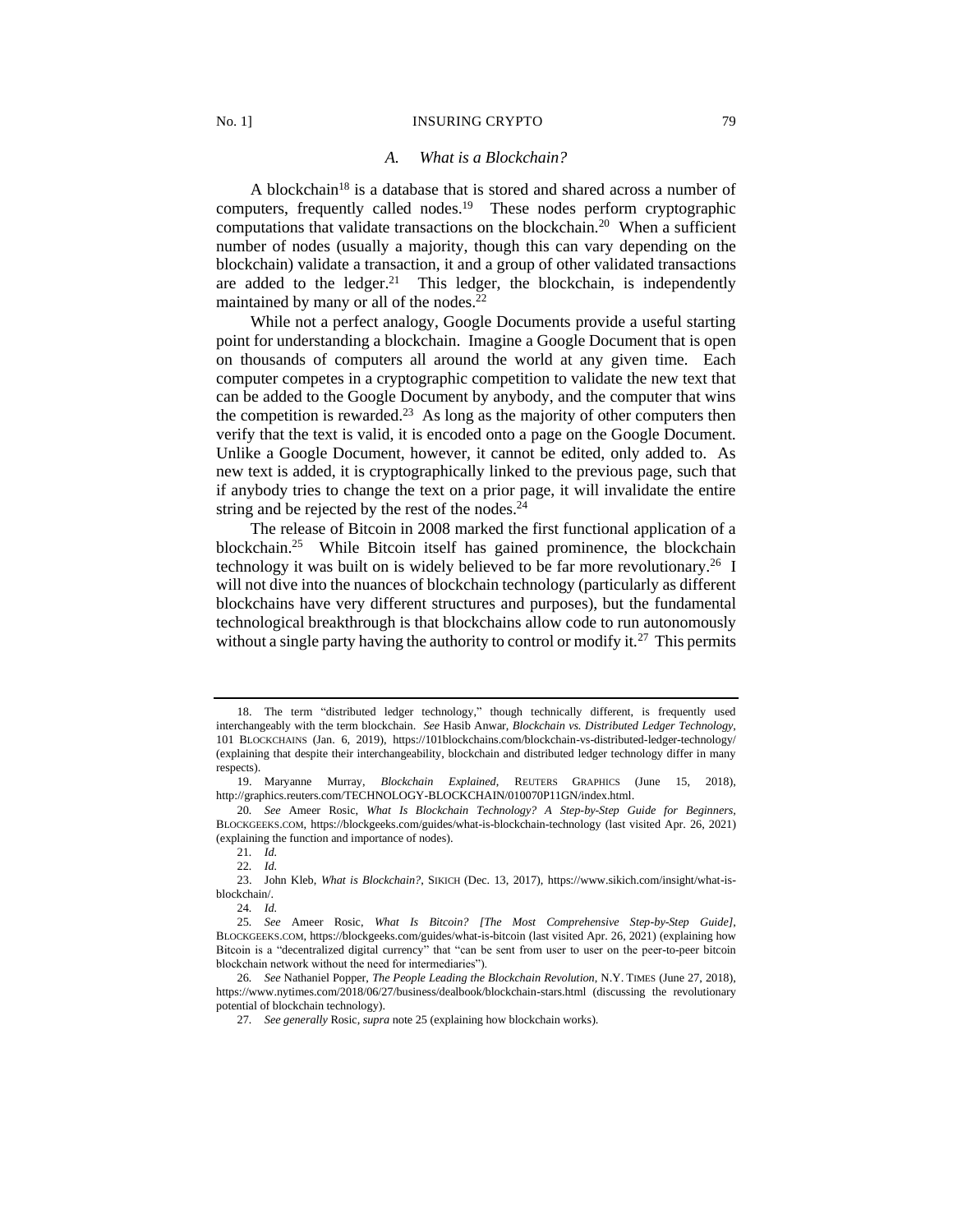users to trust the code without trusting any individual or organization. This principle has a wide array of potentially disruptive applications.<sup>28</sup>

The Bitcoin Network harnesses this technology for a very specific purpose: the transmission of digital money called bitcoin.<sup>29</sup> Bitcoin was the first to solve what is referred to as the "double spend problem"<sup>30</sup> in the digital environment. Traditionally, if I held \$10 in my bank account, the only way to ensure that I would not send the \$10 to more than one person was to rely on a trusted intermediary such as a bank. $31$  Cash solves this problem in the physical world, as I cannot give the same \$10 bill to multiple people; similarly, the distributed ledger and validation system of a blockchain autonomously ensures that the same digital assets cannot be sent to two different people online.<sup>32</sup> It eliminates this specific need for a bank. For the first time, Bitcoin allowed people to trust the code rather than trusting entities such as banks and governments for the purpose of transmitting money online.<sup>33</sup> In a country such as Venezuela, Indonesia, Iran, Lebanon, Argentina, or any other country with a highly volatile currency, untrustworthy government, or poor banking infrastructure, relying on code rather than institutions might be an extremely attractive proposition.<sup>34</sup>

In addition to sending money to others or safeguarding valuable assets without a bank, the "trustless" infrastructure of a blockchain appears valuable to any number of industries.<sup>35</sup> The use cases span from mundane changes to businesses' recordkeeping systems,<sup>36</sup> to fundamental transformations in the way personal data is stored and shared on the internet, $37$  to frivolous blockchainenabled collectibles and games.<sup>38</sup> There are many practical obstacles standing in the way of broader adoption and the envisioned blockchain revolution, but many are confident that the technological benefits of blockchain will reshape the future.<sup>39</sup>

34*. See id* ("Bitcoin is free from government interference and manipulation.").

35*. See* Rosic, *supra* note 25 (discussing the value of blockchain's resistance to tampering from financial institutions).

<sup>28</sup>*. Id.*

<sup>29</sup>*. Id.*

<sup>30</sup>*. See* Jake Frankenfield, *Double-Spending*, INVESTOPEDIA (last updated June 30, 2020), https://www.investopedia.com/terms/d/doublespending.asp (discussing how Bitcoin "has a mechanism based on transaction logs, known as the [blockchain,](https://www.investopedia.com/terms/b/blockchain.asp) to verify the authenticity of each transaction and prevent doublecounting").

<sup>31</sup>*. Id.*

<sup>32</sup>*. See* Rosic, *supra* note 25 ("As each block enters the system, it is broadcast to the peer-to-peer computer network of users for validation. In this way, all users are aware of each transaction, which prevents stealing and double-spending, where someone spends the same currency twice.").

<sup>33</sup>*. Id.*

<sup>36</sup>*. See How This Restaurant Operator Uses Blockchain to Reimagine Loyalty,* HOSPITALITY TECH. (Jan. 2, 2018), https://hospitalitytech.com/how-restaurant-operator-uses-blockchain-reimagine-loyalty (discussing how Chanticleer Holdings uses a blockchain database rather than a traditional database to track restaurant loyalty points).

<sup>37</sup>*. See Profiles*, 3BOX, https://3box.io/products/profiles (last visited Apr. 26, 2021) (explaining how 3Box offers decentralized identity tools that allow users to maintain control of their data rather than let large technology companies exploit and profit from their data).

<sup>38</sup>*. See CrytoKitties*, CRYPOTOKITTIES.CO, http://www.cryptokitties.co (last visited Apr. 26, 2021) (displaying Cryptokitties as a game where users can raise and trade digital kittens on the blockchain).

<sup>39.</sup> It should be noted that as the industry has continued to develop, the uses and structures of new blockchains have begun to vary. Libra, for example, is a high-profile proposed stablecoin that would operate as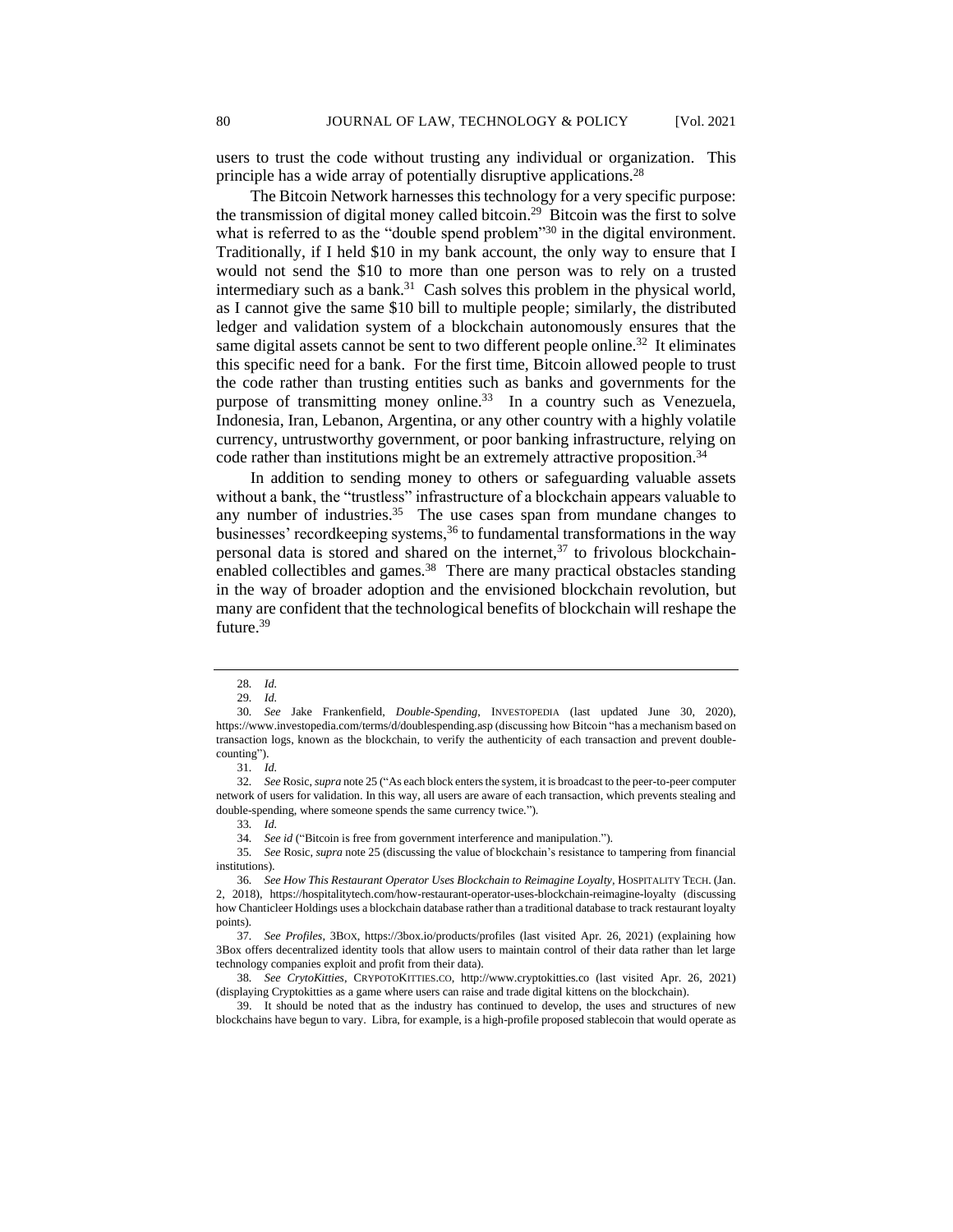### No. 1] INSURING CRYPTO 81

#### *B. What are Digital Assets?*

Powering the blockchain-based ecosystems described above are a new asset class referred to as *digital assets.* 40 Previously, the term digital asset was used to describe any asset in a digital form.<sup>41</sup> This could mean money, securities, data, music, or any other digital representation with value.<sup>42</sup> More recently the term digital asset has been adopted and largely co-opted by the blockchain community to reference what is more intuitively called a crypto asset.<sup>43</sup>

A crypto asset is a digitally *native* form of stored value that relies on the verification properties of a blockchain.<sup>44</sup> Crypto asset is a broad term that encompasses digitally native assets that can take many different forms.<sup>45</sup> Some, such as bitcoin and ether, function as digital currencies.<sup>46</sup> These are pure stores of value that are digitally native alternatives to fiat currency.<sup>47</sup> Because of the cryptography required for the decentralized validation process that makes this possible, this specific type of crypto asset has been dubbed a "cryptocurrency."<sup>48</sup>

Other digital assets can function more like a stock, giving the holder voting rights and ownership in the digital ecosystem for which the asset was created, known colloquially as a "security token."<sup>49</sup> Another type, frequently called a "utility token," may function like a Chuck-E-Cheese coin—a store of value designed only to be used in a specific ecosystem.<sup>50</sup> Still other digital assets have

42*. Id.*

44*. What Exactly Is a Digital Asset & How to Get the Most Value from Them?*, MERLINONE, https://merlinone.com/what-is-a-digital-asset (last visited Apr. 26, 2021).

45*. See generally* ICAEW, CRYPTO-ASSETS: ANTI-MONEY LAUNDERING GUIDANCE FOR ACCOUNTANTS 1, 2 (2019), https://www.icaew.com/-/media/corporate/files/technical/legal-and-regulatory/money-laundering/ guidance-on-crypto-assets.ashx#:~:text=Crypto%2Dassets%20is%20a%20broad,security%20tokens%20and% 20utility% 20tokens ("Crypto-assets is a broad term covering all assets stored on distributed ledgers. This includes all cryptocurrencies as well as non-currency assets such as security tokens and utility tokens.").

46*. Id.* at 2–3.

47*. Id.* at 2 ( "Cryptocurrencies are a class of digital currency that do not possess a legal status of currency or money, but can be accepted by natural and legal persons as a means of exchange and can be transferred, stored and traded electronically.").

48*. Id.* 

50*. Id*.

49. Rajarshi Mitra, *Utility Tokens vs Security Tokens: Learn the Difference – Ultimate Guide,*  BLOCKGEEKS.COM, https://blockgeeks.com/guides/utility-tokens-vs-security-tokens (last visited Apr. 26, 2021) (explaining that digital assets that have more characteristics of a stock or other security are generally referred to as a "security token," whereas tokens that are designed to be a currency for use in a blockchain-based ecosystem are called "utility tokens." These are loose and usually self-proclaimed definitions, and frequently an asset can have characteristics of both if, for example, it can be used in an ecosystem but also is expected to gain value like a security).

a global digital currency. THE LIBRA ASSOCIATION, https://libra.org/en-US/association (last visited Apr. 26, 2021). As proposed, the blockchain would be controlled by a small group of association members rather than the decentralized format of Bitcoin or Ethereum, and the currency would be pegged to other stable assets rather than deriving its value from the network itself. *Id*. Therefore, the description above should be loosely considered a blockchain.

<sup>40.</sup> David Hamilton, *What Are Digital Assets?*, SECURITIES.IO (Aug. 25, 2020), https://www.securities.io/what-are-digital-assets/.

<sup>41</sup>*. See Digital Asset*, WIKIPEDIA, https://en.wikipedia.org/wiki/Digital\_asset (last visited Apr. 26, 2021) (referring to digital assets in the traditional sense of "anything that exists in a digital format and comes with the right to use").

<sup>43</sup>*. See Digital Asset Basics*, FIDELITY DIGITAL ASSETS, https://www.fidelitydigitalassets.com/digitalasset-basics (last visited Apr. 26, 2021) (referring specifically to blockchain-based digital assets, not the traditional notion of digital assets).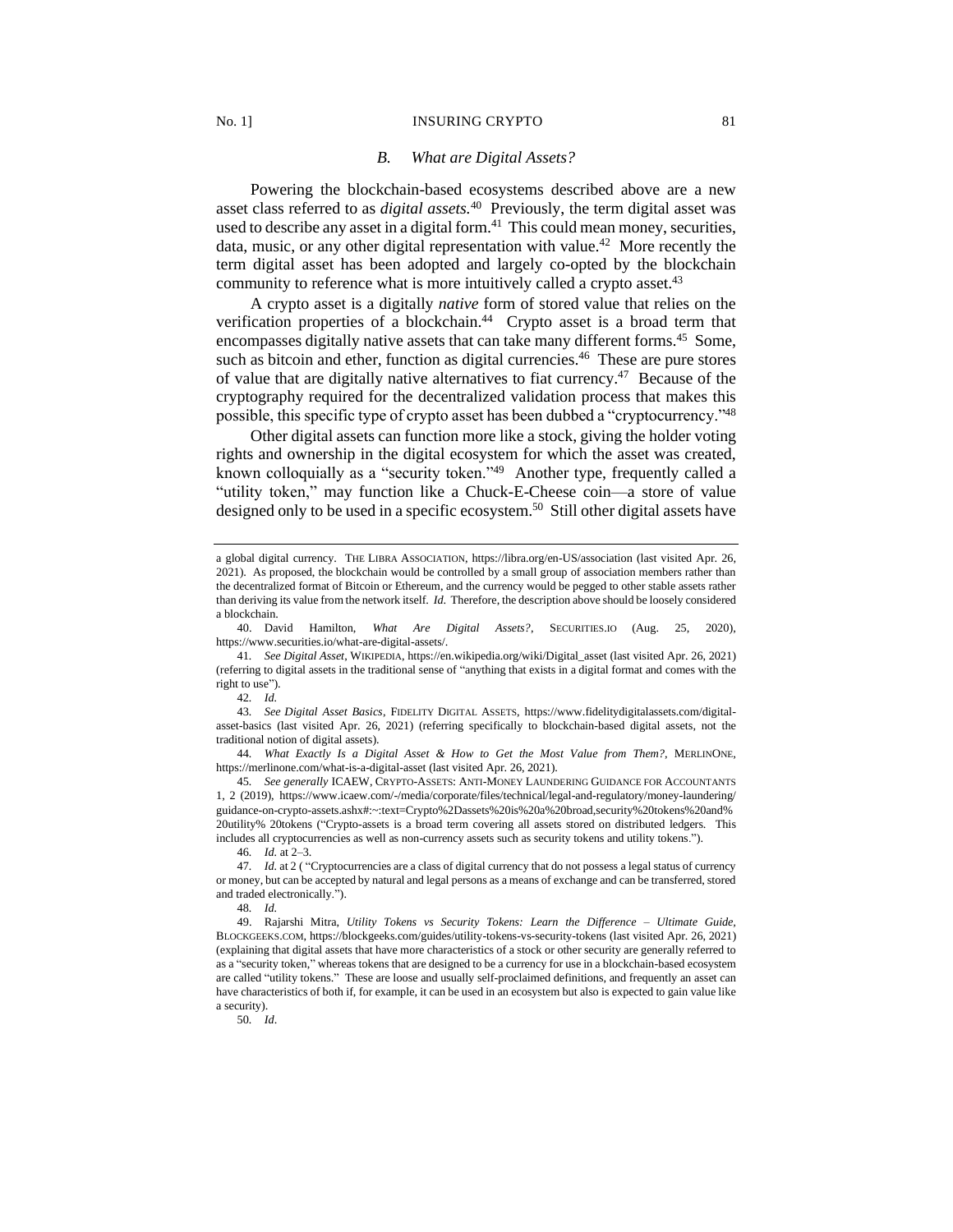different purposes.<sup>51</sup> All of these different types of assets fall into the broader category of a crypto asset as long as they are digitally native and rely on a blockchain.<sup>52</sup>

I only wade into the murky waters of terminology<sup>53</sup> because the insurance industry has largely adopted the phrasing of "digital asset insurance" to refer to this emerging industry of insuring blockchain-based assets.<sup>54</sup> This is representative of the broader trend of those in the blockchain community using the term digital asset to refer to what could be more accurately described as a crypto asset.<sup>55</sup> Therefore, I use the terms "digital asset" and "crypto asset" interchangeably to refer to all digitally native assets that rely on a blockchain. Though cryptocurrency is also often used interchangeably with these two terms as it is the most popular form of crypto asset, I use it only to describe crypto assets that function as currency.

# *C. Crypto Storage Solutions*

Digital assets have no inherent physical characteristics.<sup>56</sup> Instead, they are encoded onto a blockchain, and the owner of a digital asset is whatever pseudonymous account the distributed ledger (the blockchain) publicly says owns the value.<sup>57</sup> That account is accessed with a password known as a private key, and anybody with the private key can transfer the digital assets.<sup>58</sup> Storing digital assets is in essence the practice of saving and protecting the private key. If the private key is lost, the assets remain locked up forever,<sup>59</sup> and if the private key is stolen, the assets can be stolen. $60$  The nature of a blockchain is that transactions are typically irreversible,  $61$  and public ownership is pseudonymous;

<sup>51.</sup> David Canellis, *Three Types of Cryptocurrency Tokens Explained as Quickly as Possible*, THENEXTWEB.COM (Nov. 19, 2018, 4:32 PM), https://thenextweb.com/hardfork/2018/11/19/cryptocurrencytokens-explained.

<sup>52.</sup> Jake Frankenfield, *Crypto Tokens*, INVESTOPEDIA (June 30, 2020), https://www.investopedia.com/ terms/c/crypto-token.asp.

<sup>53</sup>*. See* Angela Walch, *The Path of the Blockchain Lexicon (and the Law),* 36 REV. BANKING & FIN. 713 (2017) (discussing how terminology in the blockchain world is ever-changing, causing problems both within the industry and for regulators).

<sup>54</sup>*. Id.*

<sup>55</sup>*. Id.*

<sup>56</sup>*. What Are Cryptoassets (Cryptocurrencies)?*, BANK OF ENGLAND, https://www.bankofengland.co.uk/ knowledgebank/what-are-cryptocurrencies (last visited Apr. 26, 2021).

<sup>57.</sup> Harsh Agrawal, *What Is Cold Storage in Cryptocurrency?,* COINSUTRA (Aug. 12, 2019), https://coinsutra.com/cold-storage-cryptocurrency/.

<sup>58</sup>*. Id*. 59*. Id*.

<sup>60.</sup> This is barring extreme measures such as a fork of the entire blockchain. S*ee* Nate Maddrey, *Blockchain Forks Explained*, MEDIUM: DIGITAL ASSET RES. (Sep. 18, 2018), https://medium.com/ digitalassetresearch/blockchain-forks-explained-8ccf304b97c8 (explaining blockchains forks).

<sup>61.</sup> A transaction can be reversed through a process called a fork. A fork essentially creates an entirely new blockchain and thus in essence reversing any transactions that occurred after the point at which the fork occurs. Forks can be applied retroactively for the purpose of negating a transaction. Forks require considerable consensus among nodes, and because of the severity of the action are seen as a momentous occasion in the life of a blockchain. Because one of the basic tenets of a blockchain is its immutability, forks often reduce trust in the blockchain and are only used as an option of last resort. Jake Frankenfield, *Hard Fork (Blockchain)*, INVESTOPEDIA (Jan. 28, 2021), https://www.investopedia.com/terms/h/hard-fork.asp.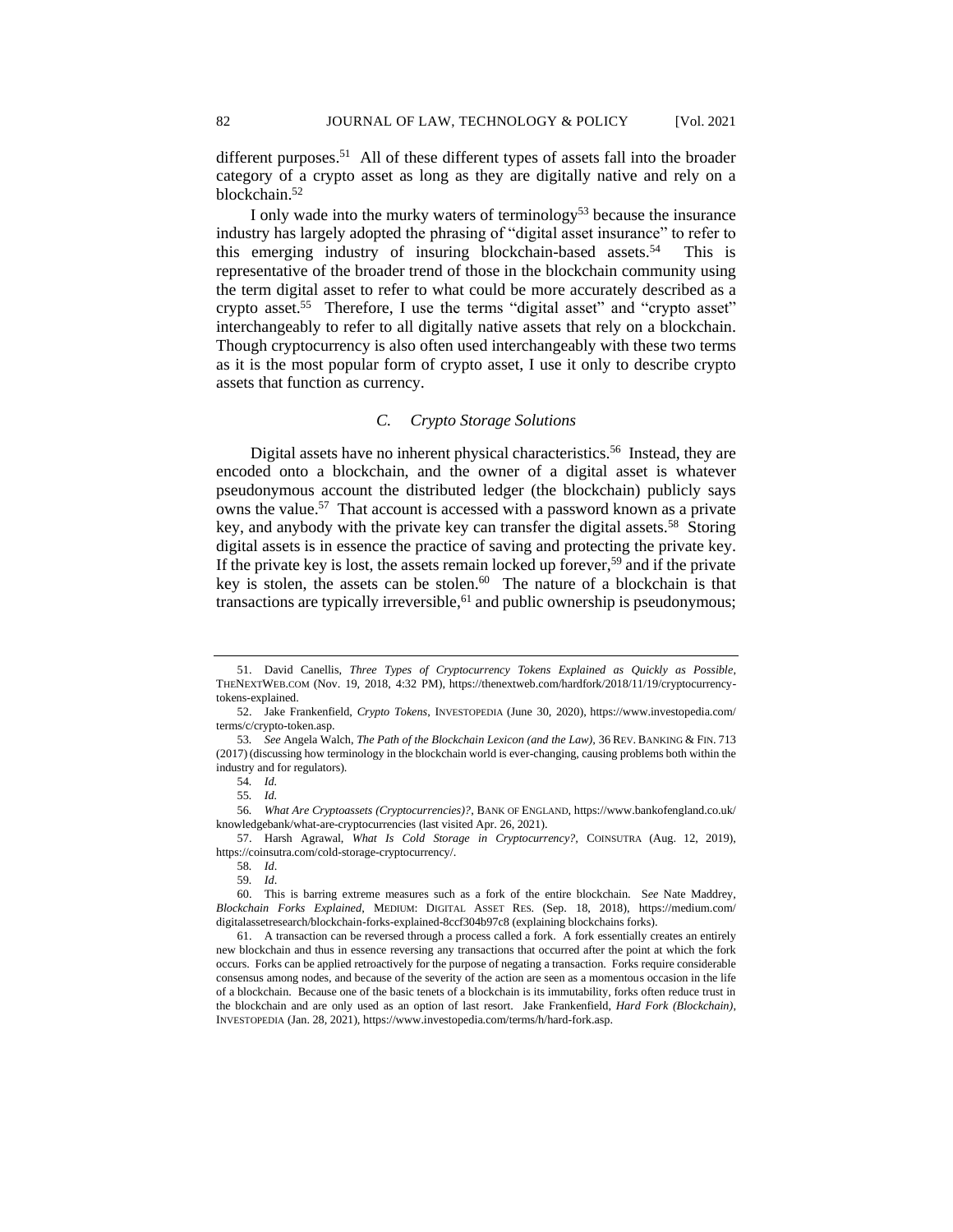thus, it is often impossible to determine who stole the assets, and the chance of recovery is usually very slim.<sup>62</sup>

Two different types of services have emerged to help store, manage, and safeguard digital assets: non-custodial and custodial services.<sup>63</sup> A non-custodial service or self-hosted wallet helps users manage their private key, but the digital assets always remain in the "possession" of the user.<sup>64</sup> The value of the noncustodial wallet is primarily to provide a user-friendly way for people to interact with the blockchain and control their digital assets.<sup>65</sup> Alternatively, digital asset custody services take possession of the private key and therefore the assets themselves.<sup>66</sup> The difference between the two can be analogized to a home-safe versus a bank. The non-custodial service allows the user to maintain possession of the assets in a simple, easy, and relatively cheap way, whereas the custodial service takes possession of the asset but in theory provides a centralized, highsecurity environment.<sup>67</sup> Because non-custodial services are often free and simple, they tend to be the preferred method of storage for hobbyists and those with small amounts of digital assets.<sup>68</sup> Custodial services are more frequently employed by exchanges, investors, or individuals with large amounts of digital assets.<sup>69</sup>

Custody versus non-custody distinguishes between who maintains possession of the assets but bears no relation to the technological method of storing and securing the digital assets—this can also be broadly divided into two categories: cold storage and hot storage.<sup>70</sup> Cold storage refers to private keys that are kept in an offline environment, not connected to the internet.<sup>71</sup> There are numerous techniques that would be considered cold storage. This can be as low tech as writing the alphanumeric private key on a piece of paper and hiding it, $72$  or it can be a physical device similar to a flash drive that is kept within a safe or vault that is then protected by a security system and armed guards.<sup>73</sup> Professional custodial services are ideally closer to the latter.

*Hot storage* refers to solutions that remain connected to the internet.<sup>74</sup> In theory, this leaves the digital assets more vulnerable to hackers who can

66. Hileman & Rauchs, *supra* note 63, at 55.

74*. Id.*

<sup>62</sup>*. Insurance for Digital Currencies: What Clients Need to Know* 1, 1 BITGO, http://pages.bitgo.info/ rs/978-TPI-136/images/Insurance%20Whitepaper.pdf [hereinafter *Digital Currencies Insurance*].

<sup>63.</sup> *See* Garrick Hileman & Michel Rauchs, *Global Cryptocurrency Benchmarking Study*, U. OF CAMBRIDGE 1, 55 (2017), https://www.crowdfundinsider.com/wp-content/uploads/2017/04/Global-Cryptocurrency-Benchmarking-Study.pdf (explaining that either the custodial service or the user may retain control of the keys to the user's wallet).

<sup>64</sup>*. Id.*

<sup>65.</sup> Chirag Bhardwaj, *Custodial vs. Non-Custodial Wallets: The Working and Difference Points*, APPINVENTIV (Aug. 19, 2020), https://appinventiv.com/blog/custodial-vs-non-custodial-wallets/.

<sup>67.</sup> Bhardwaj, *supra* note 65.

<sup>68</sup>*. Id.*

<sup>69</sup>*. Id.*

<sup>70</sup>*. Guide: How to Protect Your Digital Assets as a User*, LIQUID (Nov. 6, 2018), https://blog.liquid.com/hot-wallet-vs-cold-wallet-how-should-you-store-crypto [hereinafter *Digital Assets Protection*].

<sup>71</sup>*. Id.*

<sup>72</sup>*. Id*.

<sup>73</sup>*. Id*.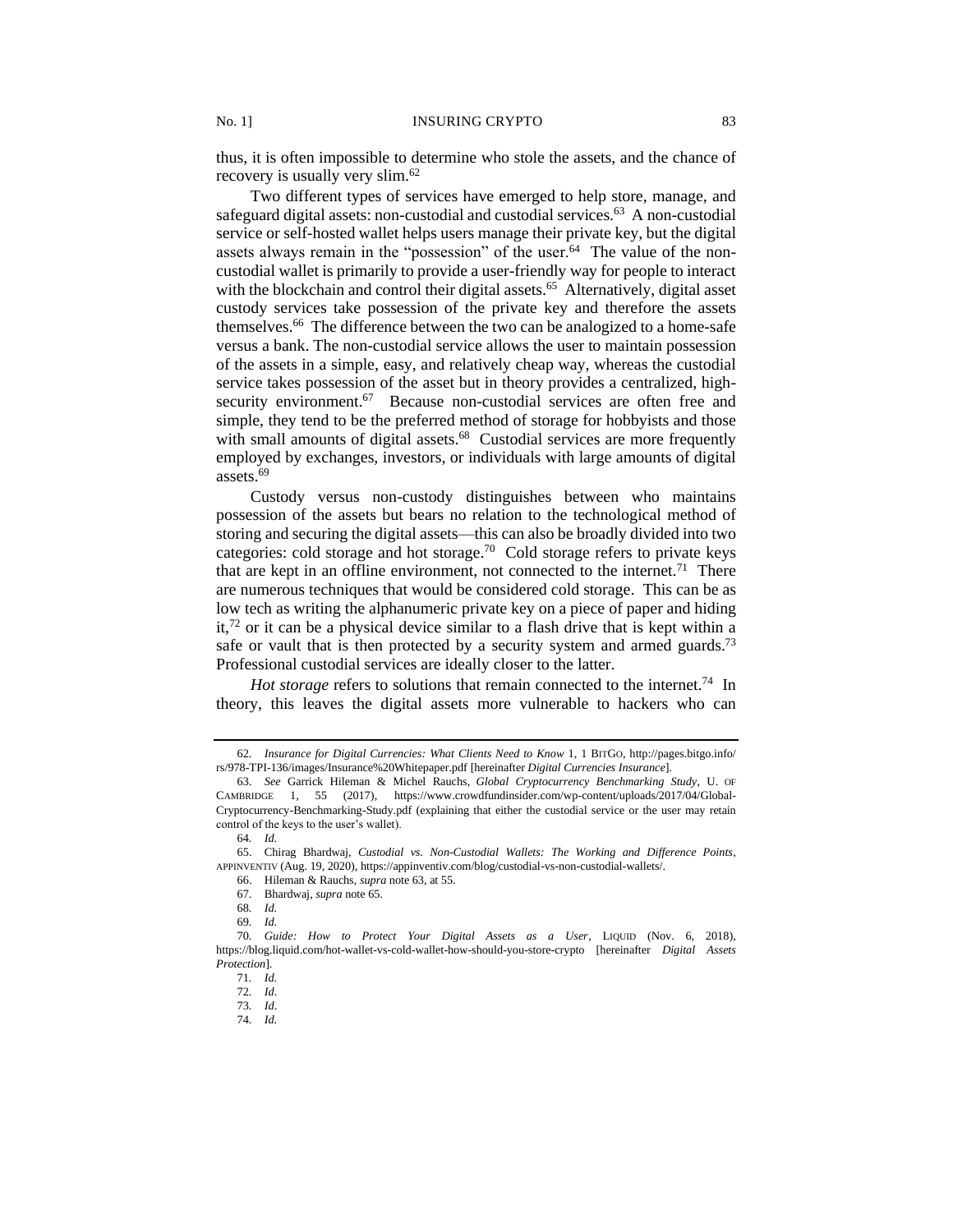potentially access the private key through some online vulnerability.<sup>75</sup> The benefit of hot storage, however, is that the assets are more liquid and can be transferred more quickly than cold storage, which may require one or more people to physically access a vault before the digital assets can be transferred.<sup>76</sup>

Companies will often use a combination of hot and cold storage, keeping only enough assets in hot storage to remain sufficiently liquid and the rest in cold storage.<sup>77</sup> Complicating the matter further, other companies have devised hybrid solutions referred to as *warm storage,* which are neither fully online nor offline, but rather sit somewhere in between.<sup>78</sup> The configuration will differ depending on the particular product, but warm storage usually entails a solution that stores private keys offline until liquidity of the crypto assets is requested, at which time the system is brought online to allow the transfer of the assets.<sup>79</sup> For example, Metaco, a Swiss-based crypto custody solution, uses custom hardware and software that essentially allows the storage to switch between hot and cold.<sup>80</sup>

Many different types of institutions have entered the crypto custody industry. Some such as BNY Mellon Crypto Custody<sup>81</sup> and Fidelity Digital Assets $82$  are state chartered banks and trust companies with a long history of custody services for traditional assets that are now expanding their offerings to include crypto custody. Others such as Bakkt<sup>83</sup> or Bit $Go<sup>84</sup>$  are startups that began specifically as crypto custody services. Still, in-house custody solutions were developed by companies in a different realm of the digital asset industry which needed to store large amounts of crypto assets.<sup>85</sup> For example, leading U.S. crypto exchanges Coinbase<sup>86</sup> and Gemini<sup>87</sup> both developed their own custody solutions that now operate as standalone products.

Today, custody services provide digital asset safekeeping primarily for high net-worth individuals, institutions such as hedge funds that have large digital asset portfolios, and other companies in the digital asset industry that process or store large amounts of digital assets, such as crypto exchanges—

78. AON RISK SOLS., CRIME INSURANCE FOR CRYPTOCURRENCIES 1 (2018).

<sup>75</sup>*. Id*.

<sup>76</sup>*. Id*.

<sup>77.</sup> Tess Mccurdy, *Hot Storage vs. Cold Storage: Everything you Need to Know*, NODE (May 29, 2019), https://www.investvoyager.com/blog/hot-storage-vs-cold-storage-everything-you-need-to-know.

<sup>79</sup>*. Silo by Metaco: Unified Hot-to-Cold Storage*, METACO (May 21, 2019), https://www.metaco.com/ silo-by-metaco-unified-hot-to-cold-storage.

<sup>80</sup>*. SILO: The Digital Asset Management Solution for Bank*, METACO, https://www.metaco.com/ solutions/silo (last visited Apr. 26, 2021).

<sup>81</sup>*. See* Kara Kennedy, *Crypto Custody,* BNY MELLON (Oct. 2018), https://www.bnymellon.com/us/ en/insights/all-insights/crypto-custody.html (discussing how BNY Mellon, one of the world's largest custody providers for traditional assets, has long indicated that it intends to enter the crypto custody industry, though it currently has an ongoing partnership with Bakkt).

<sup>82.</sup> FIDELITY DIGITAL ASSETS, https://www.fidelitydigitalassets.com/overview (last visited Apr. 26, 2021).

<sup>83.</sup> THE BAKKT WAREHOUSE, https://www.bakkt.com/bakkt-markets#custody (last visited Apr. 26, 2021).

<sup>84.</sup> BITGO, https://www.bitgo.com/services/custody (last visited Apr. 26, 2021).

<sup>85.</sup> *"BBVA's Goal Is to Provide our Customers with Access to New Digital Asset Markets,"* BBVA (Jan. 22, 2021), https://www.bbva.com/en/bbvas-goal-is-to-provide-our-customers-with-access-to-new-digital-assetmarkets/.

<sup>86.</sup> COINBASE, https://custody.coinbase.com (last visited Apr. 26, 2021).

<sup>87.</sup> GEMINI CUSTODY, https://gemini.com/custody (last visited Apr. 26, 2021).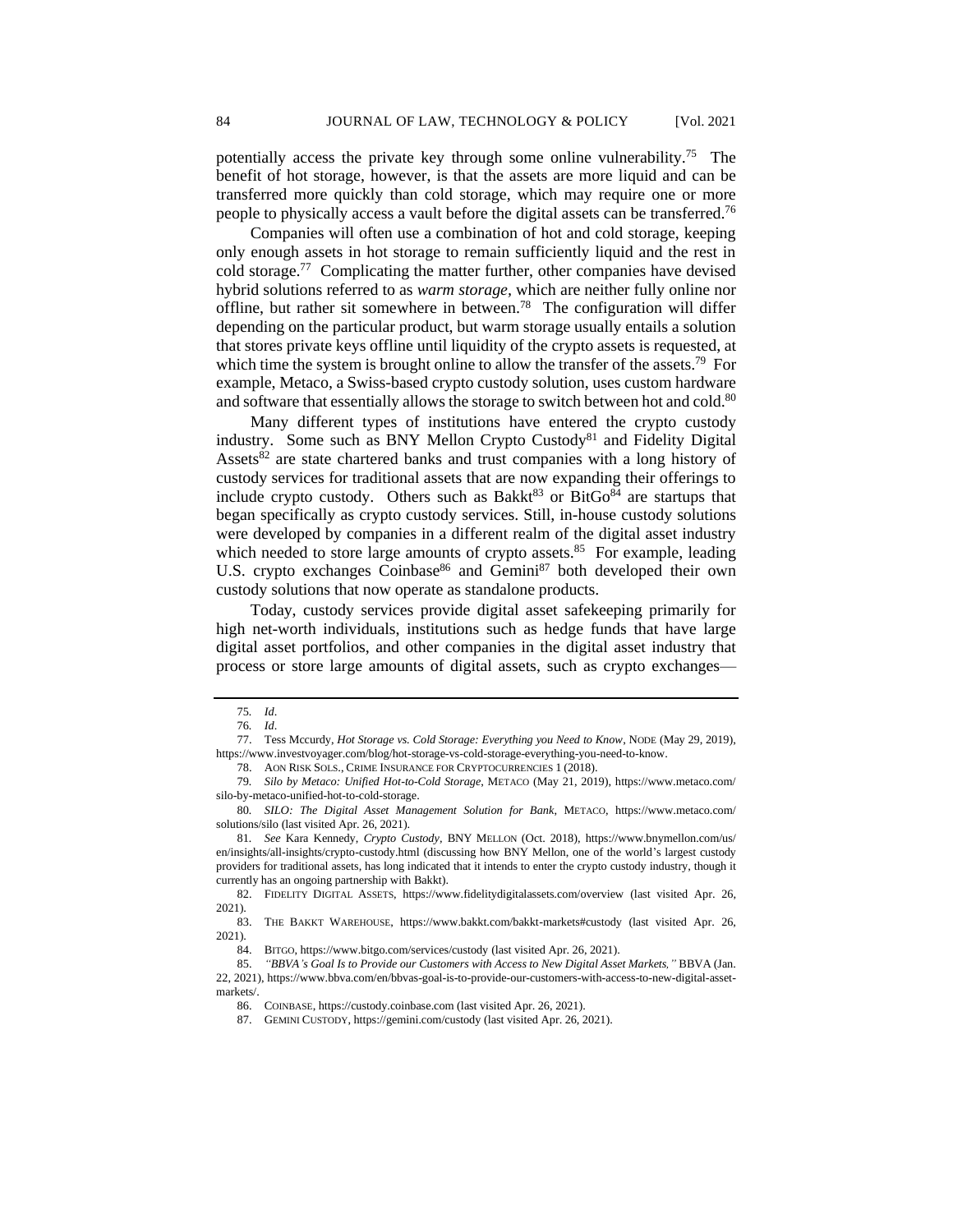though retail custody providers are available as well.<sup>88</sup> Individuals or companies that have large amounts of digital assets are increasingly turning to professional custodial services such as those listed above to safeguard their assets.<sup>89</sup> These custodial services can house millions or even billions of dollars' worth of digital assets and therefore have a strong interest in protecting their clients' assets.<sup>90</sup> Custody providers are largely driving the demand for digital asset insurance as protection in the event of a hack.<sup>91</sup>

# *D. Insurance for Digital Assets*

Insurance companies are in the business of assessing risk. The basic model of an insurance company is to agree to indemnify a third-party against an unknown future loss in return for steady payments (premiums). $92$  Insurers try to price the policy such that they expect to receive more in premiums than they will have to pay in losses (claims) plus overhead.<sup>93</sup> The precision of pricing in the insurance industry can vary dramatically.<sup>94</sup> Auto insurance has troves of historical data and has experienced relatively little technological innovation that has altered the assessment of risk, so insurance companies can be quite confident in the accuracy of the pricing.<sup>95</sup> Environmental liability insurance, conversely, was historically systematically underpriced, causing a number of insurers to go bankrupt when a rash of asbestos claims caught insurers by surprise and forced them to pay out billions of dollars in unforeseen damages.<sup>96</sup>

<sup>88</sup>*. See* Shiraz Jagati, *Crypto Custody Market Overview—Who Are the Biggest Players?*, COINTELEGRAH (Aug. 27, 2019), https://cointelegraph.com/news/crypto-custody-market-overview-who-are-the-biggest-players (discussing how Coinbase is dominating the custodial wallet industry with only approximately 120 clients in mid-2019, indicating that it is large holders primarily using the services not retail users).

<sup>89</sup>*. See* Natalie, *Leading US-based Crypto Custodian Providers for Institutional Clients*, BLOCKCHAIN4ALL (Nov. 25, 2019), https://medium.com/blockchain4all/leading-us-based-crypto-custodianproviders-for-institutional-clients-3ba9b8683c6d (explaining how Coinbase, for example, had over \$7 billion worth of crypto in assets under custody in 2019).

<sup>90</sup>*. Id.*

<sup>91</sup>*. See* Nathan McCauley, *Sealing the Gaps in Crypto Custody insurance*, MEDIUM: ANCHORAGE (May 29, 2019), https://medium.com/anchorage/sealing-the-gaps-in-crypto-custody-insurance-e6260b969ff9.

<sup>92.</sup> Sean Ross, *What Is the Main Business Model for Insurance Companies?,* INVESTOPEDIA (June 25, 2019), https://www.investopedia.com/ask/answers/052015/what-main-business-model-insurancecompanies.asp.

<sup>93</sup>*. See* RICHARD V. ERICSON ET AL., INSURANCE AS GOVERNANCE 102 (2003) (discussing how the practical realities are slightly more complicated due to the necessity of factoring in the costs of administration, loss prevention, and reinsurance; however, the basic underlying structure remains true).

<sup>94</sup>*. Id.*

<sup>95</sup>*. Id.* at 103.

<sup>96</sup>*. Id. See generally Liability for Asbestos Related Claims*, INS. INFO. INST. (Feb. 3, 2010) (explaining how asbestos was widely used in homes and products for years before people understood its harmful health effects. As a result, for decades after the use of asbestos was largely banned, those who developed health problems attributable to the asbestos sued employers who exposed them to it and manufacturers who used it in their products. Employers then turned around and relied on their workers compensation insurance or liability insurance for indemnification. As a result, insurers ended up carrying much of the financial burden resulting in claims that could exceed \$65 billion, nearly as much as the amount paid out combined from Hurricane Katrina and 9/11. This exemplifies the fundamental uncertainty in insurance. While insurance attempts to estimate and mitigate risk as best they can, ultimately, there are unforeseen variables such as the unknown health effects of a widely used substance such as asbestos).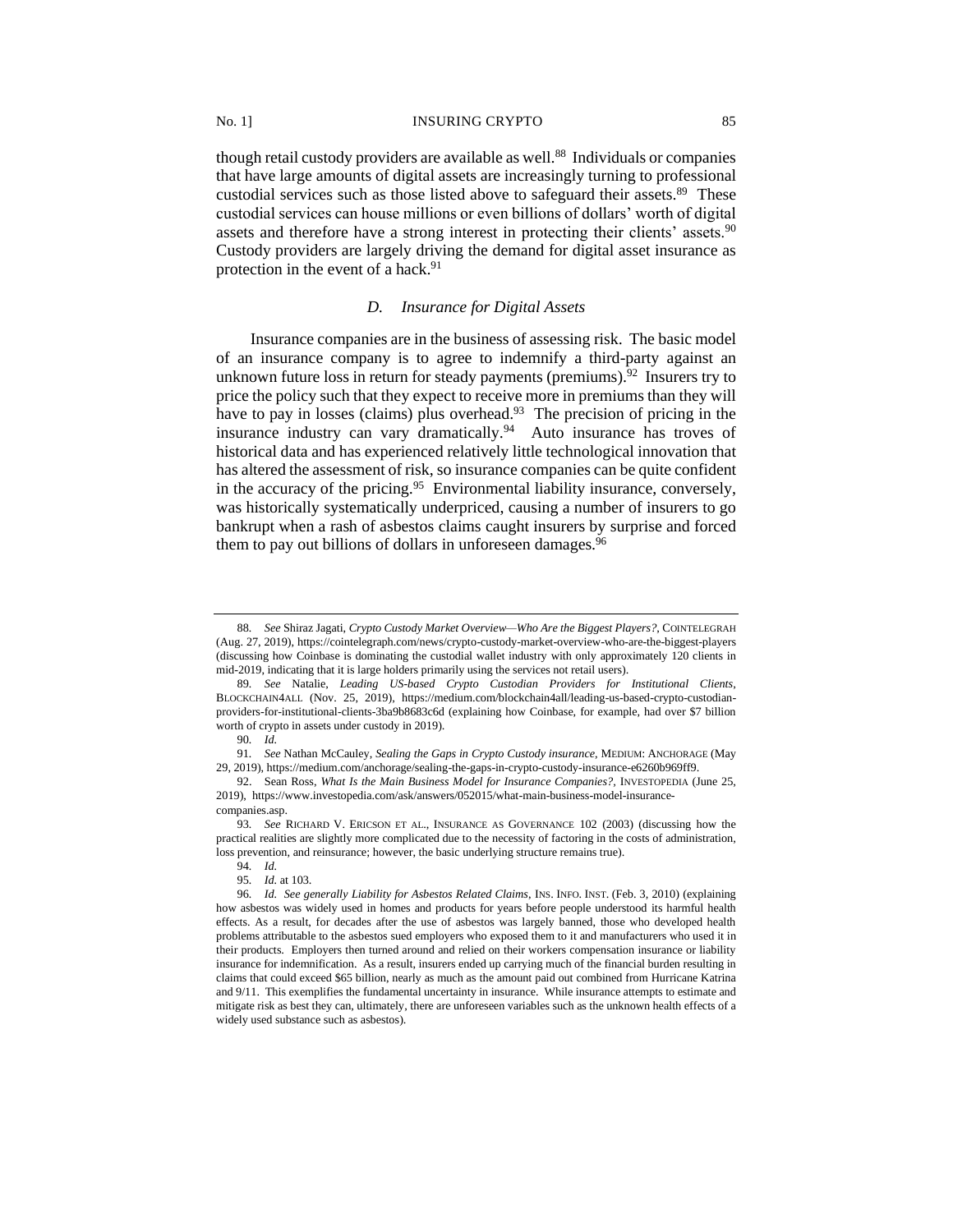Storing digital assets presents a new form of risk that insurers are now attempting to evaluate.<sup>97</sup> Over the last few years, insurers have begun issuing insurance policies to companies that offer commercial digital asset storage and who are willing to pay for financial protection in the event of a hack or other loss.<sup>98</sup> Given the nascency of the industry and the technological sophistication of the underlying product, assessing the risk of these new policies poses a number of challenges for insurers.<sup>99</sup> Yet, demand from those storing significant amounts of digital assets has encouraged insurers to brave the underwriting uncertainties in order to offer this new product.<sup>100</sup>

Digital asset insurance, like most commercial insurance, provides three primary benefits to policy holders: risk transfer, risk mitigation, and marketing. The first and most obvious benefit is the "risk transfer" from the holder of the assets to the insurer. Individuals and companies that hold millions or even billions of dollars' worth of digital assets want to protect against the risk of their assets being lost or stolen. Purchasing insurance allows them to shift a portion of the risk of theft and other such losses to an insurer for a predictable fee.<sup>101</sup>

If, for example, a crypto exchange—a site where users can buy or sell digital assets online—that is safeguarding hundreds of millions of dollars' worth of bitcoin for its users is hacked and assets are stolen, a digital asset insurance policy may reimburse the crypto exchange for some or all of the stolen bitcoin.<sup>102</sup> What and how much is covered (i.e., how much risk is transferred) is determined by the specifics of the policy. If the exchange has a comprehensive policy that sufficiently limits liability, a user who stores money with the exchange can be confident that if her bitcoin is stolen, the insurance company will reimburse the exchange so that she does not have to bear the loss.<sup>103</sup>

The second benefit of an insurance policy is "risk mitigation." In the crypto exchange example, it is in the insurer's interest to prevent the exchange from being hacked. If the exchange is never hacked, the insurer will collect the premiums and never have to pay out a claim—all profit for the insurer. But if the exchange is hacked, the insurer will lose money. Therefore, it is in the insurer's interest to offer services that help the exchange mitigate the risk of a loss event. Many insurers in this space require that a prospective insured like an exchange perform risk mitigating measures upfront, such as audits of its IT infrastructure and extensive background checks on employees before they will

<sup>97.</sup> Matthew Lerner, *Insurance Market Adapting to Provide Digital Asset Covers*, BUS. INS. (Jan. 28, 2020), https://www.businessinsurance.com/article/20200128/NEWS06/912332792/Insurance-market-adaptingto-provide-digital-asset-covers.

<sup>98</sup>*. Id.*

<sup>99</sup>*. Id.*

<sup>100</sup>*. Id*.

<sup>101</sup>*. See* Sasha Romanosky et al., *Content Analysis of Cyber Insurance Policies: How Do Carriers Price Cyber Risk?*, 5 J. CYBERSECURITY 1, 2 (2019) (explaining how firms can either try to reduce risk or to transfer that risk to an insurer).

<sup>102</sup>*. Blockchain and Digital Asset Risk Transfer Insurance Solutions*, MARSH, https://www.marsh.com/us/ services/financial-professional-liability/digital-risk-management.html (last visited April 26, 2021).

<sup>103</sup>*. E.g., Digital Currency Balances,* COINBASE, https://www.coinbase.com/legal/insurance (last visited Apr. 26, 2021) (demonstrating that Coinbase offers insurance to protect assets held in hot storage).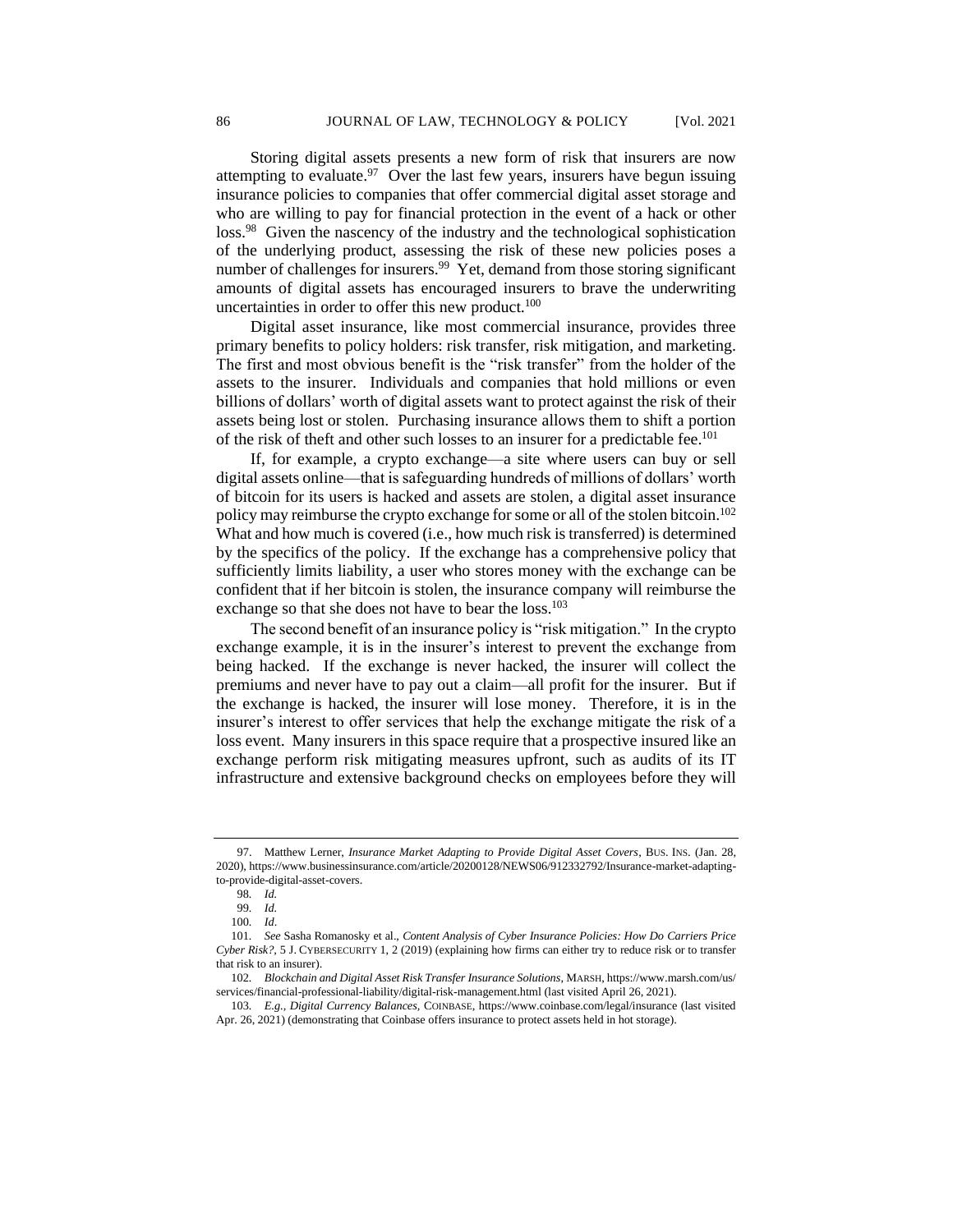even consider underwriting a policy.<sup>104</sup> The insurer may also provide additional services such as cyber response and PR assistance to help reduce the fallout from a theft.<sup>105</sup> This risk mitigation benefit is particularly valuable to the crypto exchange if the insurer (or insurance broker) has more experience in digital asset security than the exchange itself.<sup>106</sup> The insurer may have a number of different clients that provide digital asset storage solutions and be able to suggest security improvements based on observed best practices or known hacking trends.<sup>107</sup> The value of the risk mitigation can vary according to a number of factors, such as the industry, the competency and experience of the insurer, which third-party vendors the insurer might choose to hire, and the flexibility of the insured company.<sup>108</sup>

Third, companies receive a marketing benefit.<sup>109</sup> Companies can promote their insured services to current and prospective clients. Consumers may prefer one exchange over another because they feel more comfortable storing their digital assets with an exchange that claims to be insured.<sup>110</sup> Consumers generally cannot audit a company's security, so having insurance may be the best (or only) way for consumers to feel confident that their funds will not be lost if the storage solution is hacked.

# II. DIGITAL ASSET INSURANCE: A NEW BUT GROWING PRODUCT

In early 2018, the digital asset insurance industry hardly existed.<sup>111</sup> There were no publicly announced digital asset policies with major insurers.<sup>112</sup> Within just two years, digital asset insurance has become a billion-dollar industry, much of its growth occurring in late 2019 and early 2020.<sup>113</sup> Some experts even

<sup>104.</sup> Aviva Abramovsky, *Reinsurance: The Silent Regulator?*, 15 CONN. INS. L.J. 345, 384 (2009).

<sup>105.</sup> Mark Camillo, *Cyber Risk and the Changing Role of Insurance*, 2 J. CYBER POL'Y 53, 55–56 (2017). 106*. Id.*

<sup>107.</sup> Given the nascency of the industry and the relative lack of sophistication of the insurers in the space to date, there is no evidence that insurers are currently providing this benefit to their clients. As insurers continue to grow their supply of digital asset insurance and work with more companies in the space, they could (or should) become a source of expertise given their breadth of exposure and may be able to perform this role for newer exchanges or custody solutions.

<sup>108</sup>*. See* Shauhin A. Talesh, *Insurance Companies as Corporate Regulators: The Good, the Bad, and the Ugly*, 66 DEPAUL L. REV. 463, 472–73 (2017) (referencing the varying effectiveness of insurers to perform risk mitigation techniques across industries such as legal malpractice, medical malpractice, motion pictures, firearms, personal injury, and policing).

<sup>109.</sup> Lerner, *supra* note 97.

<sup>110</sup>*. Id.*

<sup>111</sup>*. See* Kauflin, *supra* note 12 ("Two years ago, the market for crypto insurance was nonexistent . . . ."); Olga Kharif et al., *Interest in Crypto Insurance Grows, Despite High Premiums, Broad Exclusions*, INS.J. (July 23, 2018), https://www.insurancejournal.com/news/national/ 2018/07/23/495680.htm (discussing how BitGo did have coverage in 2015, the first policy of its kind, but the service was discontinued a year later because of the cost).

<sup>112</sup>*. See* Kauflin, *supra* note 12.

<sup>113.</sup> There has been a flurry of recent announcements about large insurance policies, including Bittrex's \$300 million policy announcement and Gemini's establishment of a captive with reinsurance coverage up to \$200 million. *See* Bittrex Team, *Bittrex, Inc. Secures \$300 Million in Digital Asset Insurance to Enhance Protection*, MEDIUM (Jan. 29, 2020), https://medium.com/bittrex/bittrex-inc-secures-300-million-in-digitalasset-insurance-to-enhance-protection-16fff23a98d1; Ian Allison, *Winklevoss-Led Gemini Exchange Now Has Its Own Insurance Company*, COINDESK (Jan. 16, 2020, 12:00 PM), https://www.coindesk.com/winklevoss-ledgemini-exchange-now-has-its-own-insurance-company.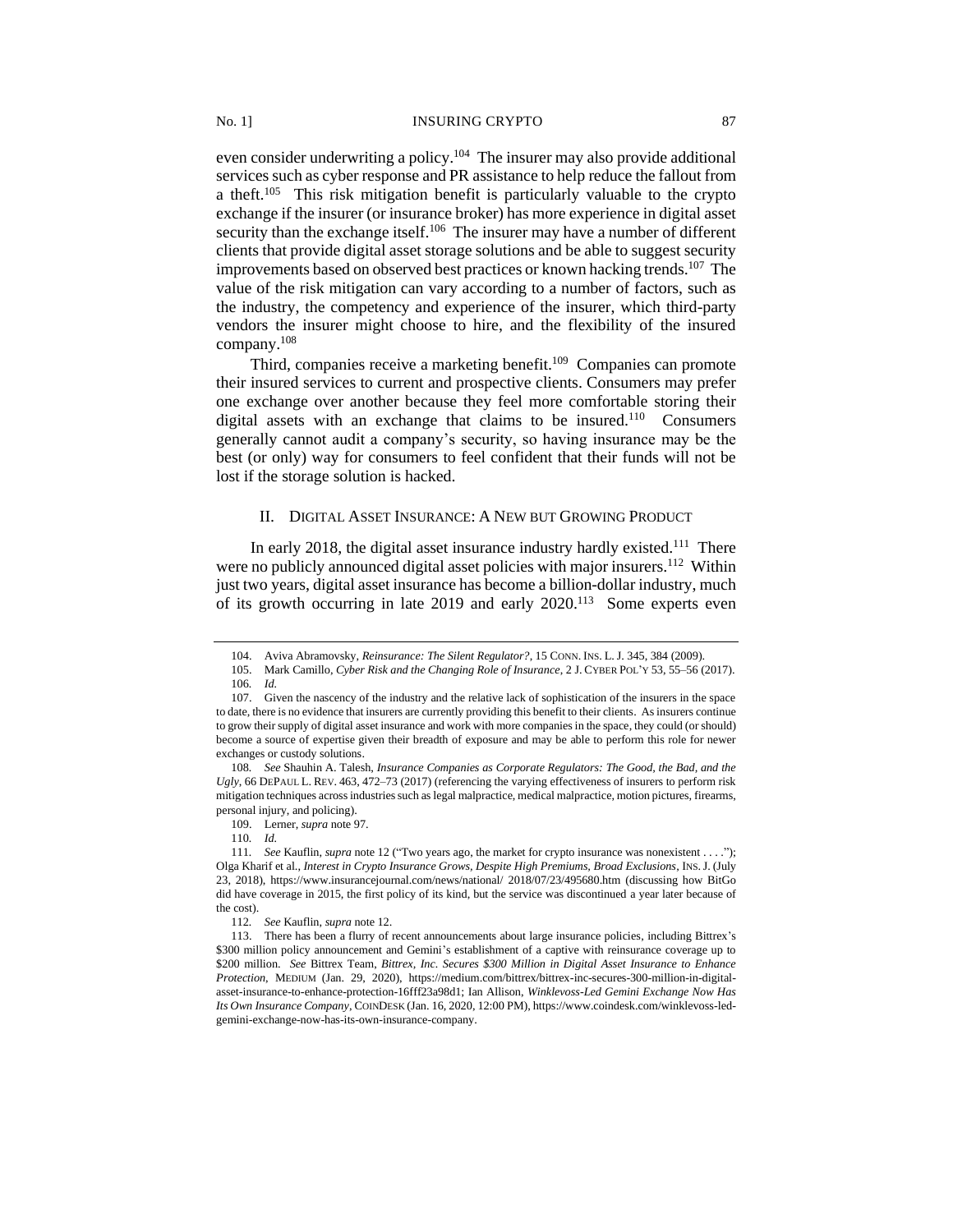project that the industry's growth may continue to outpace the larger cybersecurity insurance market that has become a mainstay product for most large insurers.<sup>114</sup>

Yet, despite the growth of this new insurance product, this paper is the first of its kind to perform an in-depth analysis of the digital asset insurance industry. In this section I describe (A) the general approach of the insurance industry to creating a new and novel insurance product, (B) how insurers are designing policies, (C) which companies are underwriting and brokering the policies and what types of companies have been able to secure coverage, and (D) the varying degrees of insurance protection for digital assets.

## *A. Creating a Digital Asset Insurance Policy*

Companies in the cryptocurrency space complain that with a market cap of several hundred billion for all cryptocurrencies, the supply of digital asset insurance nowhere near matches demand.<sup>115</sup> The total available coverage for digital assets is projected at around \$6 billion<sup>116</sup> with an estimated \$200 million to \$500 million in annual premiums.<sup>117</sup> Why then are insurers not providing coverage for more of the over \$250 billion in total value held in just the two most popular cryptocurrencies: bitcoin and ether?<sup>118</sup>

The answer requires a fundamental understanding of how insurers evaluate risk and create new insurance products. Creating and pricing any insurance policy relies primarily on determining two key variables: (1) frequency of loss and  $(2)$  severity of loss.<sup>119</sup> Or in other words, how often will the insurer have to pay claims and how big will those claims be? Legacy insurance products such as car insurance, health insurance, and directors and officers (D&O) insurance have decades' worth of data that insurers use to price policies.<sup>120</sup> Traditional insurance companies have teams of data analysts and actuaries that attempt to use this data to determine how much risk is associated with a given policy.<sup>121</sup> Different industries permit varying degrees of precision, but generally, more data allows underwriters to predict risk more accurately.<sup>122</sup> While insurers may not be able to ascertain precisely which individual drivers may crash, for

<sup>114.</sup> *See* Kauflin, *supra* note 12 ("Motta expects the market for crypto insurance to grow faster than the 20% to 25% pace at which the larger cybersecurity insurance sector is currently expanding.").

<sup>115.</sup> Philip Martin, *A Unique Look Under the Hood of One of the World's Most Comprehensive Crypto Insurance Programs*, COINBASE BLOG (Apr. 2, 2019), https://blog.coinbase.com/on-insurance-andcryptocurrency-d6db86ba40bd.

<sup>116.</sup> Justin Grensing, *Cryptocurrency Insurance Market Shows Promise Despite Cautious Approach by Major Insurers*, AM. EXPRESS, https://www.americanexpress.com/us/foreign-exchange/articles/cryptocurrencyinsurance-market-shows-promise-with-caution (last visited Apr. 26, 2021).

<sup>117.</sup> *See* Kauflin, *supra* note 12 ("Today [Motta] thinks [the market is] worth between \$200 million and \$500 million in premium revenue.").

<sup>118</sup>*. See Ethereum*, *Bitcoin,* COINMARKETCAP, https://coinmarketcap.com/currencies/ethereum/, https://coinmarketcap.com/currencies/bitcoin (last visited Apr. 26, 2021) (showing the total market cap for ether and bitcoin).

<sup>119.</sup> Tom Baker, *Uncertainty > Risk: Lessons for Legal Thought from the Insurance Runoff Market,* 62 B.C. L. REV. 59, 66 (2021).

<sup>120</sup>*. Id*. at 71.

<sup>121</sup>*. Id*.

<sup>122</sup>*. Id.*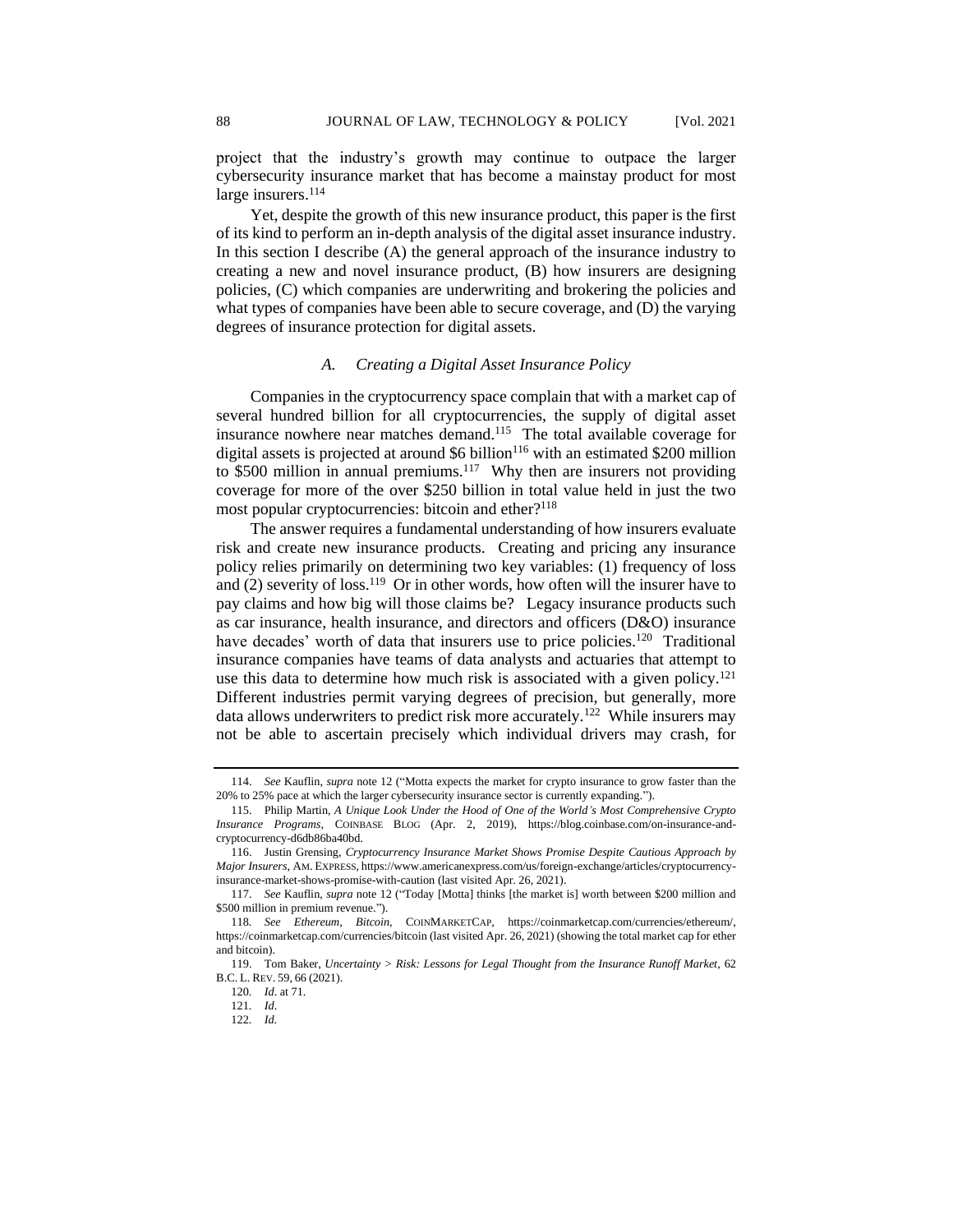#### No. 1] **INSURING CRYPTO** 89

example, they can estimate how many crashes are likely to occur and the approximate amount they will need to pay out across their entire automobile insurance line.<sup>123</sup> Barring a meteor striking earth and damaging millions of cars, or some other unforeseen event,<sup>124</sup> their estimates are likely to be quite accurate. Underwriting D&O insurance is more variable based on the specifics of the prospective insured, but insurers have nonetheless honed modeling techniques and diversified their risk such that it has become a standard insurance product.<sup>125</sup>

Digital asset insurance cannot rely on historical data, as relevant data does not yet exist. There have now been several years of hacks of crypto storage solutions, but the value and relevance of this data is questionable because the companies that were hacked were generally unsophisticated and not representative of those that insurers would cover.<sup>126</sup> And what little data about these hacks does exist is often unreliable.<sup>127</sup> The insurance industry, therefore, has limited tools to estimate the expected frequency and severity of loss for their digital asset policy holders.<sup>128</sup> Furthermore, on top of the difficulty of estimating known risks, there is always the lingering chance of an entirely unconceived risk to the insurer such as the harmful impacts of asbestos that cost insurers billions in environmental liability claims.<sup>129</sup>

Any new type of insurance product must overcome this problem of lack of data. To do so, insurers begin by analyzing by analogy.<sup>130</sup> Where there is no relevant data, insurers use data from established industries that they believe have the most similar type of risk, augment the legacy policies the best they can, and then rapidly iterate as they begin to receive data on the new policy type.<sup>131</sup> This is difficult for digital asset insurance because it is often quite different than any other insurance being offered.<sup>132</sup> For example, the likelihood that loss or theft of digital assets will occur fundamentally depends on how those assets are stored

<sup>123</sup>*. Id.*

<sup>124.</sup> Like a global pandemic that prevents people from going to work and dramatically reduces the amount of driving, though this would presumably benefit insurers.

<sup>125.</sup> Adriana M. Rojas Mora, The Use of Quantitative Modeling in the Directors & Officers (D&O) Liability Insurance Market 1 (Oct. 2009) (Master's thesis, Georgia State University) (on file with J. Mack Robinson College of Business).

<sup>126.</sup> Press Conference, Marsh, Digital Asset Risk Transfer Press Conference (Jan. 28, 2020), https://marsh.webex.com/marsh/lsr.php?RCID=a3f49c85ac694767a4e8612da117c0ee [hereinafter Marsh Press Conference].

<sup>127</sup>*. Id*.

<sup>128</sup>*. Id*.

<sup>129.</sup> One such risk could be systemic changes in the landscape of cryptography. Should modern cryptography become penetrable through computing advancements such as quantum computing, the entire digital asset ecosystem could be changed. Crypto assets, as the name implies, rely on cryptography. If the underlying cryptography becomes unsecure because of computational advancements, the assets themselves may either lose their functionality or become worthless altogether. It is worth noting, however, that this is not a risk unique to crypto assets but applies to cryptography and digital storage generally.

<sup>130</sup>*. See* Tom Baker, *Back to the Future of Cyber Insurance*, 3 PLUS J. 1, 2 (2019) [hereinafter Baker, *Back to the Future*) (describing the origins of cyber insurance as deriving from a traditional liability insurance policy adjusted as necessary for the different risk profile of liability on the internet, and mentioning how as the industry progresses, insurers iterate to better address new risks).

<sup>131</sup>*. Id.*

<sup>132</sup>*. Id.*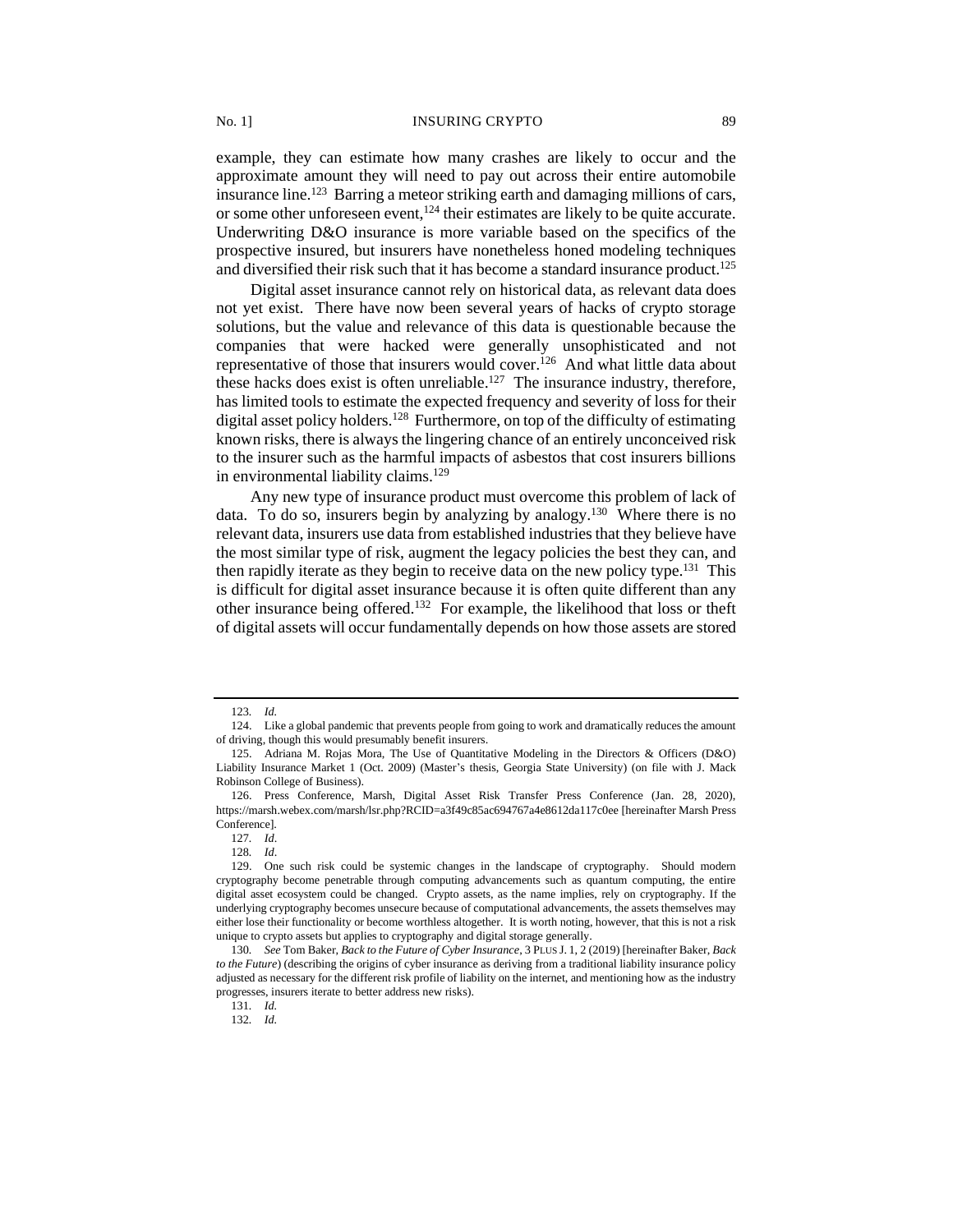and secured.<sup>133</sup> Unfortunately for insurers, whether a company uses cold storage, warm storage, or hot storage dramatically alters the risk assessment.<sup>134</sup>

When comparing cold storage to preexisting insurance products, the most relevant policy category is *crime insurance*. 135 Crime insurance generally covers "cash, assets, merchandise or other property loss when someone perpetrates fraud, embezzlement, forgery, misrepresentation, robbery, theft, or any other type of business-related crime."<sup>136</sup> Additionally, *specie insurance*, a subset of crime insurance, is a policy type used for "value in transit or at rest"<sup>137</sup> and frequently employed for "high value precious items such as cash, gold, diamonds, valuable documents, fine art and jewelry."<sup>138</sup>

Digital assets kept in cold storage are usually held in a physical device that is then protected using similar security techniques as those used for other valuable physical assets such as gold, cash, or jewelry.<sup>139</sup> They both use safes, vaults, alarm systems and the like, so the risk of theft is similar, and therefore the insurance product is highly analogous. $140$  There are some differences, however. Billions of dollars of digital assets can be kept on a device the size of a thumb drive, whereas a heist of billions of dollars in gold, cash, or jewelry may require a team of people and trucks to move the stolen goods. Digital assets kept in cold storage also have a hardware component that could be a point of vulnerability.<sup>141</sup> These differences can be controlled through the use of exclusions and insurance limits and, therefore, there is sufficient similarity to rely heavily on existing policy types and risk assessment procedures.<sup>142</sup> Given the similarities of protecting crypto assets in cold storage and traditional assets covered by crime and specie policies, insurers have become relatively comfortable underwriting crypto assets in cold storage over the past few years.<sup>143</sup>

Commercial crime insurance is also being used as the foundation for hot storage policies, though the comparison is a bit more tenuous.<sup>144</sup> Insurance for assets kept in hot storage has the same fundamental goal as insurance for gold, cash, jewelry, or digital assets in cold storage: insuring the value of the assets in

136*. Id.*

142*. Specie Insurance: Introduction*, *supra* note 138.

<sup>133</sup>*. Id.* 134*. Id.*

<sup>135.</sup> Julia Kagan, *Business Crime Insurance*, INVESTOPEDIA (June 5, 2018), https://www.investopedia.com/terms/b/business-crime-insurance.asp.

<sup>137.</sup> Martin, *supra* note 115.

<sup>138</sup>*. Specie Insurance: Introduction*, HOLMES UNDERWRITING AGENCY, https://holmesunderwriting.com/ specie-insurance (last visited Apr. 26, 2021).

<sup>139</sup>*. Digital Assets Protection, supra* note 70.

<sup>140</sup>*. Id*.

<sup>141.</sup> Lily Hay Newman, *Cryptocurrency Hardware Wallets Can Get Hacked Too,* WIRED (May 18, 2020, 9:00 AM), https://www.wired.com/story/cryptocurrency-hardware-wallets-can-get-hacked-too.

<sup>143</sup>*. See Blue Vault: An Innovative Cold Storage Solution for Digital Assets*, MARSH, https://www.marsh.com/us/services/financial-professional-liability/cold-storage-for-digital-assets-blue-

vault.html (last visited Apr. 26, 2021) (demonstrating that insurers have become comfortable underwriting crypto assets in cold storage because Marsh's Blue Vault system offers a relatively off-the-shelf insurance policy for assets held in cold storage. This shows insurers' ability to create a one-size-fits all policy for cold storage as compared to the still highly customized world of hot storage insurance).

<sup>144.</sup> Martin, *supra* note 115.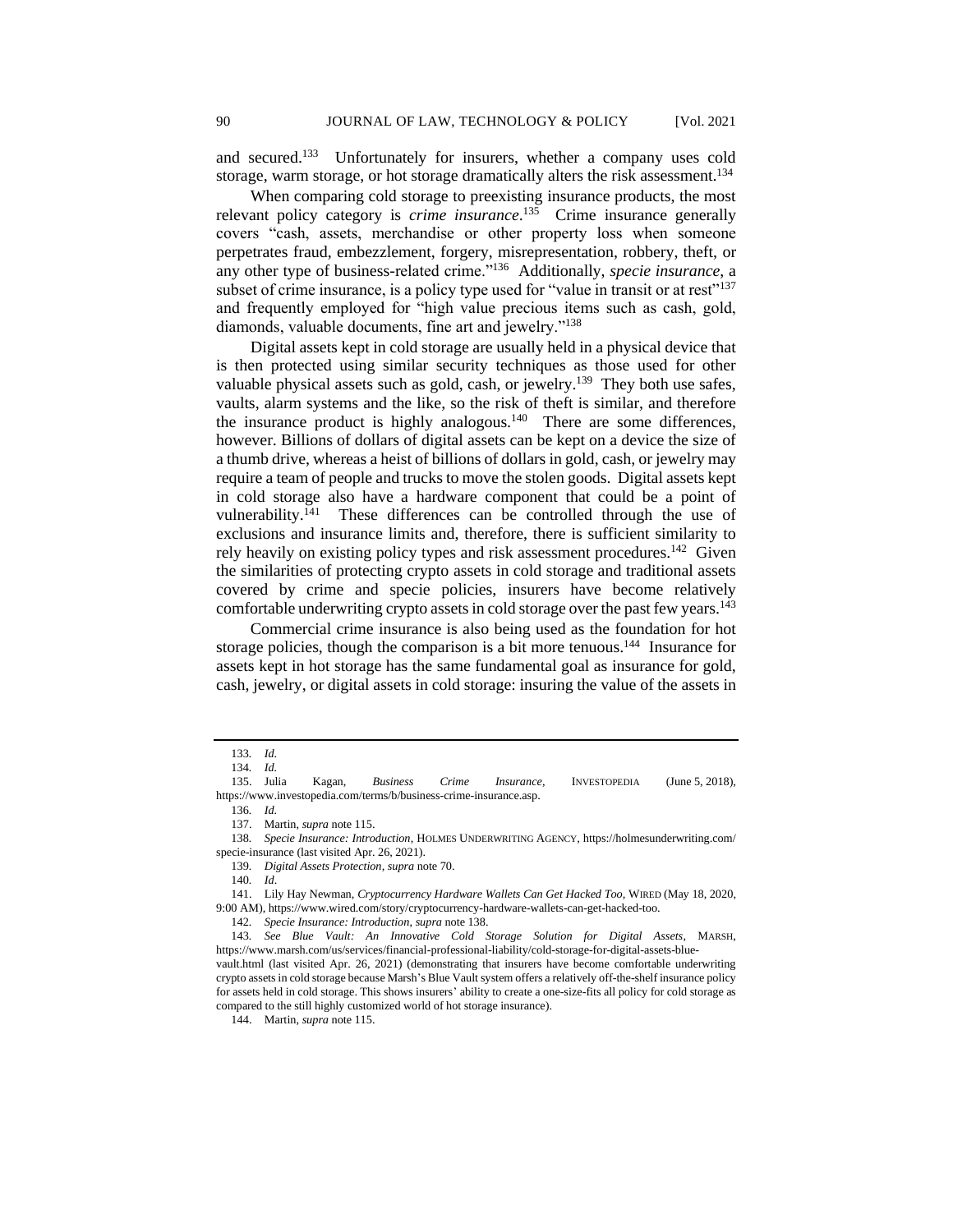the event of loss or theft.<sup>145</sup> The means of protecting assets held in hot storage, however, find far more similarities in the realm of cyber insurance.<sup>146</sup> Assets kept in cold storage are protected by physical security, whereas assets held in hot storage are primarily protected using cybersecurity.<sup>147</sup>

Unlike crime insurance, cyber insurance policies do not provide coverage for the stolen assets themselves because the data stolen is not itself inherently valuable.<sup>148</sup> Though credit card numbers and passwords obviously have value for a hacker, they are not a store of value—credit cards can be cancelled and passwords can be changed, whereas dollars, diamonds, and bitcoin cannot.<sup>149</sup> Though this difference may seem trivial given both fetch a significant black-market bounty, it is elemental to devising an appropriate insurance policy.<sup>150</sup> In the event of a breach, a typical cyber insurance policy covers ancillary costs such as notifying customers of the breach, resolving identity issues with affected customers, recovering lost or compromised data, repairing damaged computer systems, and sometimes compensating for losses resulting from business interruption.<sup>151</sup> It does not provide monetary compensation for the actual stolen assets.<sup>152</sup> Digital asset insurance for hot storage, therefore, combines the valuable asset theft aspect of crime insurance with the cybersecurity foundations of cyber insurance.<sup>153</sup>

After analogizing the new digital asset insurance product to the appropriate legacy ones, insurers will then consult industry experts to better understand differences between the risks of the old product and the new.<sup>154</sup> They will attempt to make informed assumptions as to what modifications need to be made and customize the digital asset policies accordingly.<sup>155</sup> While a new insurance product is almost always derived from an established insurance product, it may be heavily tailored and customized to the new risk.<sup>156</sup>

### *B. Digital Asset Insurance Policies Today*

Estimating risk by analogy is far from perfect. It necessitates relying heavily on assumptions, which, if wrong, could dramatically alter the risk of the policy in question.<sup>157</sup> For that reason, insurers typically enter new markets slowly so they can test the new products and see how they withstand claims

<sup>145</sup>*. Id.* 146*. Id.*

<sup>147</sup>*. Digital Assets Protection, supra* note 70.

<sup>148</sup>*. Id.* 149*. Id.*

<sup>150</sup>*. What is Cyber Insurance?*, NATIONWIDE, https://www.nationwide.com/lc/resources/small-business/ articles/what-is-cyber-insurance (last visited Apr. 26, 2021).

<sup>151</sup>*. Id.* 152*. Id.*

<sup>153</sup>*. Digital Assets Protection*, *supra* note 70.

<sup>154</sup>*. Id.*

<sup>155</sup>*. Id.*

<sup>156</sup>*. Id.*

<sup>157.</sup> Sarah Downey, *Cryptocurrency: 5 Trends to Watch in 2020*, MARSH (Jan. 29, 2020), https://www.marsh.com/us/insights/risk-in-context/5-cryptocurrency-trends-to-watch.html?utm\_source= linkedin&utm\_medium=socialmedia&utm\_campaign&utm\_source=linkedin&utm\_medium=socialmedia&utm \_campaign=&sf116952995=1.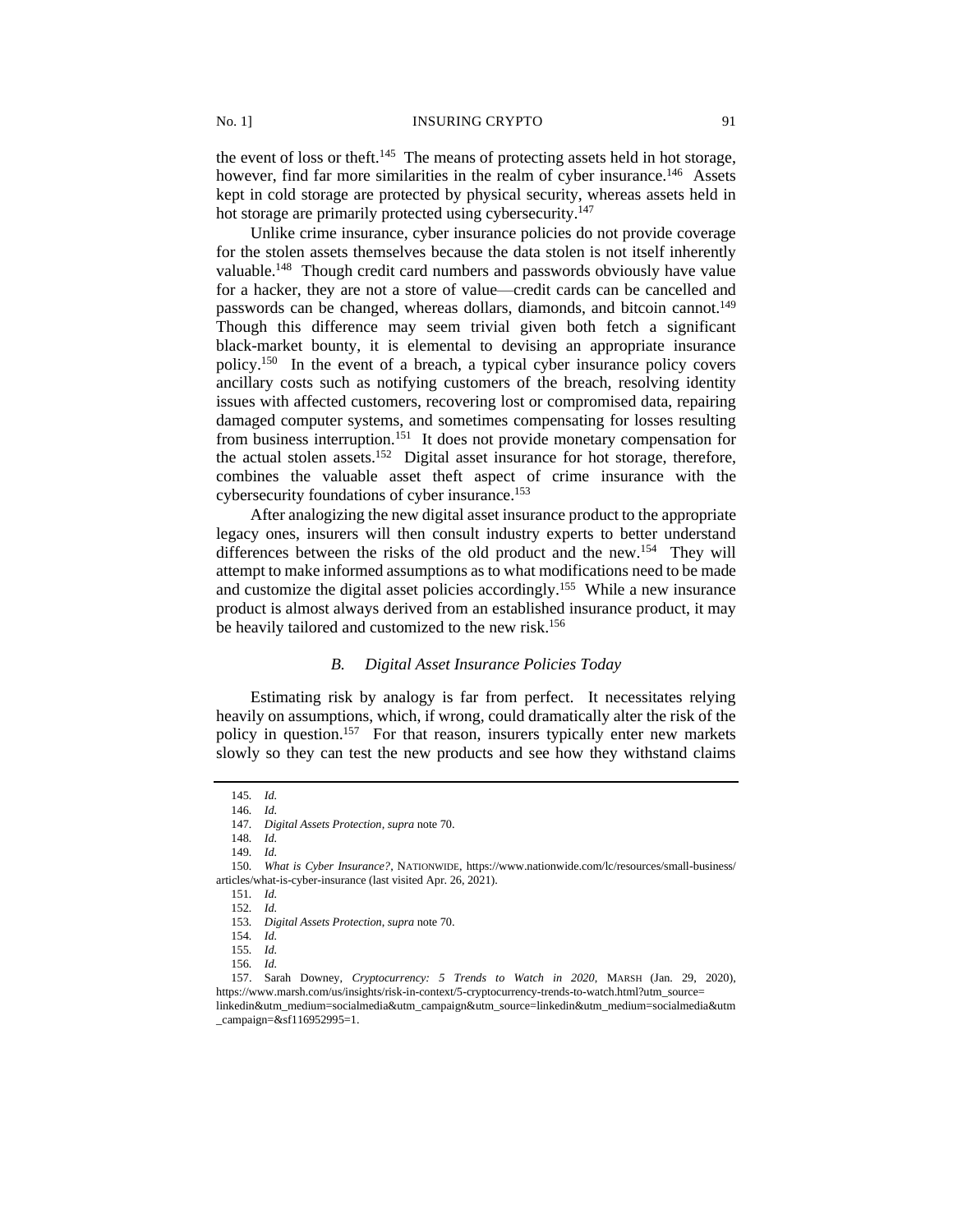before they are widely sold.<sup>158</sup> Gradually entering the market limits exposure until the risk assessment and underwriting process can be better tested and refined.<sup>159</sup> Insurers underwriting digital asset policies are now balancing the desire to move quickly so as to establish themselves as industry leaders, and the need to remain circumspect and skeptical of the unknown risks of the new industry.<sup>160</sup>

Only insuring the companies that are perceived to be the lowest risk also helps minimize the initial exposure to the insurers.<sup>161</sup> In the digital asset industry, this means only working with the companies that have the strongest security that insurers deem least likely to suffer a  $loss$ <sup>162</sup> This creates an interesting paradox wherein the initial companies that are able to obtain insurance are arguably those least likely to need it.<sup>163</sup> Additionally, insurers do not have the data or experience to build precise and time-tested pricing models.<sup>164</sup> So, new products are priced high to provide a cushion in case the risk estimates are low—a standard practice in new lines of insurance.<sup>165</sup> To be insurable, a company must not only be security and compliance driven, but a company must also be willing and able to pay the relatively high premiums charged for digital asset insurance today.<sup>166</sup>

Insurance for cold storage, which is generally deemed more secure, reportedly costs about 0.8% to 1.2% of assets covered annually, whereas a traditional commercial crime insurance policy is typically below 0.5% of assets covered.<sup>167</sup> Hot storage coverage is significantly more expensive at 3% to 5% of assets covered and demands a comparatively larger cushion because the risk is perceived as greater, and the analogy to existing products is more tenuous.<sup>168</sup> In order to be willing to pay these premiums, particularly for hot storage coverage, companies must place a high priority on the security of their customers' assets.<sup>169</sup> Although these costs will eventually be passed on to customers, insured companies must have sufficiently deep pockets to be able to temporarily front the cost or have security-oriented customers who immediately see the value and are willing to pay a premium for insurance.<sup>170</sup>

These are precisely the type of companies that have been able to obtain sizable digital asset insurance policies from notable insurers to date.<sup>171</sup> A few players in the digital asset space have large policies that make up much of the

<sup>158</sup>*. Id.*

<sup>159</sup>*. Id*.

<sup>160</sup>*. Id*.

<sup>161</sup>*. Id*.

<sup>162</sup>*. Id*. 163. Kauflin, *supra* note 12.

<sup>164.</sup> Marsh Press Conference, *supra* note 126.

<sup>165.</sup> Romanosky et al., *supra* note 101; Marsh Press Conference, *supra* note 126.

<sup>166</sup>*. Id*.

<sup>167</sup>*.* Virginia Hamill, *Crime Insurance: Cost, Coverage & Providers*, FIT SMALL BUS. (Dec. 12, 2019), https://fitsmallbusiness.com/crime-insurance.

<sup>168.</sup> Nicky Morris, *AON Says Supply Exceeds Demand for Cryptocurrency Insurance*, LEDGER INSIGHTS (July 2019), https://www.ledgerinsights.com/cryptocurrency-insurance-digital-assets-aon-supply.

<sup>169</sup>*. Id*.

<sup>170</sup>*. Id*.

<sup>171</sup>*. Id*.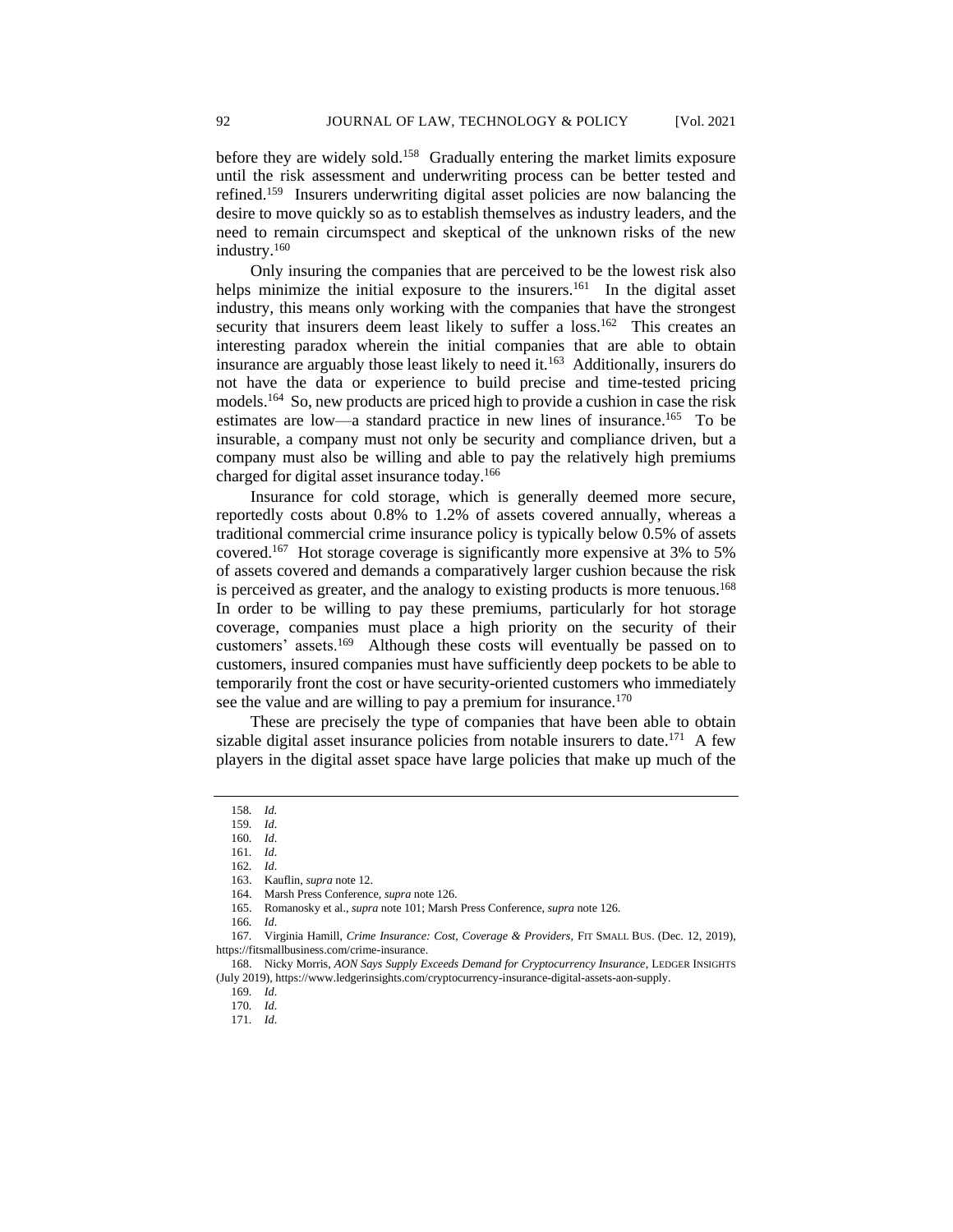### No. 1] INSURING CRYPTO 93

insurance coverage in the industry.<sup>172</sup> Three of the most reputable exchanges in the United States including Coinbase,<sup>173</sup> Gemini,<sup>174</sup> and Bittrex<sup>175</sup> have secured policies with multi-hundred-million-dollar limits. Additionally, several notable digital asset custody providers including Trustology,<sup>176</sup> BitGo,<sup>177</sup> and Anchorage<sup>178</sup> have inked comparably sized policies. A few smaller but wellfunded startups like Curv, an institutionally focused digital asset wallet, have secured policy limits in the \$50 million–\$100 million range.<sup>179</sup>

In addition to being security-oriented and well-funded, companies that have been able to obtain insurance also tend to be in jurisdictions known for having a stronger rule of law.<sup>180</sup> Most are in places such as the United States, the United Kingdom, Japan, and Switzerland, which have stable and trustworthy legal regimes.<sup>181</sup> Despite the frequently vague and unclear laws surrounding digital asset companies, the companies that have secured sizable insurance policies have demonstrated earnest attempts to comply with the legal and regulatory landscape.<sup>182</sup>

These industry dynamics help us better understand the reasons behind the common refrain that there is a supply shortage in digital asset insurance.<sup>183</sup> Companies have difficulty securing policies because the insurers' requirements are stringent and prices are relatively high.<sup>184</sup> This results in companies perceiving a shortage of supply while insurers struggle to find demand that they deem insurable.<sup>185</sup> Therefore, the problem is not a lack of supply or demand, but rather a mismatch between buyers' and sellers' expectations.<sup>186</sup>

# *C. The Insurers (and Brokers)*

Any new line of commercial insurance has higher upfront costs than more established products, but this is particularly so for digital asset insurance because

<sup>172</sup>*. Id*.

<sup>173.</sup> Martin, *supra* note 115.

<sup>174</sup>*. User Agreement*, GEMINI, https://gemini.com/legal/user-agreement#digital-asset-insurance (last updated Aug. 6, 2020).

<sup>175.</sup> Bittrex Team, *supra* note 113.

<sup>176.</sup> Scott Cook, *How Trustology Helps Cryptocurrency Owners to Secure Their Investments*, CRYPTONEWSZ (Jan. 9, 2020), https://www.cryptonewsz.com/how-trustology-helps-cryptocurrency-owners-tosecure-their-investments/55710.

<sup>177</sup>*. Digital Asset Insurance*, BITGO, https://www.bitgo.com/resources/digital-asset-insurance (last visited Apr. 26, 2021).

<sup>178.</sup> McCauley, *supra* note 91.

<sup>179.</sup> John Biggs, *Munich Re-Insures Curv's Crypto Wallet to the Tune of \$50 Million*, COINDESK (May 10, 2019, 8:30 PM), https://www.coindesk.com/munich-re-insures-curvs-crypto-wallet-to-the-tune-of-50m.

<sup>180</sup>*. Id*.

<sup>181</sup>*. See* Lester Coleman, *Insurance Giants See 'Big Opportunity' in Cryptocurrency Storage Coverage*, CCN (July 21, 2018, 5:33 PM), https://finance.yahoo.com/news/insurance-giants-see-big-opportunity-163341835.html (discussing how Mitsumi Sumitomo Insurance in Japan has been active in offering insurance to crypto companies in Japan).

<sup>182</sup>*. Id*.

<sup>183.</sup> Morris, *supra* note 168.

<sup>184.</sup> Martin, *supra* note 115.

<sup>185.</sup> Morris, *supra* note 168.

<sup>186</sup>*. Id*.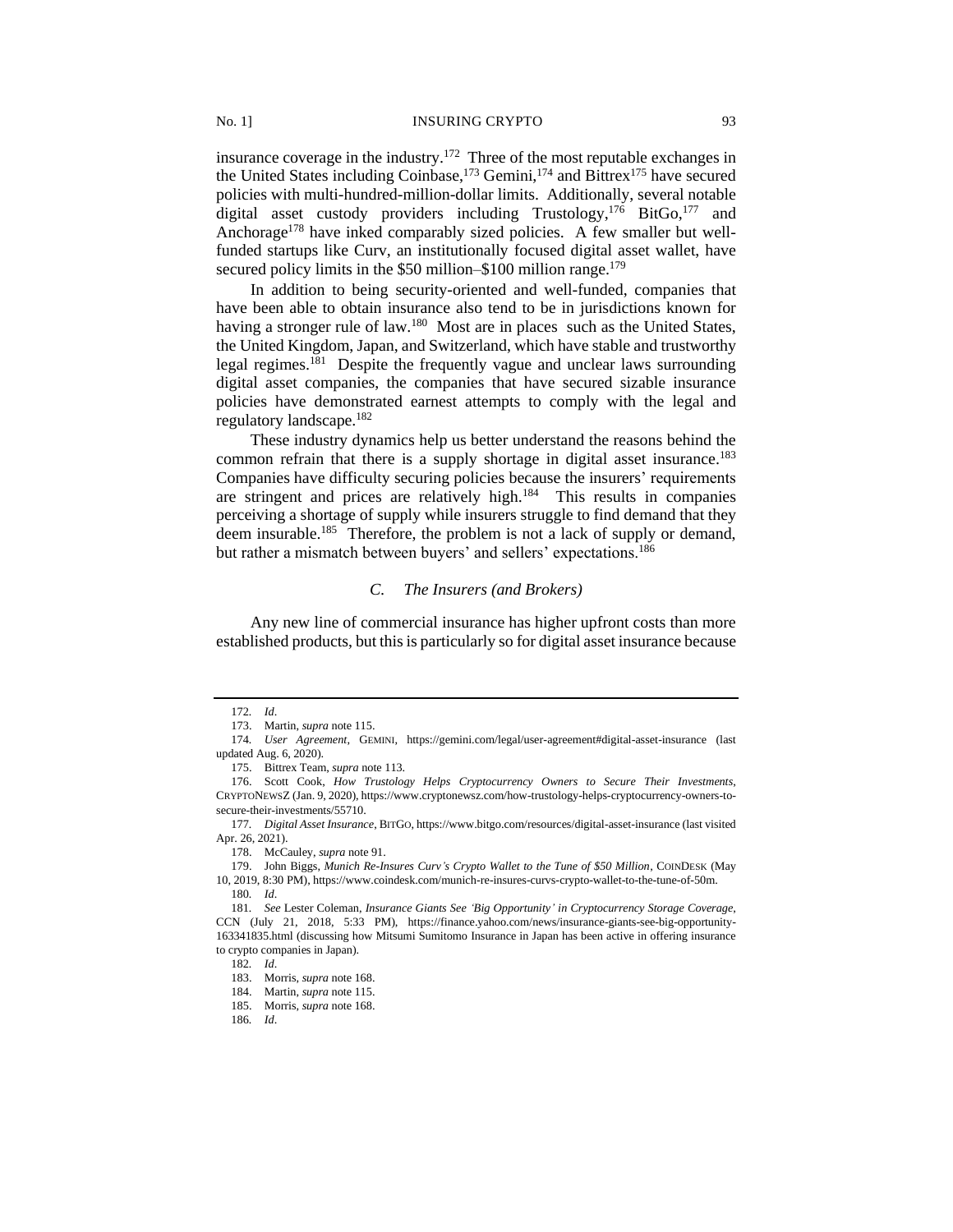of the technical sophistication of the industry.<sup>187</sup> The risks of a new insurance product are also less predictable, so there is always the potential for losses for the insurer.<sup>188</sup> Large insurance companies are therefore well positioned to develop new insurance products because they can bear the product development costs and are better able to absorb losses.<sup>189</sup> The due diligence process for digital asset insurance requires significant time and resources, which has been more logical for insurers that can treat the costs as a speculative investment in future business for an industry that is quickly growing.<sup>190</sup> Smaller insurers will have more difficulty rationalizing spending these resources for a still relatively small pool of premiums.<sup>191</sup>

In addition to the insurance incumbents, several startups hoping to tailor insurance products specifically to this new industry have emerged.<sup>192</sup> These startups include Insurwave, Nexus Mutual, and Coincover, which have all taken slightly different approaches to trying to insure this novel market.<sup>193</sup> Nexus Mutual, for example, bills itself as a "decentralized alternative to insurance."<sup>194</sup> Companies looking to Nexus Mutual for coverage present the underlying code (called a "smart contract"), which anybody can then audit and choose to pledge coverage for in the event of a "material loss of value resulting from unintended uses of smart contact code"—essentially, a hack.<sup>195</sup> Therefore, rather than having to rely on insurers who merely underwrite based on types of losses, companies can look to the broader crypto community for coverage of the code itself.<sup>196</sup> These insurance startups aimed specifically at the crypto asset market are particularly exciting in the context of the exploding decentralized finance (DeFi) industry, which broadly refers to financial services based on blockchain that are automated and self-executing.<sup>197</sup> Traditional insurance may prove difficult or impossible where no centralized entity exists to purchase insurance, as is often the case in DeFi, so these novel methods may be particularly attractive where legacy insurance is ill-suited.<sup>198</sup> It remains to be seen whether Nexus Mutual or any of their peers will produce coverage comparable or superior to

198*. Id.*

<sup>187</sup>*. Id*.

<sup>188</sup>*. See* Baker, *supra* note 119, at 6 n. 13 (discussing the losses that unknowable hazards may bring).

<sup>189</sup>*. Id*.

<sup>190</sup>*. See Digital Currencies Insurance*, *supra* note 70, at 3–4 (explaining that insurers require significant amount of information from companies that they need to understand and vet before moving forward, which is a time and capital-intensive process).

<sup>191</sup>*. Id*.

<sup>192</sup>*. Id*.

<sup>193</sup>*. Id.*

<sup>194</sup>*. See FAQ: Basics,* NEXUS MUTUAL*,* https://nexusmutual.gitbook.io/docs/faq (last visited Apr. 26, 2021).

<sup>195</sup>*. Id.*

<sup>196.</sup> A platform like NexusMutual is also likely to attract better auditors than an insurer because the auditors at NexusMutual have a direct relationship between the quality of their audit to the profits from their underwriting, whereas auditors hired by an insurer are likely to be paid a flat fee for their audit with only reputation on the line. This should theoretically provide improved loss mitigation benefits because the auditors themselves have skin in the game.

<sup>197</sup>*.* Ruben Merre*, 2020 DeFi Bible – 5 Must Knows before You Enter the DeFi Space,* MEDIUM (Nov. 11, 2020) https://medium.com/coinmonks/2020-defi-bible-5-must-knows-before-you-enter-the-defi-space-2f9fe87c0e95.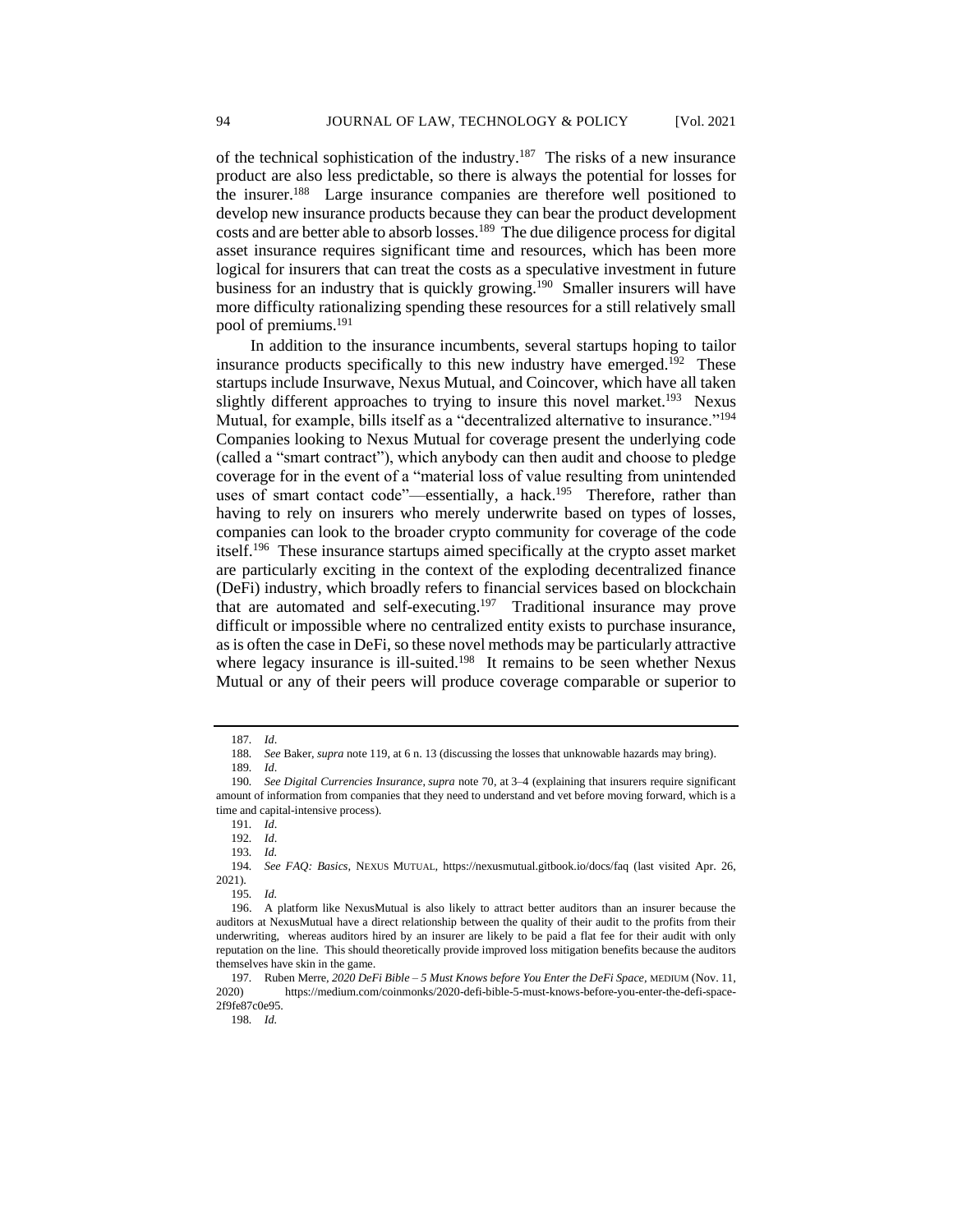that of the large insurers for crypto assets, but none can yet offer the name brand value associated with the legacy insurers.<sup>199</sup>

Insurance brokers—intermediaries that help connect clients (companies seeking insurance) with insurers—are helping accelerate the expansion of the digital asset insurance market by performing some of the diligence and helping to educate the insurers.<sup>200</sup> More specifically, the two largest insurance brokers,<sup>201</sup> Aon<sup>202</sup> and Marsh,<sup>203</sup> have both become very active in the digital asset insurance space.<sup>204</sup> Both have formed cross-functional teams specifically focused on digital asset insurance,  $205$  and one or the other has seemingly been involved in every major digital asset insurance policy to date.<sup>206</sup> This level of focus, sophistication, and maturity in the digital asset insurance industry is unparalleled among major insurers themselves and has allowed these two brokers to become valuable in bridging the knowledge gap between the digital asset companies and the insurance providers.<sup>207</sup> Some of the large insurers such as AIG, XL Group, and Munich Re have begun to recognize the potential of the digital asset insurance market and have individuals with interest and experience in the space, but none have formed teams of comparable size or expertise to either Aon or Marsh.<sup>208</sup>

Most of the insurance policies themselves are coming out of Lloyds of London, a marketplace for insurance and reinsurance syndicates.<sup>209</sup> Lloyds is particularly well suited for emerging insurance products such as digital asset storage because the syndicate structure allows multiple insurers to co-underwrite a risk, which helps limit each company's exposure without having to individually spend the time and money to underwrite the policy.<sup>210</sup>

The digital asset insurance industry is still highly consolidated.<sup>211</sup> Large, well-funded crypto companies are receiving the majority of the digital asset insurance supply.<sup>212</sup> Aon and Marsh dominate brokerage services in the industry.<sup>213</sup> Most of the insurance, while dispersed among a number of

<sup>199</sup>*. Id.*

<sup>200.</sup> Kauflin, *supra* note 12.

<sup>201.</sup> Marianne Bonner, *15 Largest Insurance Brokerages in the World*, THE BALANCE SMALL BUS. (Jan 7, 2021), https://www.thebalancesmb.com/world-s-largest-insurance-brokers-462396.

<sup>202</sup>*. Risk Transfer Solutions for Evolving Technologies*, AON, https://www.aon.com/risk-services/ cryptocurrency/default.jsp (last visited Apr. 26, 2021).

<sup>203</sup>*. Innovative Insurance Protection for Digital Assets*, MARSH, https://www.marsh.com/us/services/ financial-professional-liability/innovative-insurance-protection-for-digital-assets.html (last visited Apr. 26, 2021).

<sup>204.</sup> Kauflin, *supra* note 12.

<sup>205.</sup> The teams are focused specifically on digital asset insurance, but the members of the teams have responsibilities outside of the digital asset team—thus, it does not appear that anybody at the brokers is focused full-time on the digital asset market.

<sup>206.</sup> Kauflin, *supra* note 12.

<sup>207</sup>*. Id.*

<sup>208.</sup> Coleman, *supra* note 181.

<sup>209.</sup> Grensing, *supra* note 116.

<sup>210.</sup> Coleman, *supra* note 181.

<sup>211.</sup> Bonner, *supra* note 201.

<sup>212</sup>*. Id.*

<sup>213</sup>*. Id.*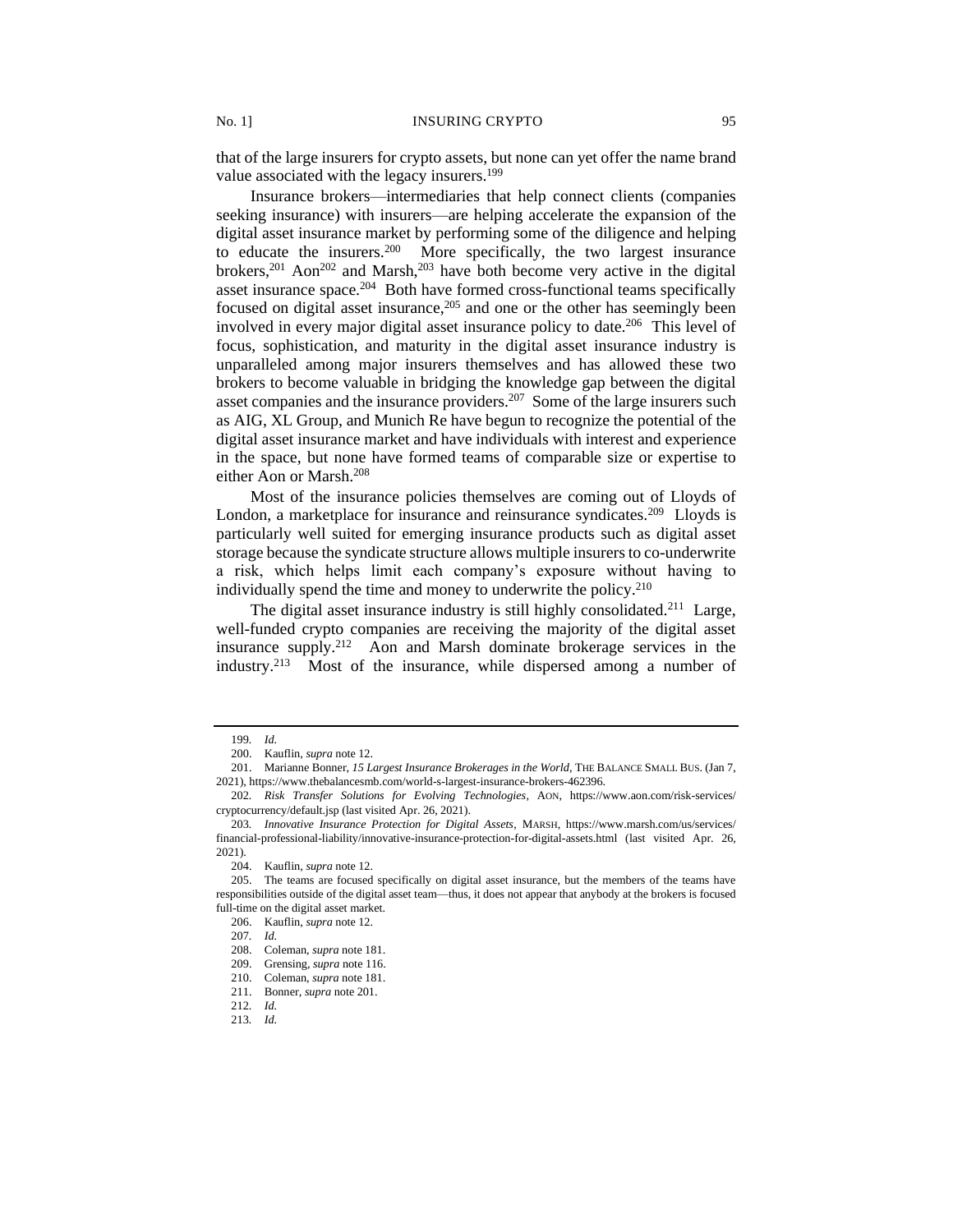insurance companies, is funneled through the Lloyds marketplace.<sup>214</sup> This lack of competition may be contributing to the perceived supply shortage of digital asset insurance because companies have very limited options if they are locked out from these brokers and insurers.<sup>215</sup> There can be benefits to a small, tightly coordinated insurance market in a particular industry,<sup>216</sup> but the lack of market players in digital asset insurance is more likely a function of the novelty of the industry and the cost of launching a new product than it already having reached its optimal size.

# *D. Varying Approaches to Insuring Digital Assets*

Because of the selectivity of the insurers, the majority of digital assets remain uninsured.<sup>217</sup> The two most popular cryptocurrencies, bitcoin and ether, have a market cap of over \$250 billion, and yet likely no more than five percent of that is insured globally despite the known risk of hacks and theft.<sup>218</sup> Even those companies that have announced the largest policies have limits that are substantially less than the value of the assets in their custody.<sup>219</sup>

For example, Coinbase, one of the most reputable crypto exchanges in the United States, has a policy that insures its assets kept in hot storage up to \$255 million in losses.<sup>220</sup> Coinbase was understandably focused on insuring the approximately two percent of funds it holds in hot storage, which it believed were the most vulnerable. Ninety-eight percent of its considerable digital assets in cold storage, however, presumably remain uninsured.<sup>221</sup> While the risk of loss for the assets in cold storage may be small, there is still a risk.<sup>222</sup> Yet, a multi-hundred-million-dollar policy covering the most vulnerable assets is the current best-case-scenario for a consumer.

Some companies appear to fall into the above "insured" category but do so in name only. A number of companies, albeit impossible to know how many without access to specific insurance policies, have inked agreements that offer very limited practical risk transfer.<sup>223</sup> For any number of reasons, a company may agree to carveouts, limitations, and caps that dramatically weaken the value

<sup>214.</sup> Kauflin, *supra* note 12.

<sup>215.</sup> Nicky Morris, *AON says Supply Exceeds Demand for Cryptocurrency Insurance*, LEDGER INSIGHTS (2019), https://www.ledgerinsights.com/cryptocurrency-insurance-digital-assets-aon-supply (last visited Apr. 26, 2021).

<sup>216</sup>*. See generally* ANJA SHORTLAND, KIDNAP: INSIDE THE RANSOM BUSINESS (2019) (detailing how a tight-knit group of insurers can govern the payouts of ransoms, but this can be jeopardized by an outsider who breaks custom and issues a larger ransom thus jeopardizing the leverage of the group of insurers. One larger payout leads to more and larger ransoms curtailing the effectiveness of the tight-knit group of insurers).

<sup>217.</sup> Grensing, *supra* note 116.

<sup>218</sup>*. See id* (showing the total coverage limits for the digital asset industry was estimated at approximately \$6 billion as of late 2019. Even if this grew to approximately \$10 billion in the later months of 2020, this would be about 5% of the \$200 billion total market cap).

<sup>219</sup>*. Id.*

<sup>220</sup>*. How Is Coinbase Insured?*, COINBASE, https://help.coinbase.com/en/coinbase/other-topics/legalpolicies/how-is-coinbase-insured.html?source=post\_page (last visited Apr. 26, 2021).

<sup>221</sup>*. Id.*

<sup>222.</sup> Newman, *supra* note 141.

<sup>223.</sup> Kharif et al., *supra* note 111.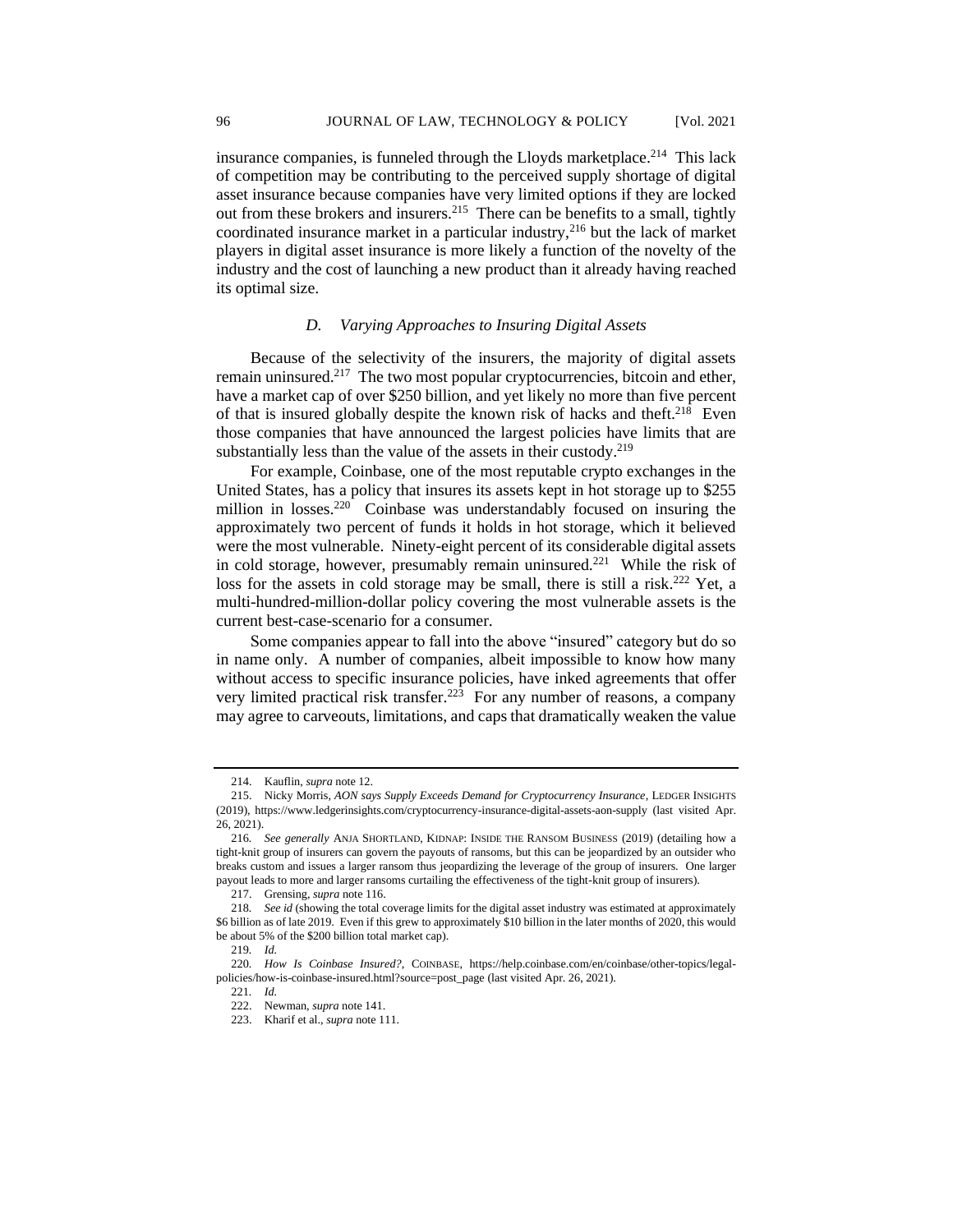of its policy to consumers.<sup>224</sup> Some companies may bargain for lower premiums by agreeing to additional exceptions, while for others, insurers may demand capitulation to terms because the company's security is deemed weaker and therefore riskier.<sup>225</sup> This is a pervasive problem in the digital asset insurance industry.<sup>226</sup> A significant number of policies in the space have been so diluted that almost the entire value of the policy to the company is the ability to market the company as "insured."<sup>227</sup> This trend is problematic for several reasons that I discuss further in Part III, but the most important is that consumers' assets may not actually be protected in the event of a hack.<sup>228</sup>

The majority of companies that hold digital assets, however, have no thirdparty insurance at all.<sup>229</sup> The most responsible of this group may decide to establish a formal self-insurance program that amounts to a "precautionary savings" program on behalf of its customers.<sup>230</sup> A self-insurance program sets aside funds to be used in the case of a loss such as a hack.<sup>231</sup> Binance, a large global crypto exchange, claims to divert 10% of all trading fees into a selfmanaged fund that protects customers in the event of a theft<sup> $\frac{232}{ }$ </sup> and it's lucky for consumers that they do. Binance repaid its users approximately \$40 million after the exchange was hacked in  $2019<sup>233</sup>$  While still preferable to offering consumers no protection at all, this type of self-insurance solution provides none of the risk transfer benefits of traditional insurance.<sup>234</sup> If a loss event were large enough to jeopardize the health of Binance as an organization, its self-insurance fund may not have been able to cover the losses.<sup>235</sup> Binance is also under no legal obligation to keep the funds segregated for insurance purposes.<sup>236</sup> Additionally, the company does not benefit from the risk mitigation efforts of a third-party insurer that could have helped prevent such a hack in the first place (though it could purchase such services separately). $237$ 

<sup>224</sup>*. Id.*

<sup>225</sup>*. Id.*

<sup>226</sup>*. Id. See also Digital Currencies Insurance*, *supra* note 62, at 2–4 ("As a result, many companies who make public claims about their insurance coverage are not specific or transparent about what the coverage entails. This leads to significant asymmetry in what one company is able to purchase compared to another, and a 'buyer beware' environment due to the opacity of policies.").

<sup>227</sup>*. See* Kharif et al., *supra* note 112 ("The number of exclusions can make the whole policy 'close to useless.'").

<sup>228</sup>*. Id.* 

<sup>229</sup>*. See Top Cryptocurrency Spot Exchanges*, COINMARKETCAP, https://coinmarketcap.com/rankings/ exchanges (last visited Apr. 26, 2021) (stating only a handful of exchanges and custody solutions have announced insurance policies, while there are hundreds of exchanges and custody solutions around the world).

<sup>230.</sup> Richard F. Denning, *Federal Taxation Concepts in Corporate Risk Assumption: Self-Insurance, the Trust, and the Captive Insurance Company*, 46 FORDHAM L. REV. 781, 786 (1978).

<sup>231</sup>*. Id.* 232. Kauflin, *supra* note 12.

<sup>233</sup>*. Id.*

<sup>234.</sup> Denning, *supra* note 230, at 785.

<sup>235</sup>*. See* Kauflin, *supra* note 12 (stating Binance declined to state the size of their self-insurance fund).

<sup>236</sup>*. See id* (citing a lack of regulatory clarity).

<sup>237</sup>*. Contra* Denning, *supra* note 230, at 784 (stating economic benefits of self-retention of risk).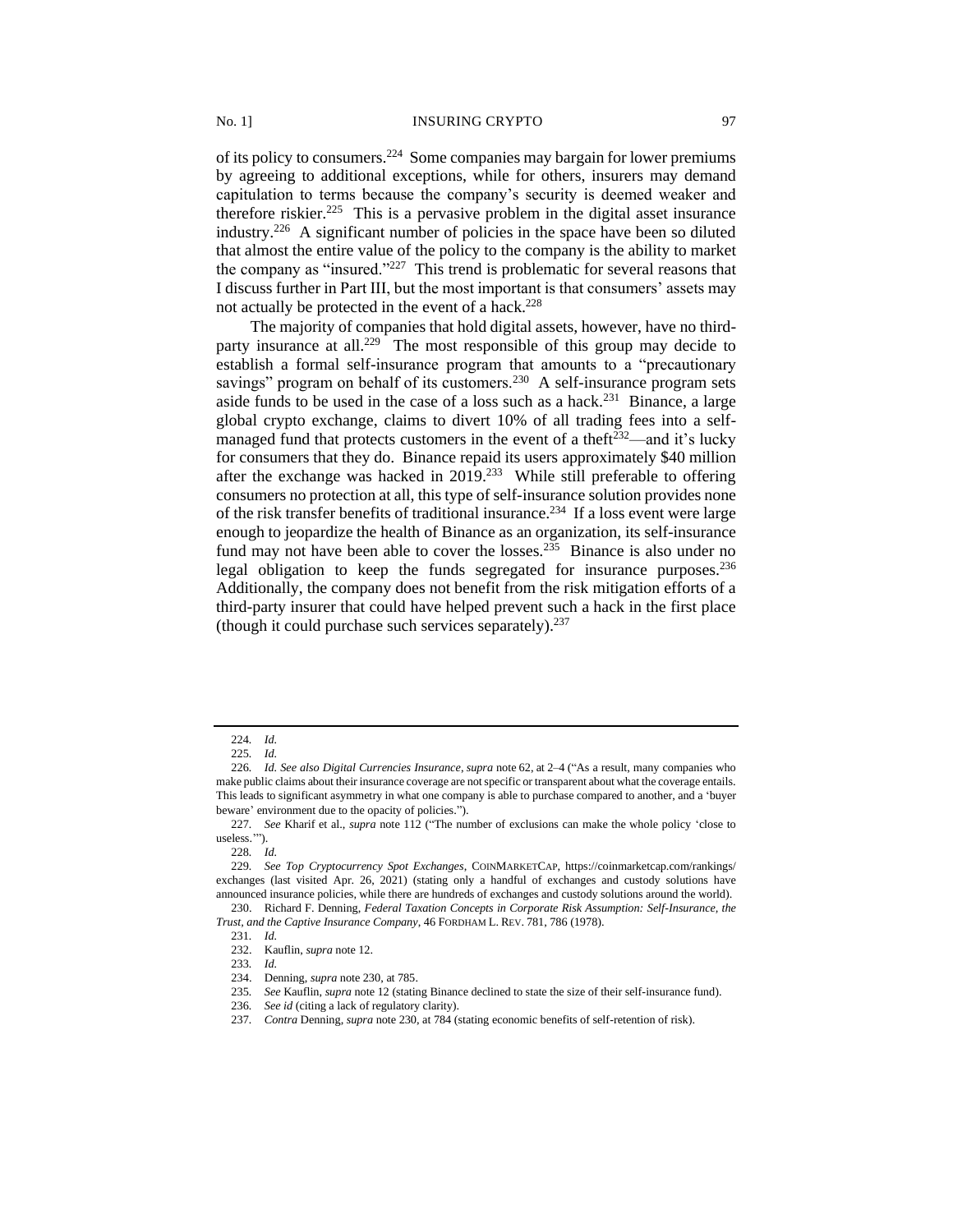Finally, there are companies that offer consumers no protection at all in the event of a loss.<sup>238</sup> These companies have no predetermined method of reimbursing consumers if their funds are lost or stolen and, in many cases, companies will be financially unable to do so because money has not been set aside for such purpose.<sup>239</sup> In most of the hacks to date, consumers have lost most or all of the money that was stolen.<sup>240</sup>

# III. SHORTCOMINGS IN THE CURRENT APPROACH TO DIGITAL ASSET INSURANCE

In less than three years, digital asset insurance has grown from nearly nonexistent to an approximately half billion-dollar a year premium market.<sup>241</sup> For the digital asset industry, which badly needs improved security, better standards, and stronger consumer protections, the proliferation of digital asset insurance is a huge step in the right direction.<sup>242</sup> But the industry is still brand new. In Part III, I outline a number of challenges to the further growth of the industry: (A) no loss history or data; (B) the rapidly changing nature of the digital asset industry; (C) lack of transparency in policies; (D) regulatory uncertainty; and (E) human bias.

# *A. Loss History and Data*

Perhaps the largest problem in underwriting digital asset insurance is the most obvious one: there is no loss history of insured crypto assets.<sup>243</sup> Therefore, there is almost no relevant data insurers can use to calculate expected frequency and magnitude of loss for the purpose of estimating the risk of a given policy.<sup>244</sup> This is uncomfortable for insurers, who typically price policies by analyzing historical data that provides objective predictions of future risk.<sup>245</sup> Without relevant data, insurers cannot rely on this primarily quantitative approach and must turn to more qualitative methods of assessment that are typically less accurate.<sup>246</sup> This more subjective approach to underwriting introduces significant opportunity for error that insurers attempt to avoid with more datadriven models.<sup>247</sup> This is an issue that insurers face in essentially every new

<sup>238</sup>*. See Are Balances Stored on Kraken Insured?*, KRAKEN, https://support.kraken.com/hc/en-us/articles/ 360001372126-Are-balances-stored-on-Kraken-insured (last visited Apr. 26, 2021) (explaining that Kraken, one of the oldest and largest crypto exchanges, has no formal or informal insurance).

<sup>239</sup>*. Id.*

<sup>240.</sup> *See* Gertrude Chavez-Dreyfuss, *Hacked, Scammed: Navigating Cryptocurrency 'Wild West'*, THE DAILY STAR (Oct. 19, 2018, 12:11 AM), https://www.dailystar.com.lb/Business/International/2018/Oct-19/466831-hacked-scammed-navigating-cryptocurrency-wild-west.ashx.

<sup>241.</sup> Grensing, *supra* note 116.

<sup>242.</sup> Kauflin, *supra* note 12.

<sup>243.</sup> Downey, *supra* note 157.

<sup>244</sup>*. Id.*

<sup>245</sup>*. Id.*

<sup>246</sup>*. Id.*

<sup>247</sup>*. See* Denning, *supra* note 230, at 820 n. 257 ("Insurance ratemaking procedures are dependent on the type of risk and on the loss and exposure data available.").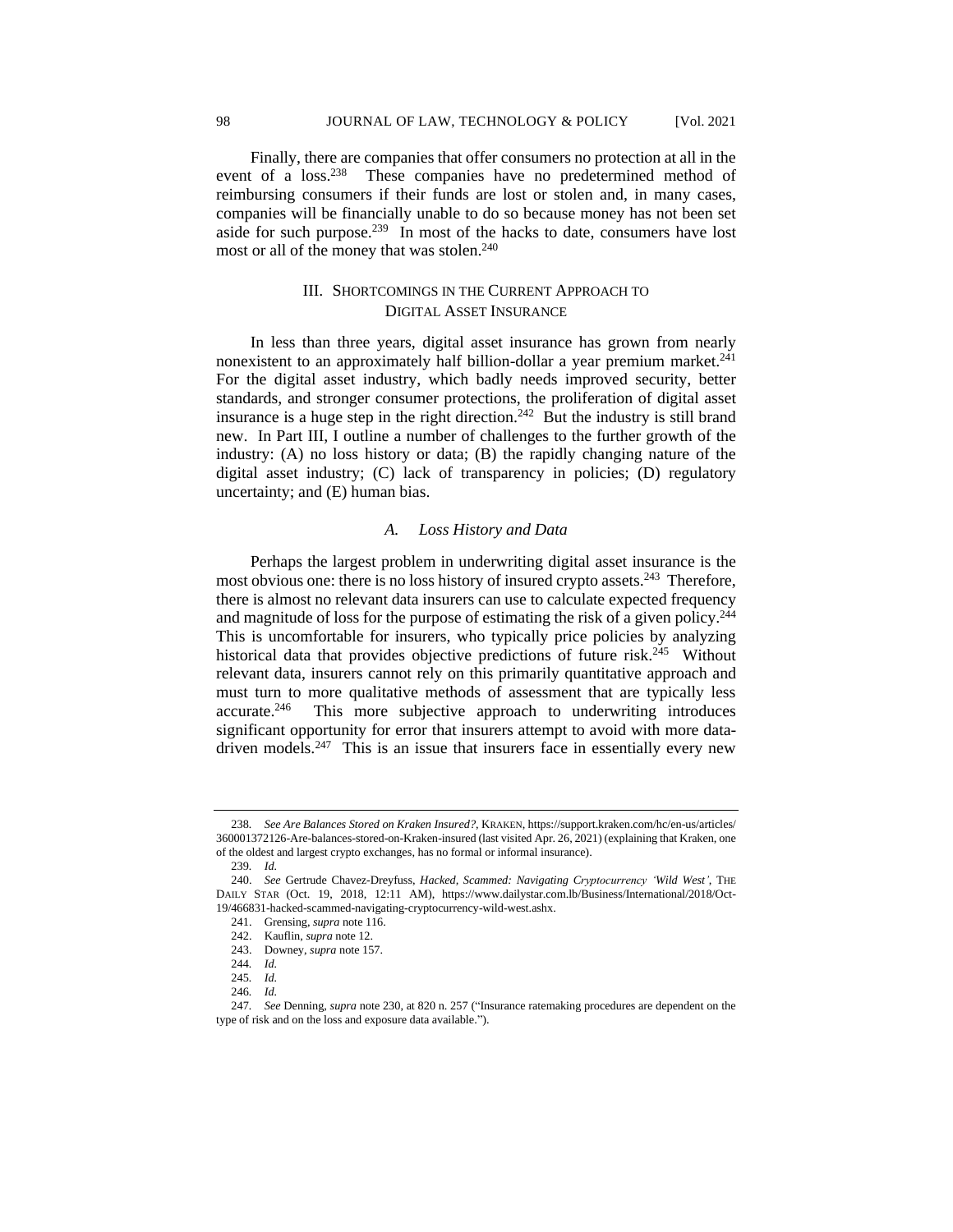product line,<sup>248</sup> but it is more problematic when the new insurance product deviates dramatically from existing offerings, which is particularly the case with hot storage policies. The risk surrounding lack of data can be kept at acceptable levels by entering the new market slowly.<sup>249</sup> Additionally, insurers generally charge higher premiums for new products to provide a small buffer for underwriting uncertainty.<sup>250</sup>

# *B. The Rapidly Changing Digital Asset Industry*

The pace at which the technology surrounding digital assets is changing further complicates this problem of lack of relevant data. The underlying blockchains, storage solutions, digital asset security infrastructures, and other technology relevant when contemplating digital asset insurance is evolving at an impressive clip.<sup>251</sup> All these technologies impact how the insurers structure their product offerings, so if the technology continues to change then the insurance product needs to be modified.<sup>252</sup> The price of the insurance is a function of how the product is structured, so if the product continues to evolve, so must its price.<sup>253</sup> If these variables are constantly moving, this poses additional challenges to gathering data. By the time there have been some claims and insurers are collecting relevant data about their digital asset insurance policies, the data may already be partially obsolete.<sup>254</sup> If the insurance product has already changed because of technological developments, then data from older insurance iterations may have limited value.<sup>255</sup>

Lack of relevant data is usually unavoidable for a new product line such as digital asset insurance, and it is a challenge that creative insurance professionals will have to address over time.<sup>256</sup> Today, underwriters are doing their best to analyze by analogy and gather what information they can to help estimate risk. Counterintuitively, insurers are eagerly awaiting a few small hacks, so they can test their assumptions and see how policies hold up under claims before expanding their coverage supply.<sup>257</sup>

<sup>248</sup>*. See* Baker *Back to the Future*, *supra* note 130, at 2 (discussing how a lack of data impacts the quality of study of new products).

<sup>249.</sup> Marsh Press Conference, *supra* note 126.

<sup>250</sup>*. Id.*

<sup>251</sup>*. See C-Suite Briefing: 5 Blockchain Trends for 2020*, DELOITTE (Mar. 2020), https://www2.deloitte.com/content/dam/Deloitte/ie/Documents/Consulting/Blockchain-Trends-2020-report.pdf (demonstrating that the technology and suspected use cases continue to evolve extremely quickly).

<sup>252</sup>*. Id.*

<sup>253</sup>*.* Baker*, Back to the Future, supra* note 130, at 2.

<sup>254.</sup> Downey, *supra* note 158.

<sup>255</sup>*. Id.*

<sup>256</sup>*.* Baker, *supra* note 120, at 43–44.

<sup>257.</sup> Downey, *supra* note 157.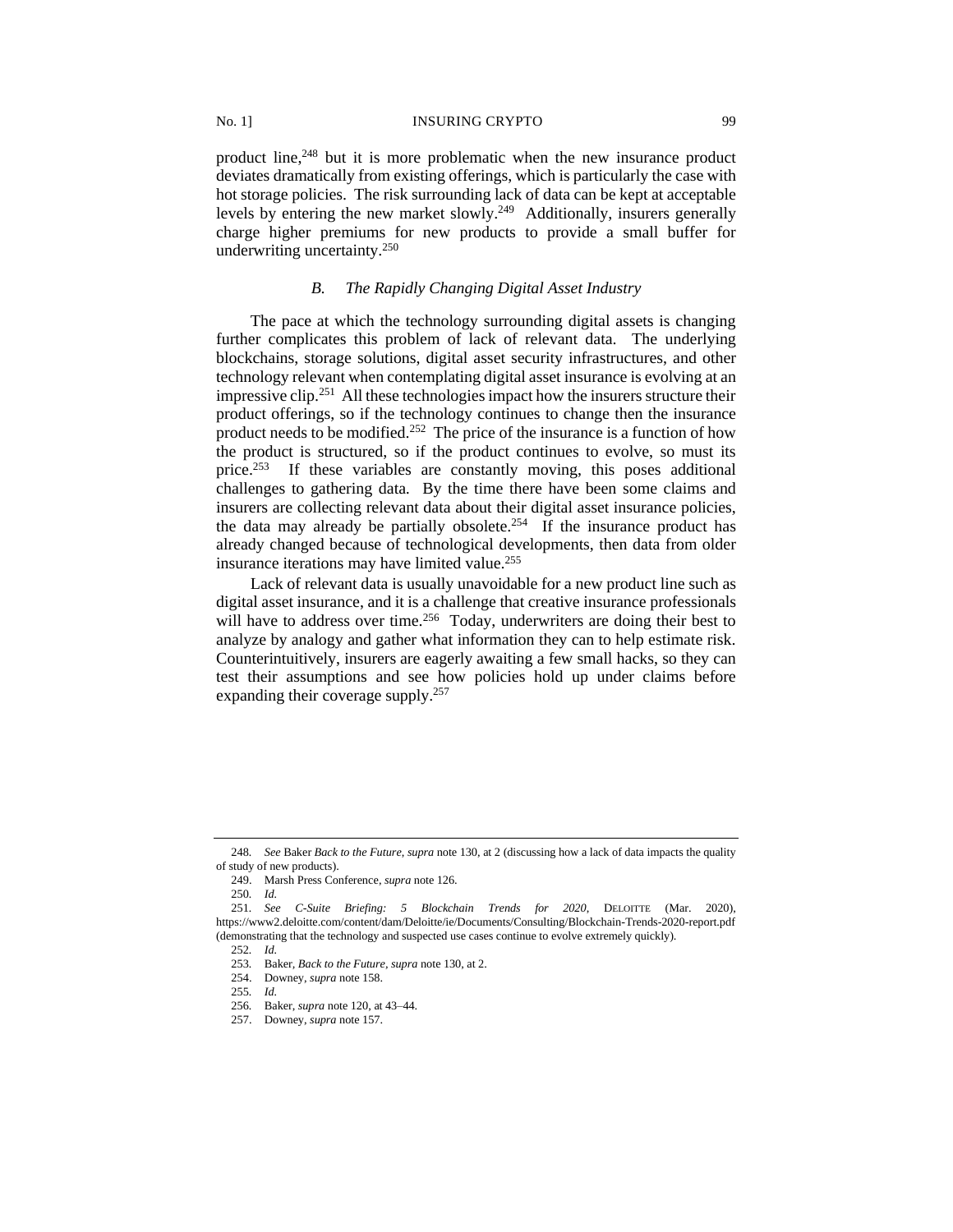### *C. Transparency*

When crypto exchanges or custody solutions secure a large insurance policy, they publicize it as a victory for their users.<sup>258</sup> The company can then market its funds as "insured." But details about what the policy covers in the digital asset industry usually amount to a few vague sentences in a press release or on the company website.<sup>259</sup> At best, the policy will be buried in the terms of service when signing up for the platform or available upon request for clients, but usually it is not available to the consumer at all.<sup>260</sup> The depositor of digital asset funds is left with a legally meaningless description of the policy that provides little insight about how strong the coverage is.<sup>261</sup>

Coinbase, for example, states on its website that "the policy insures against theft of digital currency that results from a security breach or hack, employee theft, or fraudulent transfer."<sup>262</sup> This is far too vague to provide any indication as to what incidents would be covered by the policy. Most events are not likely to fall neatly into a binary of clearly covered or not.

Similarly, BitGo, a leading custody solution, advertises insurance that protects against "1) Third-party hacks, copying, or theft of private keys 2) insider theft or dishonest acts by BitGo employees or executives 3) loss of keys."<sup>263</sup> Would vulnerabilities in the underlying blockchain code that are exploited qualify as "third-party hacks?"<sup>264</sup> Would negligence by an employee be considered a "dishonest act," or would a different standard such as recklessness or intent apply?<sup>265</sup>

Trustology, another crypto asset custody solution, notes on its website that policies cover "security breaches and theft of cryptoassets."<sup>266</sup> The lack of publicly accessible details on insurance policies is entirely understandable. Companies must keep their websites presentable and marketable, and long explanations of insurance policies are the antithesis of a good user experience.<sup>267</sup> Without access to the entire policy, however, consumers or watchdog groups have no way of understanding with any nuance what types of events would be

<sup>258</sup>*. See* Lyle Adriano, *Aon Provides Insurance to Cryptocurrency Exchange*, INS. BUS. (Aug. 28, 2020), https://www.insurancebusinessmag.com/us/news/breaking-news/aon-provides-insurance-to-cryptocurrencyexchange-232041.aspx (reviewing Shakepay's policy under Aon.).

<sup>259</sup>*. See id* (providing very few details).

<sup>260</sup>*. See, e.g.,* COINBASE,www.coinbase.com (last visited Apr. 26, 2021); GEMINI, https://gemini.com, (last visited Apr. 26, 2021); BITGO, https://bitgo.com (last visited Apr. 26, 2021); TRUSTOLOGY, https://trustology.io (last visited Apr. 26, 2021); ANCHORAGE, https://anchorage.com (last visited Apr. 26, 2021) (lacking publicly available insurance policies on their websites).

<sup>261</sup>*. See, e.g.,* KRAKEN, *supra* note 238 (exemplifying the vagueness of an insurance policy).

<sup>262</sup>*. Insurance: Digital Currency Balances*, COINBASE, https://www.coinbase.com/legal/insurance (last visited Apr. 26, 2021).

<sup>263</sup>*. Digital Asset Insurance, supra* note 177.

<sup>264</sup>*. Id.*

<sup>265</sup>*. Id.*

<sup>266</sup>*. About Trustology*, TRUSTOLOGY, https://trustology.io/about (last visited Apr. 26, 2021).

<sup>267</sup>*. See* Christopher Elliott, *Why Are Insurance Policies Impossible to Read?*, FORBES (Sept. 2, 2020), https://www.forbes.com/advisor/car-insurance/insurance-policies-impossible-to-read (discussing insurance policy length and public perceptions related to car insurance, a related policy).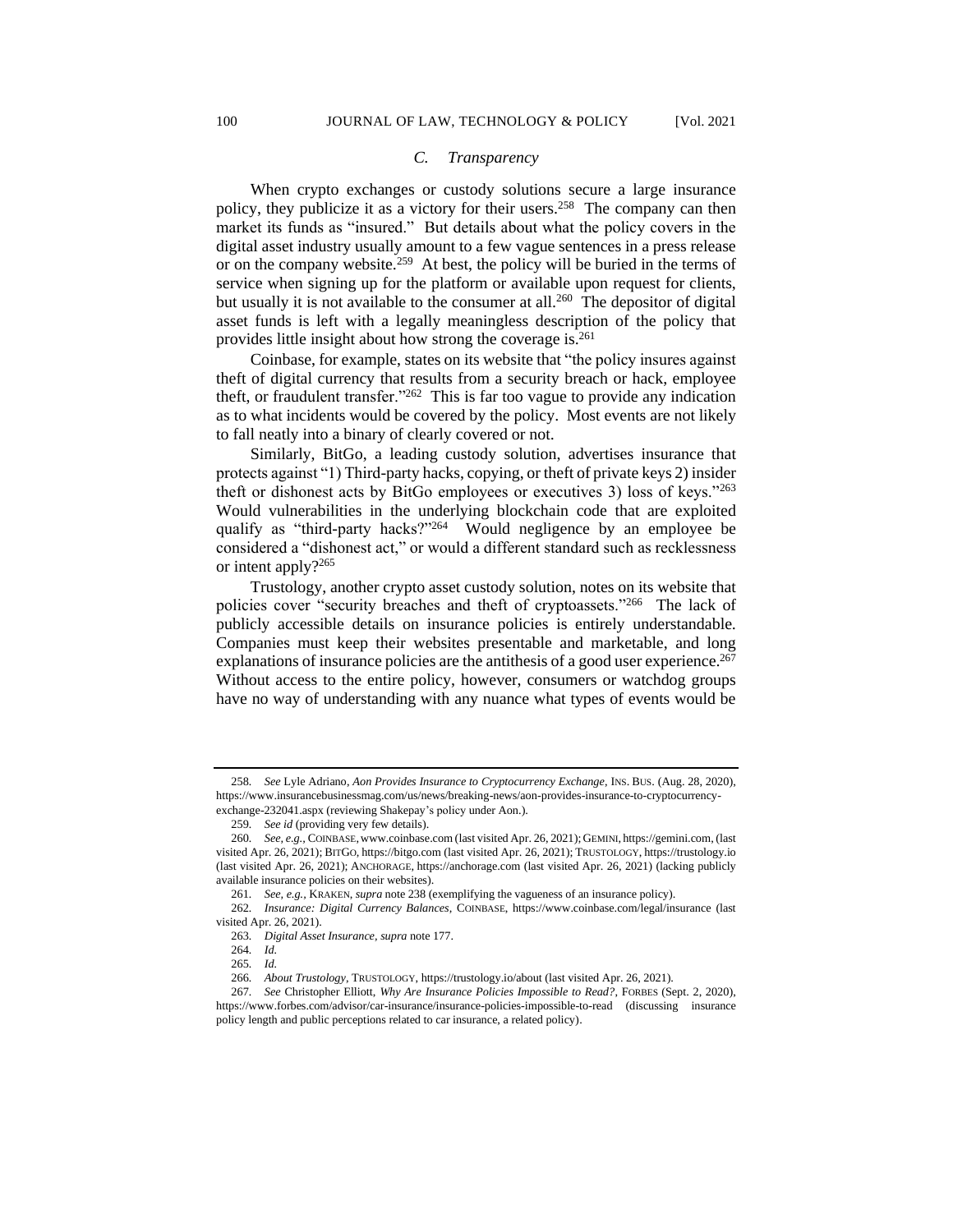covered by the policy.<sup>268</sup> Furthermore, because there has never been a digital asset insurance claim, there is no direct legal precedent to shed light on what types of losses would likely be covered by these vague descriptions.<sup>269</sup> Whether or not the consumers' assets are insured for a particular incident may be a function of whether the insurance company deems it worthwhile to fight a claim.<sup>270</sup>

While commercial crime insurance policies are frequently inaccessible to the public, digital asset insurance is unusual in two ways. First, the digital asset companies purchasing insurance typically have possession of the insured assets, but they are usually merely safeguarding the assets for a third party.<sup>271</sup> As such, the company is actually purchasing a policy for the protection of a third-party's assets.<sup>272</sup> In other words, the dominant purchasers of digital asset insurance are custodians.<sup>273</sup> Those using the custodial services would therefore have a particularly strong interest in being able to view the policies purchased by the custodian on behalf of their assets.

Second, the crypto industry since its inception has been fraught with overpromises, misleading claims, and outright fraud that make the lack of transparency particularly worrisome given the context of the industry.<sup>274</sup> This was most apparent in 2017 and 2018 when a flurry of companies began selling tokens (digital assets) en masse in order to fund the development of (purportedly) blockchain-based enterprises.<sup>275</sup> The top fifty of these token sales in 2017 raised over \$2.5 billion collectively.<sup>276</sup> Recent scholarship has found that the majority of these top 50 Initial Coin Offerings or ICOs made substantial governance claims in their whitepapers (marketing documents that outline the details of the project and token sale) that were then not represented in the underlying code. $277$ 

<sup>268.</sup> Barry Zalma, *There Is an Obligation for the Insured to Read an Insurance Policy*, MERLIN L. GROUP (Nov. 21, 2019), https://www.propertyinsurancecoveragelaw.com/2019/11/articles/insurance/there-is-anobligation-for-the-insured-to-read-an-insurance-policy.

<sup>269</sup>*. See Digital Currencies Insurance*, *supra* note 62, at 2–4 ("With no history of claims or best practices for analysts and underwriters to draw from, policies today are bespoke. As such, coverage will be complex and differ from company to company. In order to protect the client, transparency surrounding depth and availability of coverage is critical.").

<sup>270</sup>*. Id.*

<sup>271</sup>*. See Digital Assets Gain a Buy-Side Toehold*, MARKETS MEDIA (May 3, 2019), https://www.marketsmedia.com/fidelity-research-bullish-on-institutional-digital-assets (denoting the trend towards investors securing third party digital assets).

<sup>272</sup>*. Blockchain Technology and Digital Assets: Top 10 Reasons Why Insurance Matters*, MARSH, https://www.marsh.com/us/insights/research/blockchain-technology-and-digital-assets-why-insurance-

matters.html (last visited Apr. 26, 2021) (referencing how some crypto custodians do build insurance relationships with predetermined prices, but they overcome this problem by actually allowing their clients to purchase the insurance directly from the insurer).

<sup>273</sup>*. Digital Assets Gain a Buy-Side Toehold*, *supra* note 271.

<sup>274.</sup> Shaanan Cohney et al., *Coin-Operated Capitalism*, 119 COLUM. L. REV. 591, 651 (2019).

<sup>275</sup>*. Id.*

<sup>276</sup>*. Id.* at 671 (showing how tokens were usually purchased with either bitcoin or ether and therefore the value of the sale fluctuated wildly with the value of those two digital assets).

<sup>277</sup>*. Id.* at 635–39.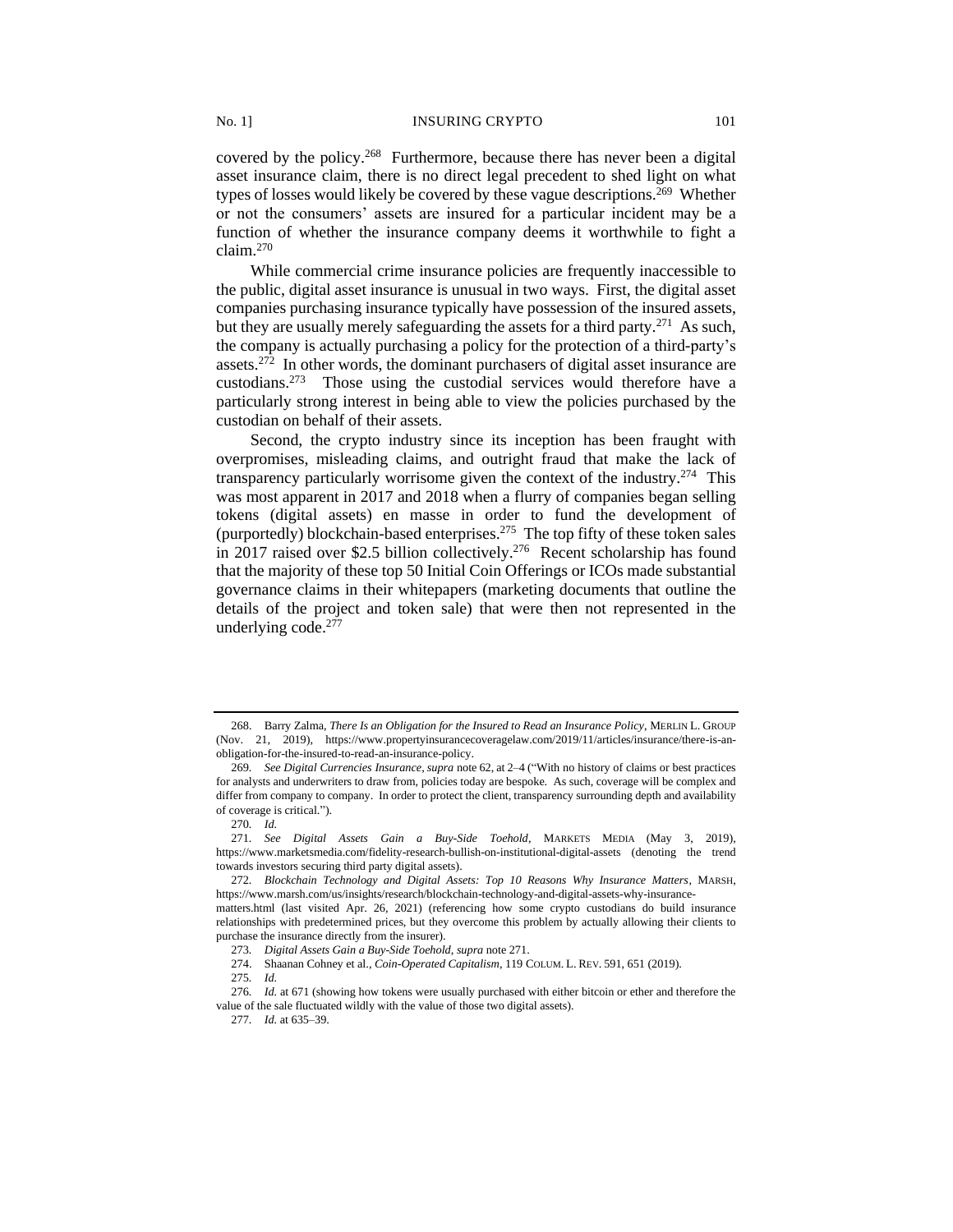ICOs could easily be conducted by anybody with even a moderate level of technical sophistication.<sup>278</sup> While some—probably even most—of the companies conducting ICOs did have genuine intentions of launching a blockchain-based company, the lack of skepticism and regulatory oversight of the new fundraising technique led to frequent exaggeration, misleading claims, and fraud.<sup>279</sup> The claims of strong insurance coverage without transparent disclosures of those policies is reminiscent of the troubling ICO boom of 2017.<sup>280</sup>

As with the variance in competence and honesty of the companies that conducted ICOs, some digital asset insurance policies are undoubtedly more comprehensive than others.<sup>281</sup> Without transparency for consumers whose assets are being covered by the policies, mismatched market incentives should create skepticism of the policies being touted by digital asset custodians.<sup>282</sup> It is in a company's short-term interests to buy a weaker policy (because it will be cheaper) and market it as a strong policy (because this will be the most attractive to customers).<sup>283</sup> Hillik Nissani, COO of crypto trading platform Cryptoalgo, warned of this trend, suggesting that for a number of companies, "the number of exclusions can make the whole policy close to useless."<sup>284</sup> This lends credence to the fear that many companies are securing insurance largely as marketing ploys with little or no chance of a successful claim in the event of a loss and, therefore, no actual additional value to consumers whose assets are covered by the policies.<sup>285</sup>

Without having the insurance agreements publicly available, consumers hoping to understand the strength of a policy are forced to rely primarily on the reputation of the company and the insurer.<sup>286</sup> In the cybersecurity industry, it is commonly said that the question of a hack is "when, not if." There is no reason to believe that this mantra should be any different for digital assets held in hot storage, which uses similar security techniques.<sup>287</sup> Users with large amounts of

<sup>278</sup>*. See How to Start an ICO: Necessary Skill Set and Tools to Keep in Mind*, ICO HOLDER, https://icoholder.com/blog/how-to-start-an-ico-necessary-skill-set-and-tools-to-keep-in-mind (last visited Apr. 26, 2021).

<sup>279.</sup> Cohney et al., *supra* note 274, at 594.

<sup>280</sup>*. Id.* at 639.

<sup>281</sup>*. See Digital Currencies Insurance*, *supra* note 62, at 2–4 ("With no history of claims or best practices for analysts and underwriters to draw from, policies today are bespoke. As such, coverage will be complex and differ from company to company.").

<sup>282</sup>*. See, e.g.*, Dana Edwards, *Criteria for Determining Fair Distribution in an ICO: The Importance of Vesting to Align Incentives*, STEEMIT (2017), https://steemit.com/blockchain/@dana-edwards/criteria-fordetermining-fair-distribution-in-an-ico-the-importance-of-vesting-to-align-incentives?sort=new (highlighting mismatched incentives described without clarity).

<sup>283.</sup> Ian Allison, *Underwriter Claims Crypto Custodian BitGo Exaggerated Insurance Coverage*, COINDESK (Mar. 5, 2019, 4:53 PM), https://www.coindesk.com/crypto-custodian-bitgo-exaggerated-insurancecoverage-underwriter-claims.

<sup>284.</sup> Kharif et al., *supra* note 111.

<sup>285.</sup> McCauley, *supra* note 91.

<sup>286.</sup> Tim Ryles, *Insurance Is "Affected with a Public Interest,"* IRMI (Aug. 2017), https://www.irmi.com/articles/expert-commentary/insurance-is-affected-with-a-public-interest (last visited Apr. 26, 2021).

<sup>287.</sup> Michael Paluska, *"Expert: Getting Hacked a Matter of When, Not If,"* ABC ACTION NEWS (Mar. 28, 2016, 10:19 PM), https://www.abcactionnews.com/news/security-expert-getting-hacked-a-matter-of-when-notif.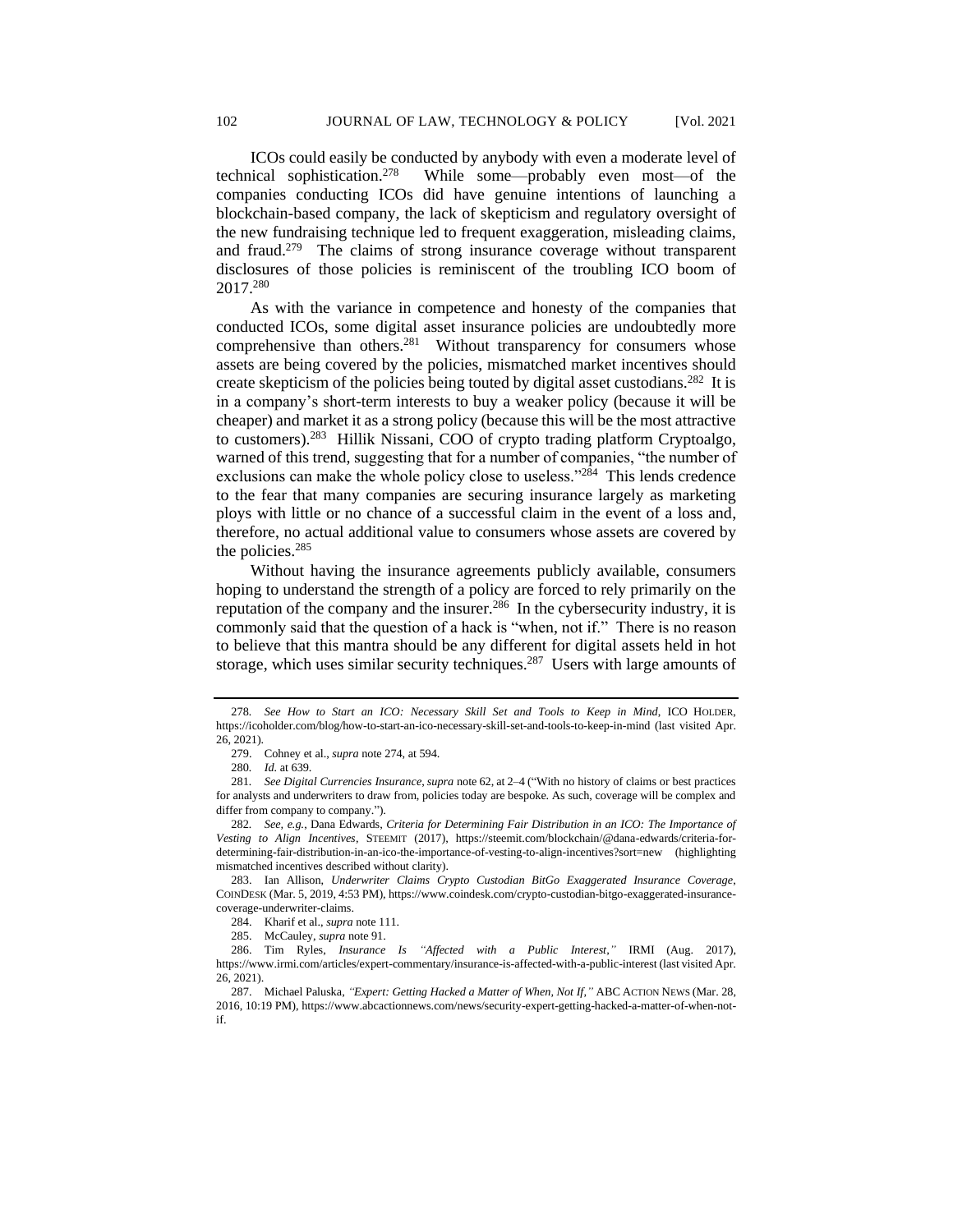assets in a relatively untested custody solution or exchange (which is all users, at this point) should be highly invested in the insurance policy of their custodian. With the current lack of transparency, it is nearly impossible for a user to distinguish one policy from another or judge the strength of a policy.<sup>288</sup>

# *D. Regulatory*

Much has been said and written about the lack of regulatory clarity in the crypto world.<sup>289</sup> Many in the industry feel that the government has been overly restrictive in regulating cryptocurrencies at the expense of innovation.<sup>290</sup> Regulators counter that they are trying to avoid premature regulation while still protecting consumers.<sup>291</sup> Regardless of their differences on the ideal regulatory approach, all parties agree that the legal landscape still has a number of uncertainties.<sup>292</sup> Most hotly debated is which digital assets should be deemed a security.<sup>293</sup> While other relevant issues include how state versus federal law will apply in regulating cryptocurrency activities, how Know Your Customer (KYC) and Anti-Money Laundering (AML) laws will be adopted in a decentralized environment remains unknown, among many other outstanding questions.<sup>294</sup>

Progress has been made on these uncharted legal and regulatory questions. The SEC has provided guidance on what digital assets may be considered a security, such as its "Framework for Investment Contract Analysis of Digital Assets" in April 2019.<sup>295</sup> This was intended to provide practitioners a framework to analyze what may be deemed an investment contract and thus a security.<sup>296</sup> Yet, as suggested, it is just a framework and offers little guidance on how to apply it.<sup>297</sup> For example, the framework suggests that a network that is decentralized with "an unaffiliated, dispersed community of network users" may prevent the underlying crypto asset from being a security, but it provides no further explanation as to what constitutes sufficiently decentralized, unaffiliated, or dispersed.<sup>298</sup> Furthermore, the courts are yet to affirm that this approach will be consistently applied across all jurisdictions. These regulatory

<sup>288</sup>*.* Ryles, *supra* note 286.

<sup>289.</sup> *See* Carol Goforth, *The Lawyer's Cryptionary: A Resource for Talking to Clients About Cryptotransactions*, 41 CAMPBELL L. REV. 47, 85 (2019) (discussing regulatory "gray" areas in crypto-transactions); Michèle Finck, *Blockchains: Regulating the Unknown*, 19 GERMAN L. J. 665, 666–69 (2018) (discussing the uncertainties surrounding crypto assets).

<sup>290.</sup> Hossein Nabilou, *How to Regulate Bitcoin? Decentralized Regulation for a Decentralized Cryptocurrency*, 27 INT'L. J. L. & INFO. TECH. 266, 291 (2019) ("[A]n aggressive command-and-control approach to its regulation would stifle the potential future innovations.").

<sup>291.</sup> *See* DANIEL BROBY & SAMUEL BAKER, CTR. FOR FIN. REG. & INNOVATION, CENTRAL BANKS & CRYPTOCURRENCIES 1, 6 (Univ. of Strathclyde 2018) (discussing the policy challenges that crypto asset regulators face).

<sup>292</sup>*.* Eric C. Chaffee, *The Heavy Burden of Thin Regulation: Lessons Learned from the SEC's Regulation of Cryptocurrencies*, 70 MERCER L. REV. 615, 626 (2019); Downey, *supra* note 157.

<sup>293.</sup> Chaffee, *supra* note 292, at 620.

<sup>294</sup>*. Id.*

<sup>295</sup>*. Framework for "Investment Contract" Analysis for Digital Assets,* SEC. AND EXCH. COMM'N (Apr. 3, 2019), https://www.sec.gov/corpfin/framework-investment-contract-analysis-digital-assets.

<sup>296</sup>*. Id*.

<sup>297</sup>*. Id.*

<sup>298</sup>*. Id*.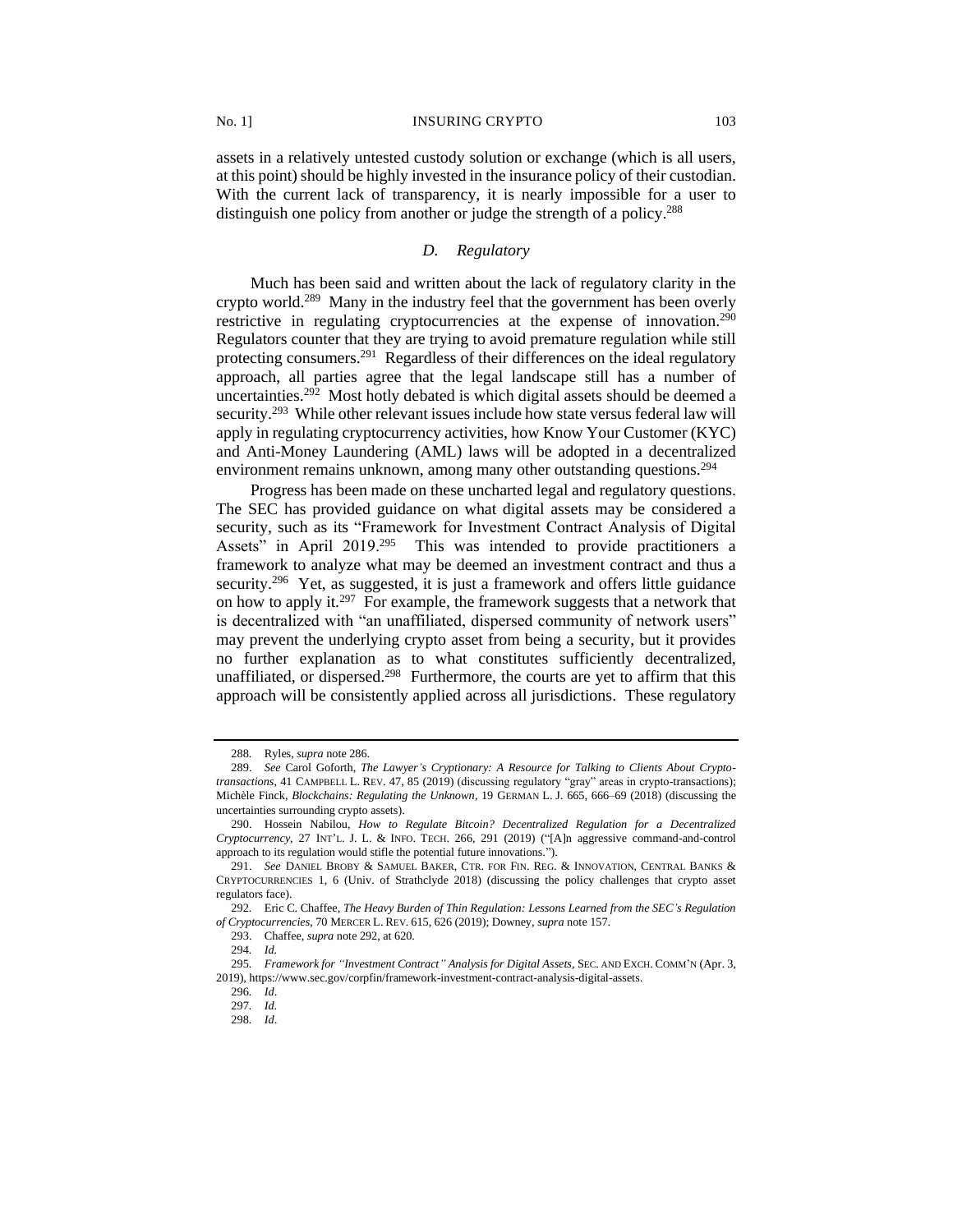uncertainties create legal risk that is difficult to quantify, as it can be difficult to know when one is about to cross a blurry legal line. Insurers are therefore understandably hesitant to underwrite risk that could dramatically change based on an evolving regulatory landscape and enforcement strategy.<sup>299</sup> When asked about the impact of the regulatory haze on the digital asset insurance market, Sarah Downey, co-head of Marsh's Digital Asset Risk Transfer group, noted simply that "for the underwriting community, more regulatory certainty means a greater level of comfort in offering coverage."<sup>300</sup>

How the regulatory uncertainty is impacting coverage, however, is not immediately obvious. Most of the outstanding regulatory issues in the digital asset industry do not appear to directly impact the risk assessment or could seemingly be disclaimed in the policy. For example, insured digital assets that could later be deemed a security creates significant securities litigation risk that would understandably concern an insurer. Disclaiming securities litigation risk in the policy, however, would be quite straightforward. These clearly identifiable risks are not what is causing hesitation among insurers—rather, the legal and regulatory uncertainties in the industry creates a general fog that insurers are not comfortable operating in.<sup>301</sup> Insurers are concerned that the lack of regulatory clarity leaves their insureds vulnerable to legal actions (such as unexpected enforcement activities by a regulator) that could lead to insolvency or messy bankruptcy proceedings.<sup>302</sup> This creates a counterparty risk for insurers who fear that they could face heavy claims if the company cannot return funds to all of its clients.<sup>303</sup> Or the insurer may be dragged into costly and drawnout legal proceedings as is often the case with bankruptcy.<sup>304</sup> At the very least, the insurer may suffer reputational damage by insuring a company later perceived to have been acting illegally.<sup>305</sup> Insurers, therefore, may prefer to avoid the industry altogether rather than subject themselves to the risk of underwriting a company in such a nebulous regulatory environment.<sup>306</sup>

There is hope that the regulatory barrier to obtaining insurance may become more porous as adoption of digital assets increases and the industry begins to fall more cleanly into new and existing regulatory structures.<sup>307</sup> For example, Wyoming, a state that has sought to become a digital asset hub through forward thinking and crypto-friendly regulation, authorized the chartering of special purpose depository institutions (SPDIs) in 2019, which operate and are regulated essentially as banks.<sup>308</sup> Wyoming recently approved crypto exchange Kraken's SPDI application, making it the first crypto company to become a

<sup>299.</sup> Downey, *supra* note 157.

<sup>300</sup>*. Id*.

<sup>301</sup>*. Id.*

<sup>302</sup>*. Id.* 303*. Id.*

<sup>304.</sup> Downey, *supra* note 157.

<sup>305</sup>*. Id.*

<sup>306</sup>*. Id.*

<sup>307</sup>*.* Lerner, *supra* note 97.

<sup>308</sup>*. Special Purpose Depository Institutions,* WYO. DIV. OF BANKING, http://wyomingbankingdivision.wyo.gov/home/areas-of-regulation/laws-and-regulation/special-purposedepository-institution (last visited Apr. 26, 2021).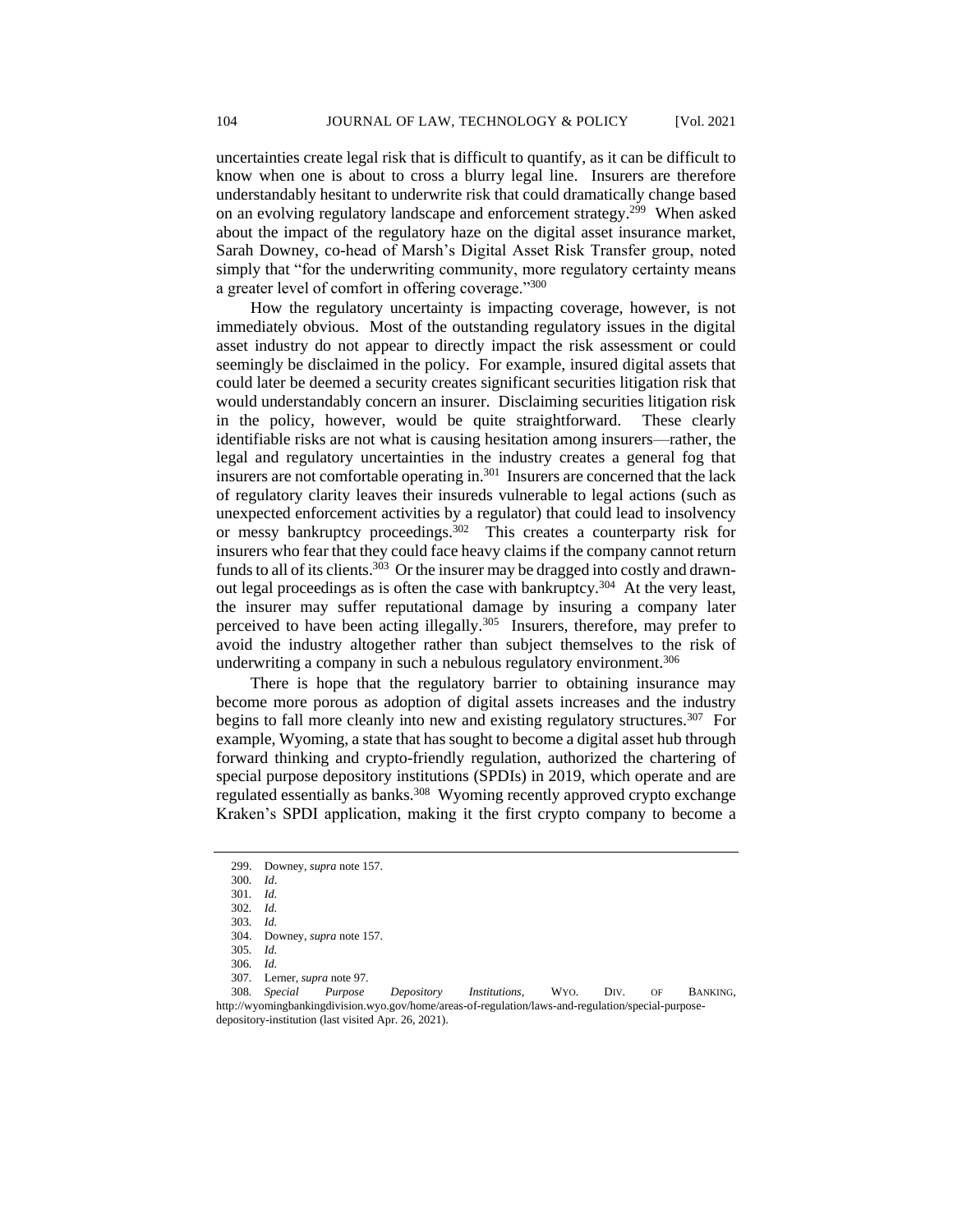state-chartered bank.<sup>309</sup> This gives Kraken the ability to operate in other states without going through state-by-state compliance procedures as well as to interact with other financial products as a bank would.<sup>310</sup> This has the tangible benefit of reducing regulatory burden, which may correspondingly reduce risk to insurers.<sup>311</sup> Even more importantly, having a state banking charter (or other similar legal stamps of approval) should help defog the industry and improve legitimacy in the eyes of insurers.<sup>312</sup>

## *E. Industry Knowledge and Human Bias*

Without historical data, underwriting digital asset insurance is a heavily qualitative and time-intensive endeavor.<sup>313</sup> Representatives of those seeking digital asset insurance must spend many hours with insurance professionals explaining the ins and outs of their business, the risks, the security measures, and any other facet of the business relevant to the insurers' risk assessment.<sup>314</sup> Requiring this level of human interaction has two significant implications in the context of digital asset insurance.

First, the insurers must understand the digital asset space. Cryptocurrencies, blockchains, digital asset storage, and the relevant technologies are new and technically complicated. For insurers to be able to assess the risks in a digital asset business, they need to have people in-house who have a deep enough understanding of the company and its technology to be able to understand and estimate the risk. $315$  To date, most insurers do not have personnel with this capability.<sup>316</sup>

Therefore, companies that wish to buy a digital asset insurance policy are tasked with educating the brokers and insurers until they are sufficiently knowledgeable to feel comfortable underwriting the policy.<sup>317</sup> Executives at the company seeking insurance must spend valuable time detailing their particular business model, security infrastructure, and all of the nuances that make them insurable.<sup>318</sup> For busy executives or startup founders, there is a significant

<sup>309.</sup> Nathan DiCamillo, *Kraken Becomes First Crypto Exchange to Become a US Bank*, NASDAQ (Sep. 6, 2020, 10:34 AM), https://www.nasdaq.com/articles/kraken-becomes-first-crypto-exchange-to-become-a-usbank-2020-09-16.

<sup>310</sup>*. Id*.

<sup>311.</sup> Suman Bhattacharyya, *Why Crypto Firms Want to Become Banks*, TEARSHEET (May 22, 2018), https://tearsheet.co/blockchain-crypto/why-crypto-firms-want-to-become-banks.

<sup>312</sup>*. Id.*

<sup>313</sup>*.* Lerner, *supra* note 97.

<sup>314.</sup> *Digital Currencies Insurance*, *supra* note 62, at 2–4 (outlining the different measures a custodian seeking insurance should take); *Id.* (stating that insurers need to investigate and audit all of these areas before underwriting a policy); *Id.* (explaining that given the nascency and sophistication of the technology, this process takes time and significant involvement on the part of the party seeking insurance in light of the "education gap").

<sup>315</sup>*. See* Sophie Hares, *5 Ways Accountants Can Track* Cryptocurrency, J. OF ACCT. (June 29, 2020), https://www.journalofaccountancy.com/newsletters/2020/jun/accountants-track-cryptocurrency.html (advocating for in-house accountants to learn how to evaluate cryptocurrency by providing a guide).

<sup>316.</sup> *Digital Currencies Insurance*, *supra* note 62, at 2–4 (citing a "general education gap around the technical features and necessary security measures of smart contracts and blockchain technology" as a primary reason that quality insurance is limited, and thus indicating the lack of individuals in the insurance industry who have a sophisticated understanding of the technology necessary to understand and underwrite policies).

<sup>317</sup>*. Id*.

<sup>318</sup>*. Digital Asset Insurance*, *supra* note 177.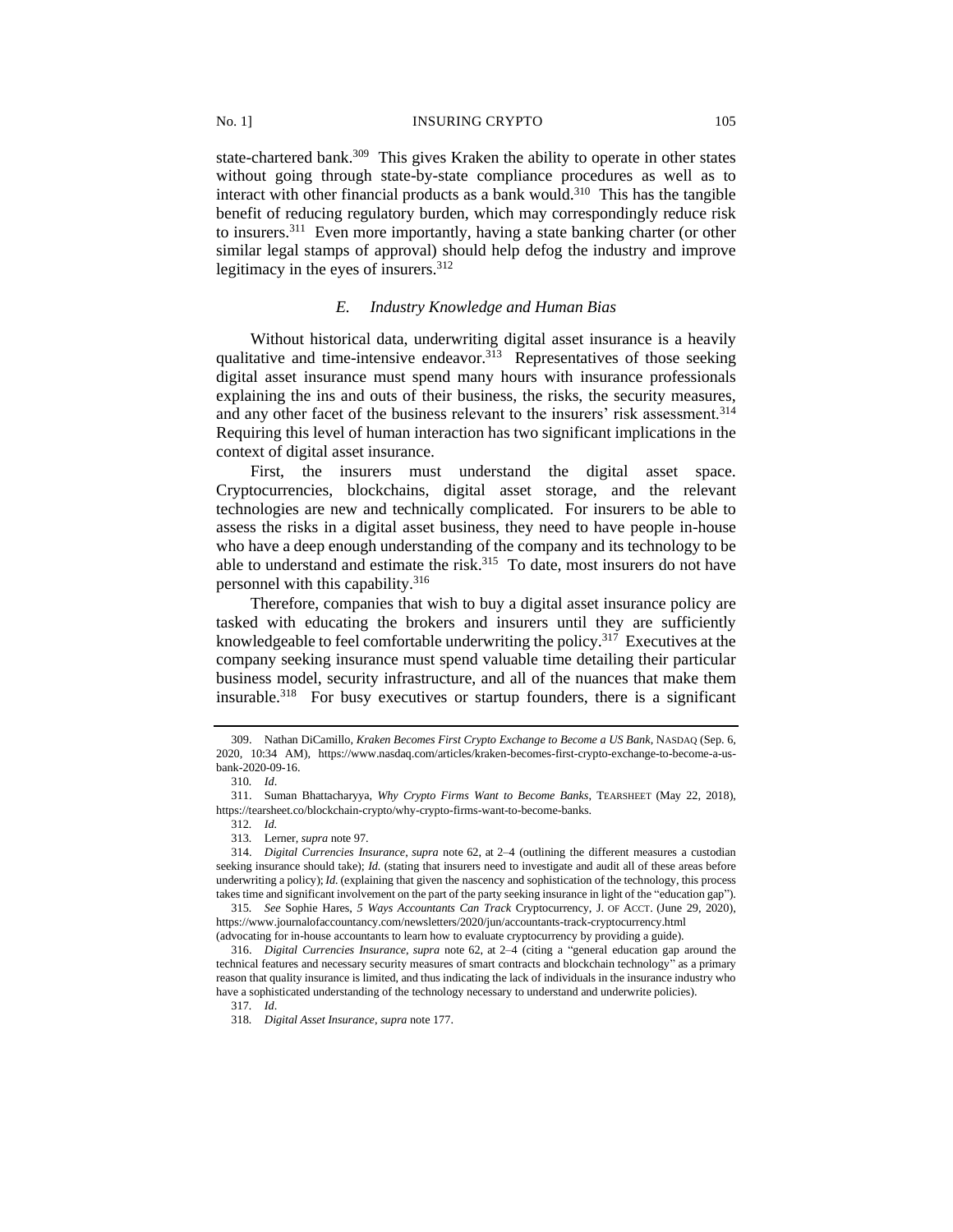opportunity cost to dedicating this time to educating insurers.<sup>319</sup> Even then, the insurers may (and often do) decide against insuring the risk because they still do not sufficiently understand the technology or industry.<sup>320</sup>

Second, humans have bias—in the case of the cryptocurrency world, a lot of bias.<sup>321</sup> Cryptocurrencies have a mixed reputation.<sup>322</sup> They are best known by many for being the currency of the internet underworld, the high-profile hacks of millions of dollars, and headline-grabbing price volatility.<sup>323</sup> These are not attractive qualities to an insurer and can significantly impact the perception of the risk in underwriting a policy.<sup>324</sup> There is certainly some truth to these perceived risks. Hacks in the digital asset industry have been rampant since its inception.<sup>325</sup> Billions of dollars have been lost, stolen, or frozen because of vulnerabilities in the code or the security of digital asset storage solutions.<sup>326</sup> Furthermore, cryptocurrencies have become a favorite tool of many people hoping to act outside the confines of the law.<sup>327</sup> Cryptocurrencies such as bitcoin have made the sale of everything from guns to drugs to hitmen easier on the dark web.<sup>328</sup> The prices of most cryptocurrencies have also had periods of immense fluctuation since they garnered more mainstream attention.<sup>329</sup>

These traits, however, are largely attributable to the novelty of the industry, the lack of regulatory oversight, and the reckless gold rush-like atmosphere created by the potential to make a quick fortune in the industry's early days.<sup>330</sup> While the risks addressed above are far from gone, a number of tools have been developed and applied to significantly reduce the risks of interacting with illicit actors and potential hacks.<sup>331</sup> In many instances, merely following the same business practices that are legally required in other industries (but are often neglected in the crypto industry) can reduce the risk for insurers to a level comparable to that faced by companies in traditional industries.<sup>332</sup>

<sup>319.</sup> Allison, *supra* note 283.

<sup>320</sup>*. Id*.

<sup>321</sup>*. Digital Asset Insurance*, *supra* note 177.

<sup>322</sup>*. Id*.

<sup>323</sup>*. See* Joshuah Bearman & Tomer Hanuka, *The Untold Story of Silk Road: Part 1*, WIRED (May 2015), https://www.wired.com/2015/04/silk-road-1 (detailing the use of Bitcoin for unsavory purchases on the Silk Road); David Siegel, *Understanding The DAO Attack***,** COINDESK (June 25, 2016), https://www.coindesk.com/ understanding-dao-hack-journalists (explaining that the DAO hack was widely reported and an example of early reporting on high-profile hacks).

<sup>324</sup>*. See generally Cryptocurrencies, Decentralised Digitised Assets and Related Transactions*, LLOYDS (July 6, 2018), https://www.lloyds.com/~/media/files/the-market/communications/market-bulletins/2018/07/ y5196.pdf (providing guidance for insuring cryptocurrencies).

<sup>325.</sup> *See* Chavez-Dreyfuss, *supra* note 240.

<sup>326</sup>*. Id.*

<sup>327.</sup> Sean Foley et al., *Sex, Drugs, and Bitcoin: How Much Illegal Activity Is Financed through Cryptocurrencies?*, 32 THE REV. FIN. STUD. 1798, 1800–01 (2019).

<sup>328</sup>*. Id*.

<sup>329.</sup> Landon Manning, *Report: Just 1 Percent of Bitcoin Transactions Involve Illicit Dark Web Activity*, BITCOIN MAG. (July 3, 2019), https://bitcoinmagazine.com/articles/report-just-1-percent-bitcoin-transactionsinvolve-illicit-dark-web-activity.

<sup>330</sup>*. Id*.

<sup>331</sup>*. Id*.

<sup>332</sup>*. See Q3 2019 Cryptocurrency Anti-Money Laundering Report*, CIPHERTRACE (last visited Apr. 26, 2021), https://ciphertrace.com/q3-2019-cryptocurrency-anti-money-laundering-report (discussing how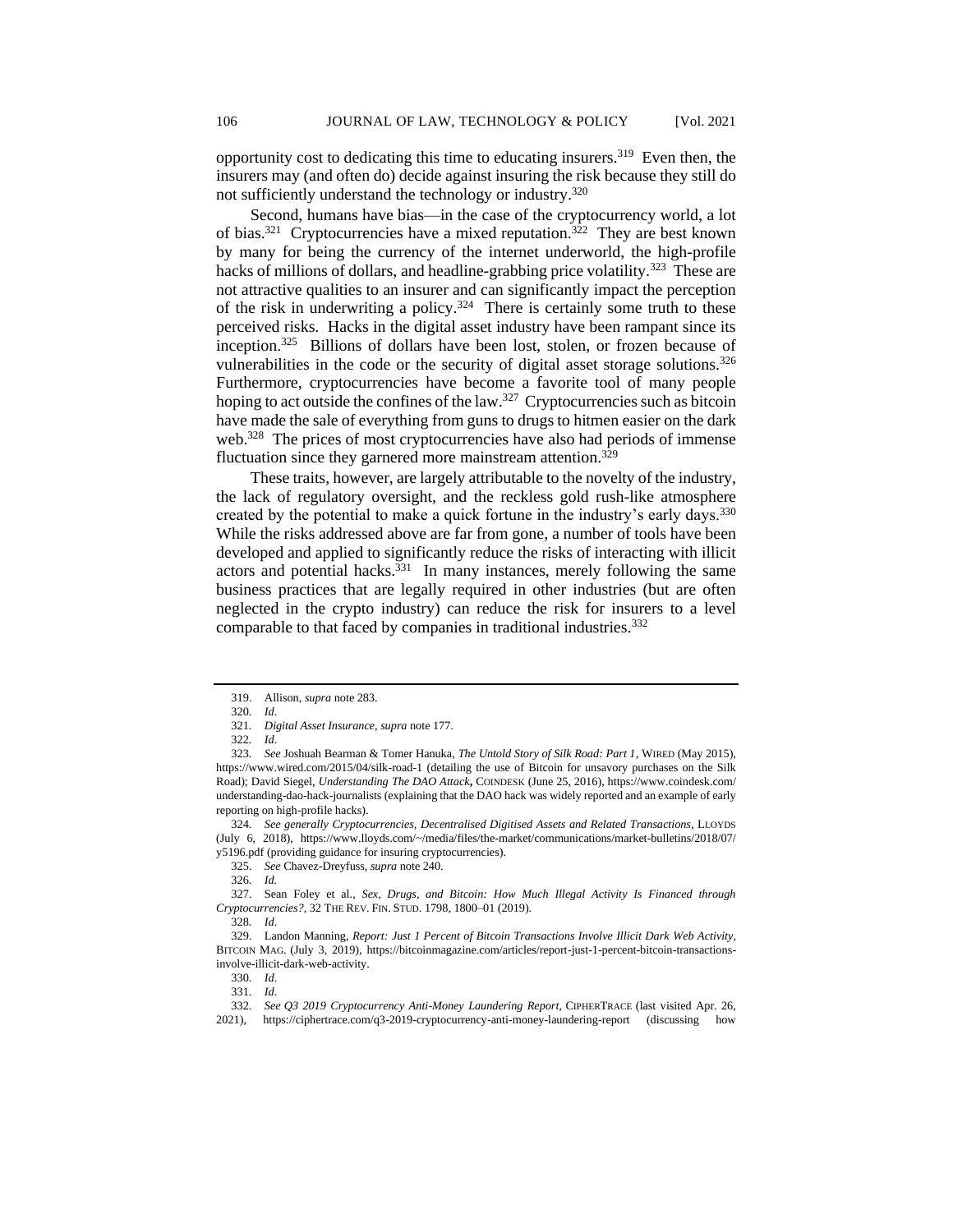## No. 1] INSURING CRYPTO 107

For example, many exchanges and custodians are implementing Know Your Customer (KYC) and Anti-Money Laundering (AML) processes that require customers to present identification when using a company's services.<sup>333</sup> KYC and AML are standard practices in traditional banking and are legally required for any money transmission business in most jurisdictions globally.<sup>334</sup> This practice eliminates the anonymity value of the digital asset industry, but it allows exchanges and custodians to far better identify nefarious counterparties and avoid servicing illicit actors.<sup>335</sup> Because of the nascency of the industry and the libertarian or even anarchist tendencies of many crypto enthusiasts, twothirds of the largest 120 crypto exchanges still have weak or no KYC/AML processes.<sup>336</sup> The contrast between those that have not implemented suitable KYC/AML and those that have approached compliance as if it were mainstream finance exemplifies the wide spectrum of insurability in the industry.<sup>337</sup> The companies that have demonstrated a genuine commitment to security and taken reasonable measures to safely store digital assets have largely avoided the epidemic of hacks and losses which have plagued the rest of the crypto community; but still, the industry as a whole remains stained by those with more irresponsible businesses practices.<sup>338</sup>

Furthermore, companies are developing new tools specifically to address the security and vulnerabilities of crypto companies.<sup>339</sup> Ciphertrace, for example, is a crypto intelligence platform that helps trace crypto assets and track crypto companies' compliance measures with the goal of "protecting banks from crypto laundering risk and . . . making virtual assets trusted by governments and safe for mass adoption."<sup>340</sup> Chainalysis, another intelligence tool developed specifically for the digital asset industry, is being used by financial institutions and insurers to help determine the security vulnerabilities and risks of working with particular digital asset companies. $341$  As the industry continues to grow, additional products will continue to emerge to support the security of the industry.

This is not to say that if companies take appropriate steps, there will no longer be risks. Rather, current risks may be perceived as larger than they are because many companies in the digital asset industry have not taken basic steps

CipherTrace researchers found that two-thirds of the 120 most popular cryptocurrency exchanges have weak or porous Know Your Customer ("KYC") practices).

<sup>333</sup>*. Id.*

<sup>334</sup>*. Id*.

<sup>335</sup>*. Id*.

<sup>336</sup>*. Id.* ("63% of exchanges that trade privacy coins have weak or porous KYC. This suggests privacy coins will find it harder to survive in a post [Financial Action Task Force] Travel Rule world if exchanges do not develop the proper KYC procedures necessary to mitigate the AML/[Counter-Terrorism Financing] compliance risks that come with their anonymity-enhancing features.").

<sup>337</sup>*. Id*.

<sup>338</sup>*. See* Manning, *supra* note 330 (addressing issues associated with crypto currency).

<sup>339</sup>*. The World's First Blockchain Forensics Team*, CIPHERTRACE (last visited Apr. 26, 2021), https://ciphertrace.com/about-us.

<sup>340</sup>*. Id*.

<sup>341</sup>*. Building Trust in Blockchains*, CHAINALYSIS (last visited Apr. 26, 2021), https://www.chainalysis.com.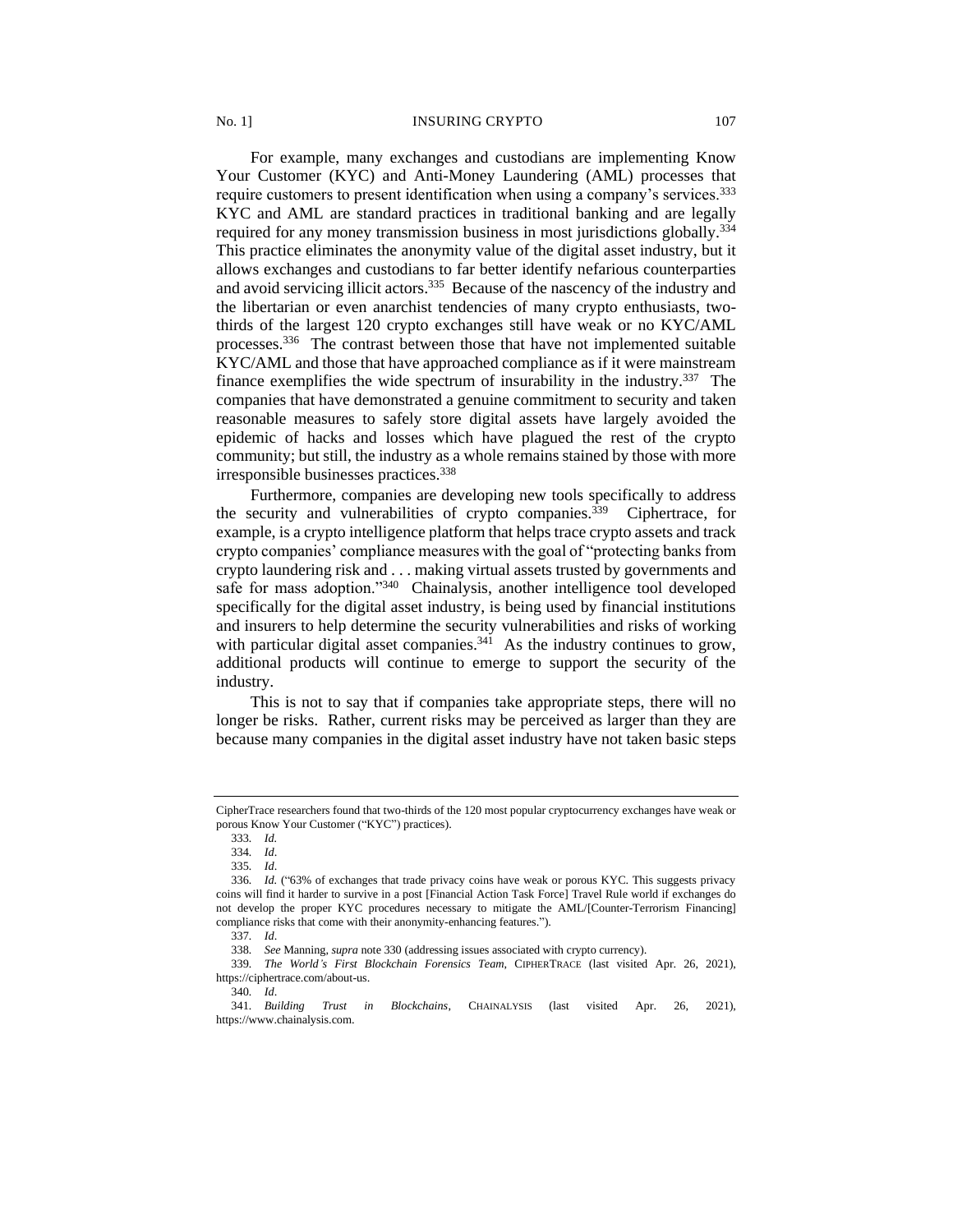to improve security and compliance.<sup>342</sup> There are not yet enough individuals working for insurers who internalize this nuance and have a sufficiently deep knowledge of the technology and industry.<sup>343</sup>

The solution to this problem is the continued education of insurance professionals.<sup>344</sup> There is currently a network of people among insurers and brokers who focus on digital asset insurance and have been very successful in developing the market,<sup>345</sup> but this group is small. The digital asset industry is still new, complicated, and largely unproven, so it is entirely understandable that insurance professionals in large part have not dedicated the considerable time and resources necessary to become industry experts.<sup>346</sup> This will happen over time as those within the digital asset world continue educating insurers.

As education about the industry improves, the stigmas surrounding the illicit uses of cryptocurrencies and the susceptibility to hacking will begin to fade. Insurers with surface-level understanding of digital assets will learn more, and they will recognize that similar to traditional data storage, not all crypto storage solutions are equal. Just as some traditional banks have processes to avoid working with clients who tread in illicit waters, crypto custodians can employ similar tactics to avoid holding the money of the unsavory figures who may rely on crypto.<sup>347</sup>

## IV. AREAS OF OPPORTUNITY

This paper is primarily designed to take a comprehensive look back at the digital asset insurance industry in its early days. I hope others can use it as a resource to better understand this rapidly growing industry, but I also present two suggestions for how the digital asset insurance industry could improve its effectiveness. These are not so much responses to "problems" in the current approach as they are areas of untapped potential that I believe would benefit the digital asset ecosystem and make insurers more valuable to the industry.

First, I suggest that companies in the digital asset storage space explore *insurance captives* as a means of expanding the supply of digital asset insurance and broadening coverage options. A captive is an insurance company that is wholly owned by the company being insured.<sup>348</sup> Captives would allow digital asset companies that are either underinsured or are unable to tap into traditional third-party insurance to provide consumers desperately needed coverage.<sup>349</sup>

<sup>342</sup>*. Perspectives on Transforming Cybersecurity*, MCKINSEY & COMPANY (Mar. 2019), https://www.mckinsey.com/~/media/McKinsey/McKinsey%20Solutions/Cyber%20Solutions/Perspectives%20 on%20transforming%20cybersecurity/Transforming%20cybersecurity\_March2019.ashx.

<sup>343.</sup> *Digital Currencies Insurance*, *supra* note 62 (explaining precisely what is meant by the "education gap." Better educated insurers would be able recognize and better understand the difference in risk between more compliant companies and those who have continued to flout compliance).

<sup>344</sup>*. Id*.

<sup>345</sup>*. Id*.

<sup>346</sup>*. See Cryptocurrencies, supra* note 324, at 2 (describing the need to ensure that agents have expertise in risk assessment).

<sup>347.</sup> Broby & Baker, *supra* note 291.

<sup>348.</sup> William B. Barker, *Federal Income Taxation and Captive Insurance*, 6 VA.TAX REV. 267, 269 (1986).

<sup>349</sup>*. Id*. at 270.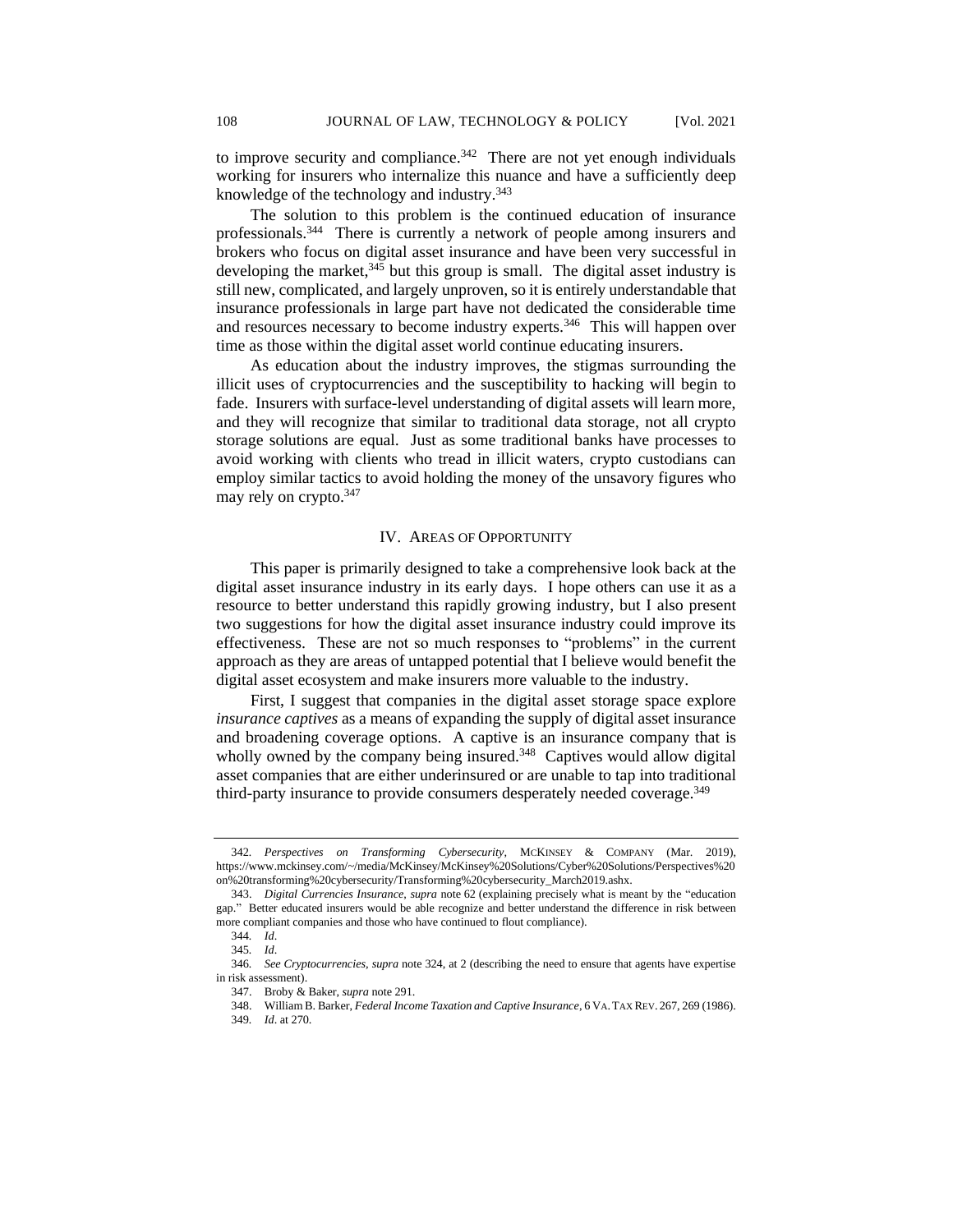No. 1] INSURING CRYPTO 109

Second, I suggest that insurers work together to create rigorous and comprehensive security standards that must be met by potential insureds. Digital asset insurers should deliberately function as a de facto regulator by setting coordinated minimum security thresholds for companies holding digital assets who hope to be insured. Rather than regulators mandating such standards, insurers can incentivize companies to meet security benchmarks on their own. Companies that do not meet these guidelines would be deemed uninsurable and have less credibility with security-conscious consumers.

# *A. Insurance Captives*

In a traditional commercial insurance agreement, a company pays one or more third-party insurers a premium to transfer a risk or set of risks.<sup>350</sup> For any number of reasons, a company may instead choose to retain such risks internally rather than transfer them to a third-party.<sup>351</sup> There are a variety of strategies for doing so. *Self-insurance*, the simplest approach, is essentially a rainy-day fund that companies can use to cover losses that could otherwise be formally insured.<sup>352</sup> Self-insurance usually refers to an informal arrangement or promise by the company that carries with it no legal obligations to segregate funds, maintain minimum reserves, or any of the other requirements imposed on a legally designated insurer.<sup>353</sup> The informality of self-insurance is attractive because of the ease and lack of administrative costs of starting and operating such a program.<sup>354</sup> For these same reasons, however, the protection to consumers of self-insurance is less substantial than a traditional, fully-regulated third-party insurer.<sup>355</sup>

A second option for retaining risk internally is to establish a trust. A trust, also relatively inexpensive, is legally designated for a particular use, but it is also not an insurance company.<sup>356</sup> A company may establish a trust designed to settle claims arising from a clearly identifiable group of claimants where the expense and requirements of a formal insurance subsidiary (a captive) is overly burdensome. 357 There are particular bodies of laws that govern trusts, but they are also not required to comply with all the requirements imposed on an insurer.<sup>358</sup>

Third, a *captive* offers a more formalized option for retaining risk. A captive is defined as "a wholly-owned insurance subsidiary with a primary function of insuring the outstanding exposures of the parent organization."<sup>359</sup>

<sup>350.</sup> Denning, *supra* note 230, at 782.

<sup>351</sup>*. Id*. at 782–83.

<sup>352.</sup> Will Kenton, *Self-Insure*, INVESTOPEDIA (Jan. 14, 2020), https://www.investopedia.com/terms/s/selfinsure.asp.

<sup>353</sup>*. See* Denning, *supra* note 230, at 786 (discussing how companies who choose to self-insure "should…[create] an explicit policy of the company to assume an amount of risk in predefined areas," but there is no legal obligation for the company to do so).

<sup>354</sup>*. Id.*

<sup>355</sup>*. Id*.

<sup>356</sup>*. Id.* at 787.

<sup>357</sup>*. Id.* 

<sup>358</sup>*. Id.*

<sup>359.</sup> Barker, *supra* note 348, at 269.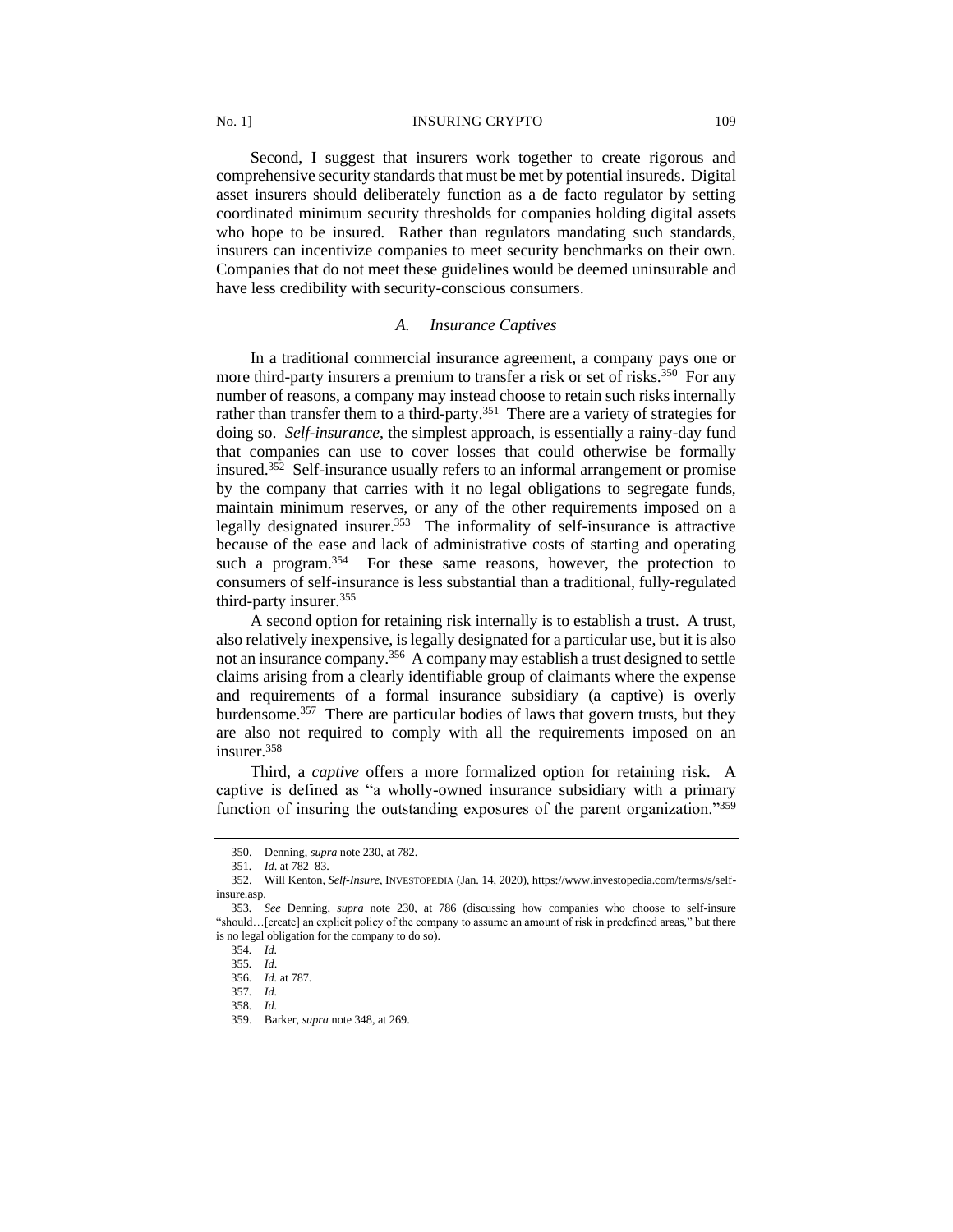Captives can have many different structures and purposes, some that render this definition somewhat inadequate, but it is more or less the "formalization of the self-insurance concept."<sup>360</sup> A captive is an insurance company, so it must abide by the same rules and regulations that govern traditional insurers.<sup>361</sup> This includes maintaining sufficient capital reserves, setting premiums with a profitmaking motive, undergoing certain risk mitigation measures for its clients, and being a legally distinct entity with its own management that must operate at arm's length from the parent.<sup>362</sup>

Establishing a captive rather than securing traditional third-party insurance has two primary benefits: potential cost savings and access to reinsurance.<sup>363</sup> Rather than paying premiums to a third-party, establishing a captive allows a company to pay those premiums to its own corporate subsidiary.<sup>364</sup> Premium prices paid to one's own captive must be justifiable to a regulator as high enough to generate profit, but any profit that would otherwise go to a third-party insurer is retained within the corporate family.<sup>365</sup> Additionally, captives are afforded some advantageous tax treatment that may bring significant tax savings to the parent company. 366

The second major benefit of creating a captive is improving access to and reducing the cost of reinsurance.<sup>367</sup> Reinsurance typically refers to an insurer (called the primary insurer in this context) selling some of its underwritten risk to another insurer (called the reinsurer) to spread the risk.<sup>368</sup> Because the captive is an insurance company itself, it can transfer risk directly to a reinsurer, rather than needing to go through a direct insurer, as would be the case in a traditional insurance arrangement.<sup>369</sup> Captives can reduce the cost of reinsurance because it cuts out the need for an intermediary—the third-party primary insurer.<sup>370</sup> Or, if the parent company is unable to secure direct insurance for any number of reasons, a captive may present the only path to accessing the capital in the traditional insurance market through reinsurance.<sup>371</sup>

Establishing a captive, however, is not without considerable drawbacks. First and foremost, captives traditionally have limited risk diversity.<sup>372</sup> The theory of insurance is typically that an insurer will pool a number of largely uncorrelated risks.<sup>373</sup> As long as only a portion of the risks manifest at the same

361*. Id.*

362*. Id.*

364*. Id.* at 811. 365*. Id.* at 787.

367*. Id.*

368. Caroline Banton, *Reinsurance*, INVESTOPEDIA (July 30, 2020), https://www.investopedia.com/terms/r/ reinsurance.asp.

372. Constance A. Anastopoulo, *Taking No Prisoners: Captive Insurance as an Alternative to Traditional or Commercial Insurance*, 8 ENTREPEN. BUS. L.J. 209, 217 (2013).

373*. Id*.

<sup>360.</sup> Denning, *supra* note 230, at 787.

<sup>363</sup>*. Id*. at 791–92.

<sup>366</sup>*. Id.* at 811.

<sup>369</sup>*. Id*.

<sup>370</sup>*. Id*.

<sup>371</sup>*. Id*.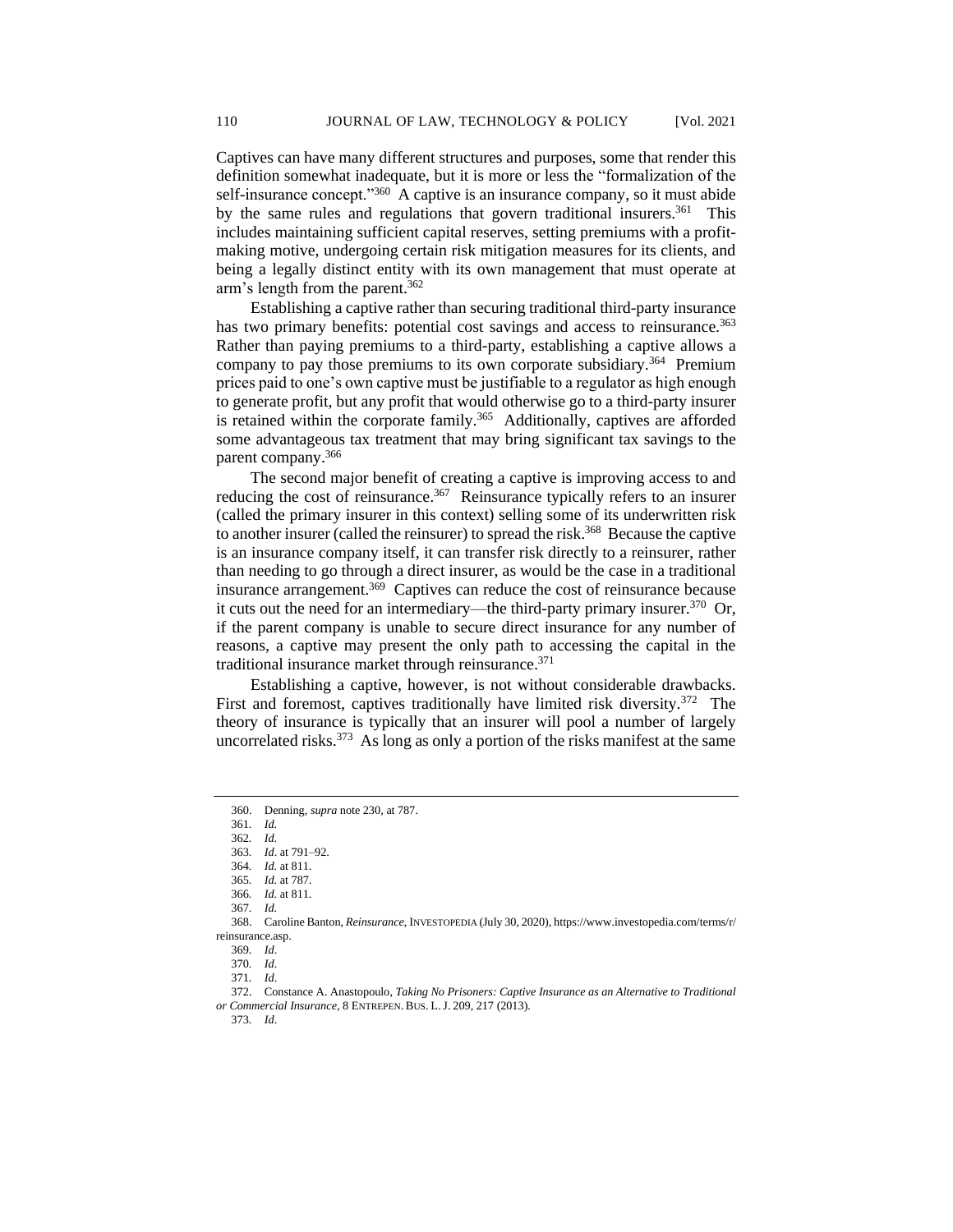time, the premiums from the other unclaimed risks should cover the losses.<sup>374</sup> As captives only support the parent company, they often have a very narrow or even singular portfolio of risk, so a large claim could bankrupt the entire insurance captive.<sup>375</sup>

Additionally, creating a captive insurance company can be costly. Insurance is a heavily regulated industry, so setting up an insurance company can be timely and expensive.<sup>376</sup> Furthermore, to account for the lack of risk pooling, captive insurers must maintain higher capital reserves.<sup>377</sup> For these reasons, initiating a captive insurance company is often prohibitively expensive for smaller companies and only economically worthwhile for larger institutions.<sup>378</sup>

Nonetheless, where these impediments do not take captives out of the question, the digital asset storage industry could use captives to dramatically increase the amount of assets under some insurance coverage. Digital asset custodians are not the typical Fortune 500 company for which a captive is appealing, but the industry could benefit from the broader use of captives for a number of reasons.

First, for many companies, a captive may be the only available option for securing formal insurance because the supply of digital asset insurance is still constrained by limited insurers, high premiums, and skepticism about insuring digital asset companies.<sup>379</sup> Insurers, seeking to limit their exposure with such an unknown risk, are being highly selective about what companies to insure.<sup>380</sup> Thus, many companies have been locked out of the traditional insurance market, leaving a captive as the only viable option for insurance.<sup>381</sup> A captive, which is legally an insurance company, offers far more protection to consumers than selfinsurance, which does not have to comply with regulations such as segregated funds or mandated capital reserves.<sup>382</sup> Because hacks have been so prevalent in the industry, consumers may care greatly about how their assets are insured, and therefore captives may be a worthwhile investment to attract and retain clients.<sup>383</sup>

Second, digital asset insurance is a new product with a very difficult to assess risk. Insurers, therefore, must set relatively high premiums to provide a buffer for potential underwriting miscalculations.<sup>384</sup> A captive provides the opportunity for the parent company to "evaluate and assess the risk based on its own experiences as opposed to industry-wide calculations" that will likely

<sup>374</sup>*. Id.* at 218.

<sup>375</sup>*. Id*.

<sup>376</sup>*. Id.* at 217.

<sup>377.</sup> Joseph W. Tucciarone & Louis Biscotti, *Captive Insurance Companies: A Common Sense Approach to Improved Risk Management*, CPA J.(Dec. 2018), https://www.cpajournal.com/2018/12/19/captive-insurancecompanies.

<sup>378</sup>*. Id.*

<sup>379.</sup> Downey, *supra* note 157.

<sup>380</sup>*. Id*.

<sup>381.</sup> Denning, *supra* note 230, at 785.

<sup>382</sup>*. Id*. at 811.

<sup>383</sup>*. A Comprehensive List of Cryptocurrency Exchange, supra* note 5.

<sup>384.</sup> Anastopoulo, *supra* note 372, at 216.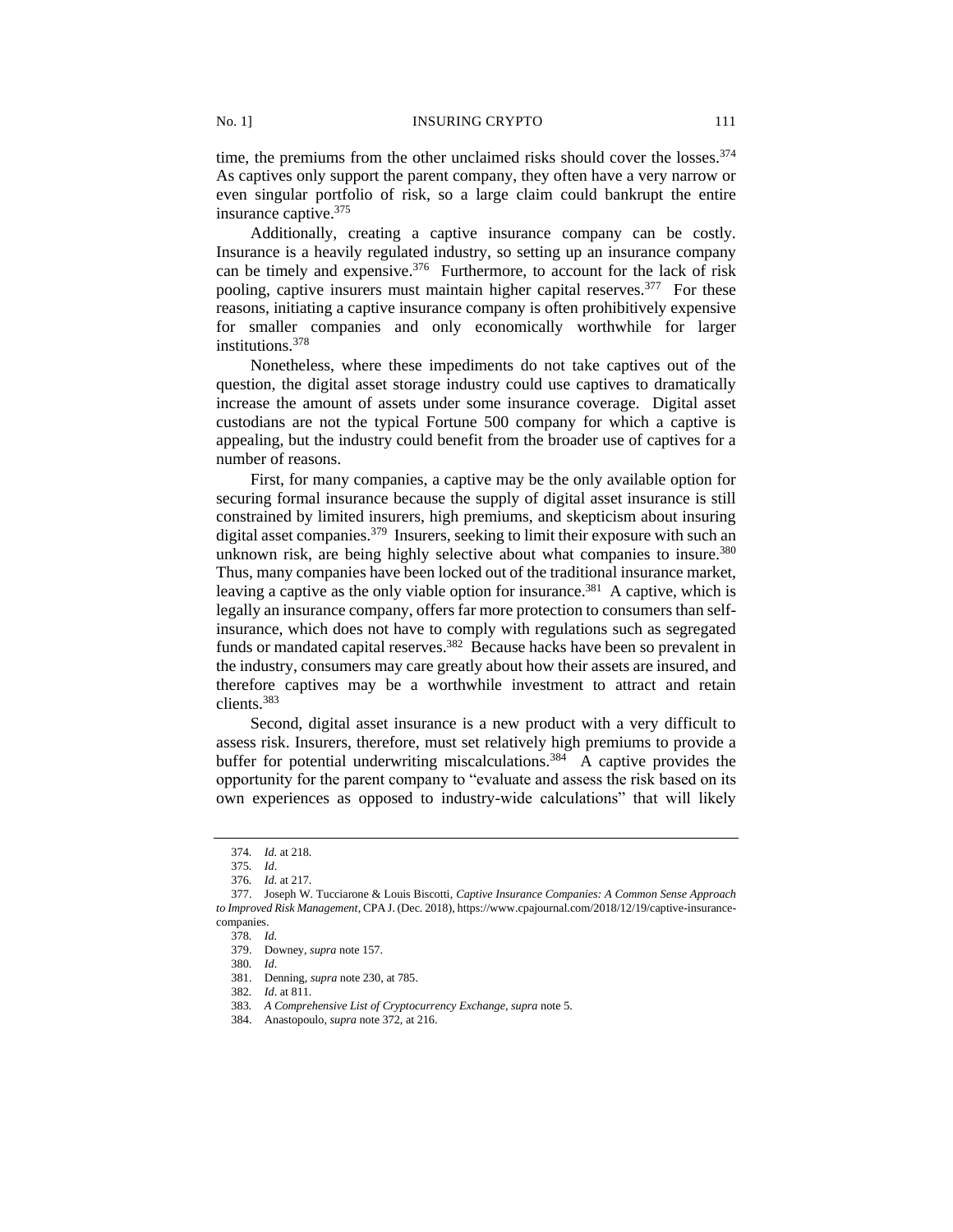include a pricing premium to account for the lack of underwriting precision.<sup>385</sup> There are also not many experts on digital asset storage security—if the parent company employs or has better access to those industry experts, it may be better positioned than any third party insurer to evaluate the risks associated with its storage solution.<sup>386</sup> Of course, there is potential for bias in this scenario that must be addressed by ensuring that the captive has sufficient autonomy and independence to appropriately assess risk and set premiums.

Third, a captive provides digital asset companies an alternative path to the reinsurance market. As with any captive, this allows a back-door method of securing insurance from large, traditional reinsurers for companies that cannot access the primary insurance market.<sup>387</sup> Further, companies that are otherwise able to secure insurance may be able to access more affordable reinsurance by first establishing a captive.<sup>388</sup>

Finally, captives for digital asset companies have interests better aligned with consumers. The traditional insured-insurer relationship is inherently adversarial in the claims process.<sup>389</sup> A company that makes a claim on its digital asset insurance policy is seeking payment from an insurer.<sup>390</sup> The individual claim is a net-zero equation between the insurer and insured.<sup>391</sup> With a captive, however, "the parent and captive have the same incentive to pay the claim from the captive's reserves."<sup>392</sup> Thus, this alignment in interests may make the coverage provided by a captive more valuable to consumers than third-party insurance. 393

In January 2020, Gemini, a large U.S. crypto exchange, was the first in the digital asset space to publicly introduce a captive insurance company to insure crypto custody.<sup>394</sup> Gemini cited the low available coverage limits and the access to the reinsurance market as primary reasons it established a captive.<sup>395</sup> Its policy is structured such that the insurance captive is responsible for the first tranche of losses, and the excess insurers would be responsible for all or part of the liability after the first tranche for a total of up to \$200 million in coverage.<sup>396</sup> This allows Gemini to demonstrate to insurers and reinsurers that it has skin in the game and limits claims to the excess insurers to only very large incidents, which thereby secures a large policy limit at a more affordable price.<sup>397</sup> Because

388*. Id.* 

<sup>385</sup>*. Id.*

<sup>386</sup>*. Id.*

<sup>387</sup>*. Id.*

<sup>389</sup>*. Id.* at 216–17.

<sup>390</sup>*. Id*. at 216.

<sup>391.</sup> Insurance companies are incentivized on a macro level to pay claims because a reputation for avoiding claims payments will make other companies reluctant to seek their insurance services. Michael Zboron, *Reputational Risk in the Context of A.M. Best's Rating Analysis,* 31 THE GENEVA PAPERS 500, 504–505 (2006).

<sup>392.</sup> Anastopoulo, *supra* note 372, at 216.

<sup>393.</sup> Kharif et al., *supra* note 111.

<sup>394.</sup> Yusuf Hussain, *Gemini Launches Captive Insurance Company - Now Has the Most Custody Insurance Coverage in the Crypto Market*, GEMINI (Jan. 16, 2020), https://gemini.com/blog/gemini-launches-captiveinsurance-company-now-has-the-most-custody.

<sup>395.</sup> Allison, *supra* note 113.

<sup>396</sup>*. Id.*

<sup>397</sup>*. Id*.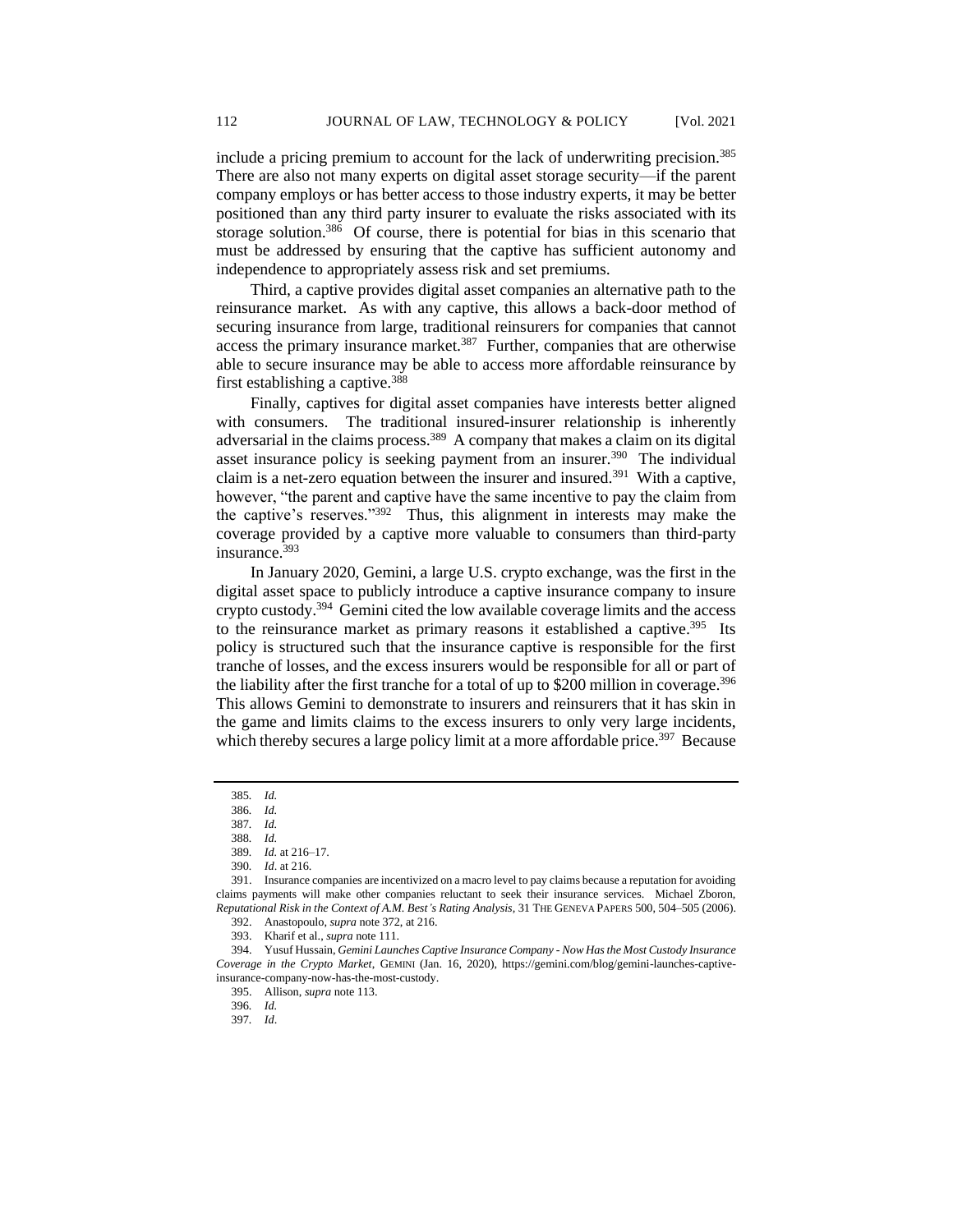the primary risk is taken on by Gemini itself in the captive model, insurers are willing to provide excess coverage and reinsurers are willing to insure a captive where the company otherwise may not have been able to secure sufficient direct coverage.<sup>398</sup>

This structure also helps solve both the moral hazard and adverse selection problems that insurers may face in covering digital asset-based companies.<sup>399</sup> Companies with traditional insurance may be less incentivized to prevent a hack if they have strong third-party insurance coverage, whereas those with a captive are still financially responsible at least in part for any losses.<sup>400</sup> Additionally, third-party insurers can use the structure and premiums of the captive in their reinsurance or excess coverage policy, which helps limit the information asymmetry as to the company's security.<sup>401</sup>

If the lower price and autonomy of insuring digital assets using captives expands coverage to more companies, this should have the secondary benefit of increasing the frequency of claims in the industry.<sup>402</sup> These claims are essential to the maturation of the digital asset insurance industry, as they provide valuable data and insight that insurers can use to refine their underwriting techniques.<sup>403</sup> A meaningful number of claims allows insurers to more frequently test their policies, improve their models, and gain valuable experience in the industry, allowing them to expand their coverage supply.<sup>404</sup>

Despite the potential benefits, captives are not a perfect solution for the digital asset industry. They are expensive to set up and operate, and third-party insurance providers, which have a diverse line of products, deeper reserves, and better access to reinsurance, are still far better positioned to handle large losses.<sup>405</sup> The high set-up and operating costs can be particularly limiting because the digital asset industry is itself new, so most companies in the space are still startups that may lack sufficient time or capital to establish a captive. A "core-cell" captive, also referred to as a "rent-a-captive,"<sup>406</sup> is an alternative model that may provide the benefits of a captive at a fraction of the cost.<sup>407</sup> A core-cell captive is a captive insurance company with a core operated by a thirdparty and associated cells that are legally distinct entities assigned shares of the company seeking captive insurance.<sup>408</sup> The cells function as a captive insurer, while the costs of creating and maintaining the core can be split among the

<sup>398</sup>*. Id*.

<sup>399.</sup> Omri Ben-Shahar & Kyle D. Logue, *Outsourcing Regulation: How Insurance Reduces Moral Hazard*, 111 MICH. L. REV. 197, 199 (2012).

<sup>400</sup>*. Id*.

<sup>401.</sup> Denning, *supra* note 230, at 812.

<sup>402.</sup> Allison, *supra* note 113.

<sup>403</sup>*. Id.*

<sup>404</sup>*. Id.*

<sup>405.</sup> Anastopoulo, *supra* note 372, at 217–19.

<sup>406</sup>*. See* David White, *Growing Interest in Captive Cells: Who and Why?*, 47 CAPTIVE INS. TIMES 1, 1 (2014) ("For all of the varieties, the industry often refers to these types of facilities as 'rent-a-captive' structures. I like to use the term 'captive cell' when referring to a rented segregated account.").

<sup>407.</sup> Anastopoulo, *supra* note 372, at 225.

<sup>408</sup>*. Id.*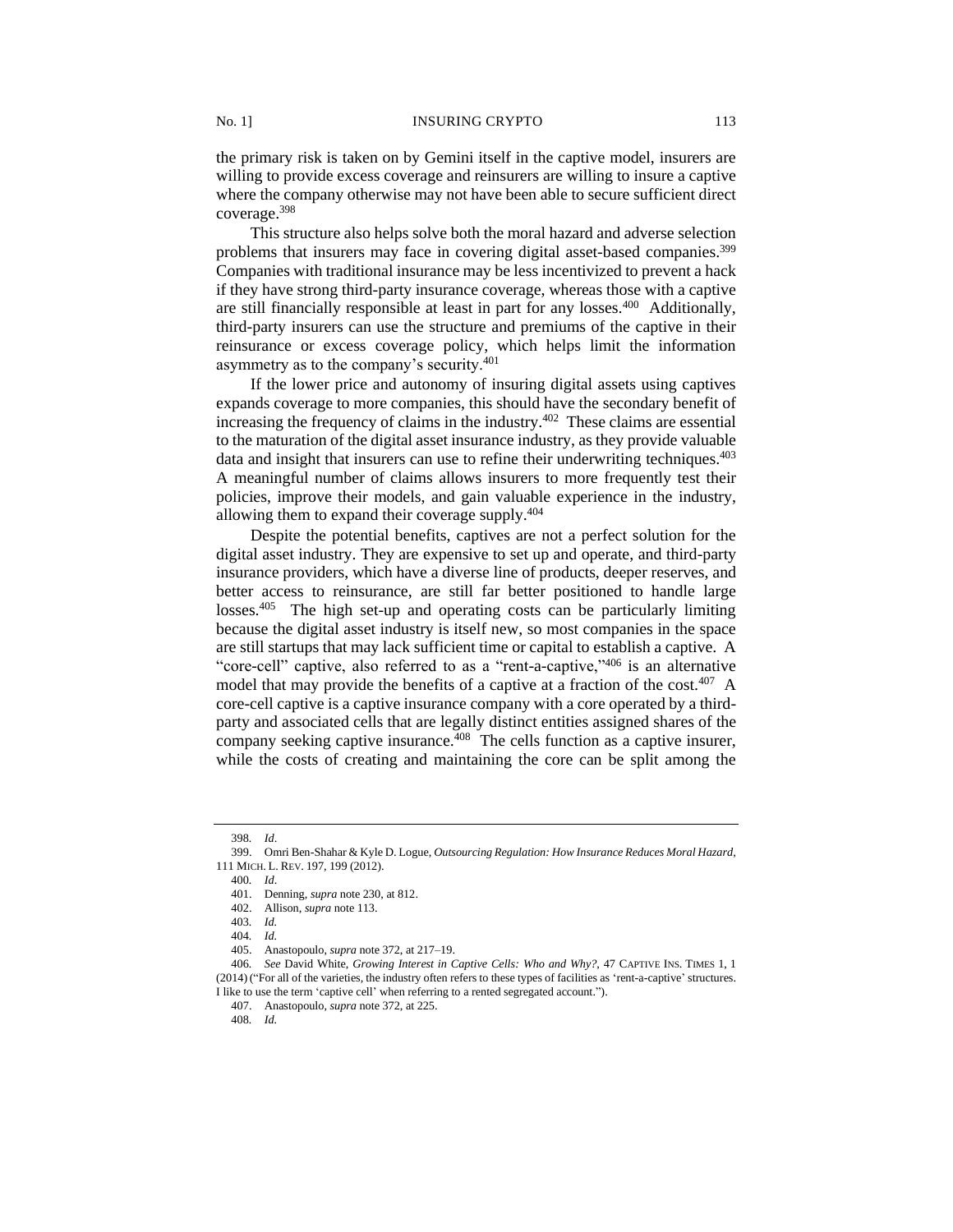associated cells. 409 The core-cell captive harnesses most of the benefits of a traditional captive while dispersing the costs.<sup>410</sup>

In such a limited market for digital asset insurance, captives can be an excellent alternative to traditional third-party coverage. Very few companies that hold significant digital assets have insurance, leaving billions of dollars' worth of digital assets vulnerable.<sup>411</sup> For digital asset companies who have thirdparty insurance, a captive can be a means of cutting costs or expanding coverage.<sup>412</sup> For smaller companies or those otherwise unable to obtain thirdparty insurance, captives can be an intermediary solution until digital asset insurance becomes more widely available.<sup>413</sup> Captives can provide additional protection to consumers' assets for an industry that is badly in need of expanded coverage.<sup>414</sup>

#### *B. Insurance as a De Facto Regulator*

While the State is the only entity that can legitimately govern through the use or threat of force, other bodies can still indirectly contribute to the regulation of a society.<sup>415</sup> A number of scholars have persuasively reasoned that insurance is *the* primary method of societal governance outside of the State because it has the power to influence industries at a systemic level.<sup>416</sup>

Insurers frequently function as de facto regulators because the insurer, the State, and consumers often have aligned incentives.<sup>417</sup> Insurance is generally purchased to compensate the insured for a loss. A loss incident such as a fire in one's home, a car crash, or an online hack may trigger property insurance, auto insurance, or cyber insurance, respectively. In each instance, it is in all parties' (the insured, the insurer, and the government) interests to prevent or mitigate the damage from the fire, car crash, or hack. Taking preventative or mitigative measures is frequently a profit-maximizing strategy for the insurer that also benefits the government and consumer.<sup>418</sup> Notable contracts and insurance scholars Omri Ben-Shahar and Kyle Logue argue that the insurer is in fact often a more effective regulator than the government because insurers tend to have better information and have profit as a motivator.<sup>419</sup>

For example, the first fire departments in history were established by insurers after suffering heavy claims from the Great Fire of London in 1666.<sup>420</sup> Later, insurers were responsible for the widespread adoption of sprinkler

<sup>409</sup>*. Id.*

<sup>410</sup>*. Id.*

<sup>411</sup>*. Id.*

<sup>412</sup>*. Id.* 413*. Id.* at 209.

<sup>414</sup>*. See id.* (exploring the benefits and risks of this captives vis-à-vis conventional insurance).

<sup>415</sup>*. Id.*

<sup>416</sup>*. See id.* at 14 (arguing that "Insurance is the institution of governance beyond the state"); Talesh, *supra*  note 108, at 471 (explaining the ways in which insurers are effective regulators).

<sup>417.</sup> ERICSON ET AL.,*supra* note 93, at 45.

<sup>418</sup>*. Id*.

<sup>419.</sup> Shahar & Logue, *supra* note 399.

<sup>420.</sup> Camillo, *supra* note 105, at 60.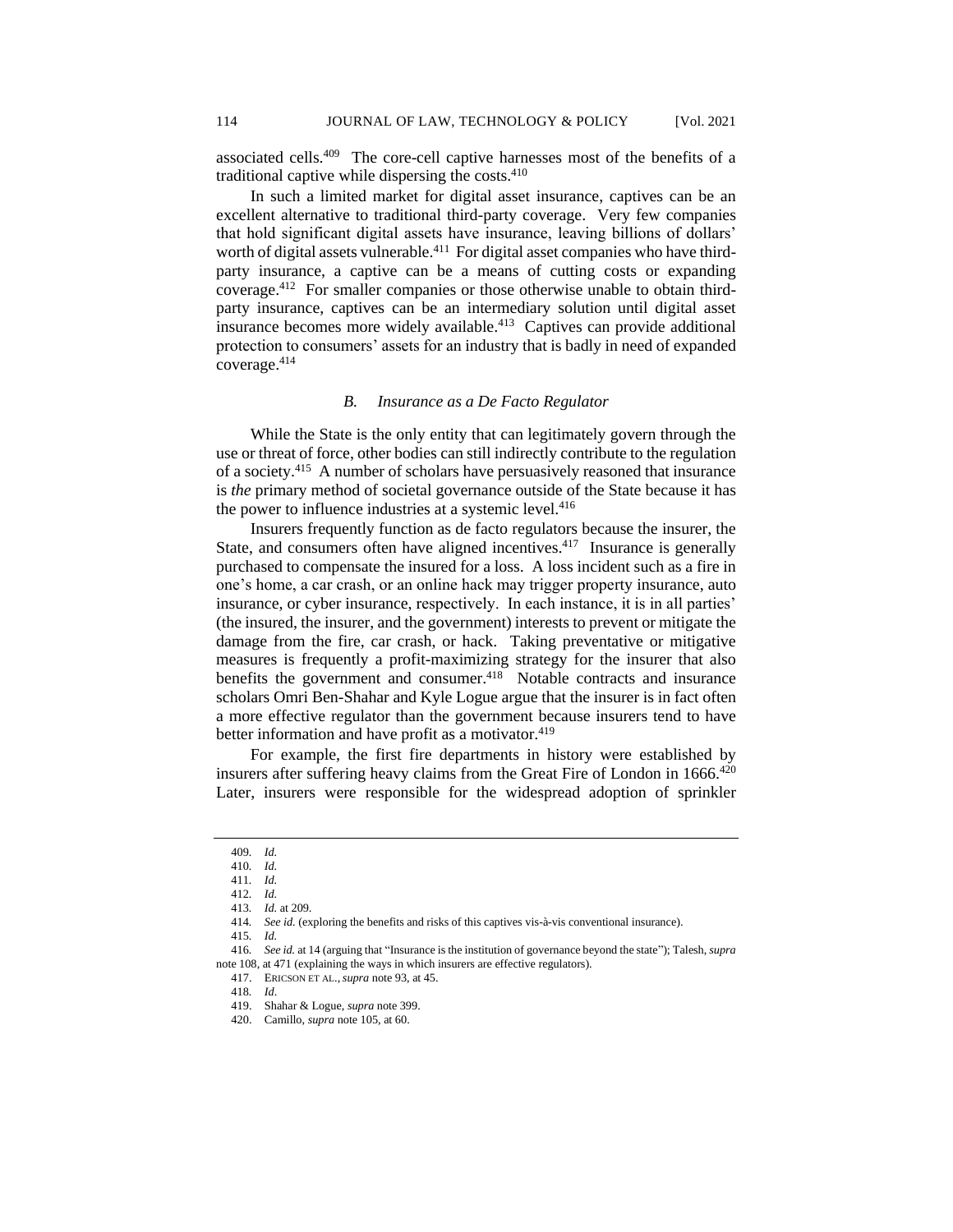systems that are now legally required in most commercial buildings. $421$ Similarly, the insurance industry has had immeasurable impact on automobile safety over the last century.<sup>422</sup> Insurers have encouraged legislation to mandate airbags, heavily promoted the use of seatbelts, and helped improve road safety.<sup>423</sup> These were not altruistic gestures from socially conscious insurance companies concerned about injuries from fires and car crashes—these were calculated maneuvers that the insurers deemed would help their bottom line, which had a secondary benefit of saving lives as well as money for both consumers and the government.

The same trend is now occurring in the cyber industry. Cyber insurers are playing an ever-expanding regulatory role in the cybersecurity industry.<sup>424</sup> For example, insurers are attempting to improve cybersecurity by requiring that companies seeking insurance comply with cybersecurity standards such as ISO 27001, a global information security management standard.<sup>425</sup> Those that do not comply with it or a comparable standard often will have difficulty obtaining cyber insurance or will have higher premiums. $426$  This, in theory, should encourage the adoption of global cybersecurity standards and improve cybersecurity generally.<sup>427</sup>

How effective insurance is at regulating an industry is dependent on a variety of factors and is often a subject of considerable scholarly debate.<sup>428</sup> Some recent evidence suggests that insurers may be less impactful in improving cybersecurity and preventing cyber incidents than previously thought.<sup>429</sup> A recent report by the Cyberspace Solarium Commission (CSC), a group established by the U.S. Congress to investigate cyber threats and develop a strategy to protect the United States against significant cyber attacks, argues that risk mitigation in the cyber insurance industry has little impact on hack prevention.<sup>430</sup> The CSC suggests that the relatively small market size of the cyber insurance industry and the ability to offload risk to reinsurers (both characteristics of the digital asset insurance industry) dampens the incentive of

<sup>421</sup>*. Id.* 

<sup>422.</sup> ERICSON ET AL.,*supra* note 93.

<sup>423</sup>*. See id* (explaining how insurance companies also employ far more subtle techniques such as campaigning to replace the word "accident" with "crash" in our lexicon because it may encourage people to drive more safely to reduce such incidents). Insurers also use more concrete approaches to reduce crashes. *Id*. In Canada, an insurance association went so far as to actually pay for the engineering of safer roads and found that this saved the insurer twenty-two times what they paid for the construction. *Id*.

<sup>424.</sup> Tom Johansmeyer, *Cybersecurity Insurance Has a Big Problem*, HARV. BUS. REV. (Jan. 11, 2021), https://hbr.org/2021/01/cybersecurity-insurance-has-a-big-problem.

<sup>425.</sup> Camillo, *supra* note 105, at 60.

<sup>426</sup>*. Id.*

<sup>427</sup>*. Id.*

<sup>428.</sup> *E.g.,* CYBERSPACE SOLARIUM COMM'N., 2020 CYBERSPACE SOLARIUM COMMISSION REPORT, 81 (2020).

<sup>429</sup>*. See id.* ("A robust and functioning market for cyber insurance could play a similar role in identifying and regulating behavior to improve cyber risk management. Today, the market for cyber insurance is failing to deliver on this potential.").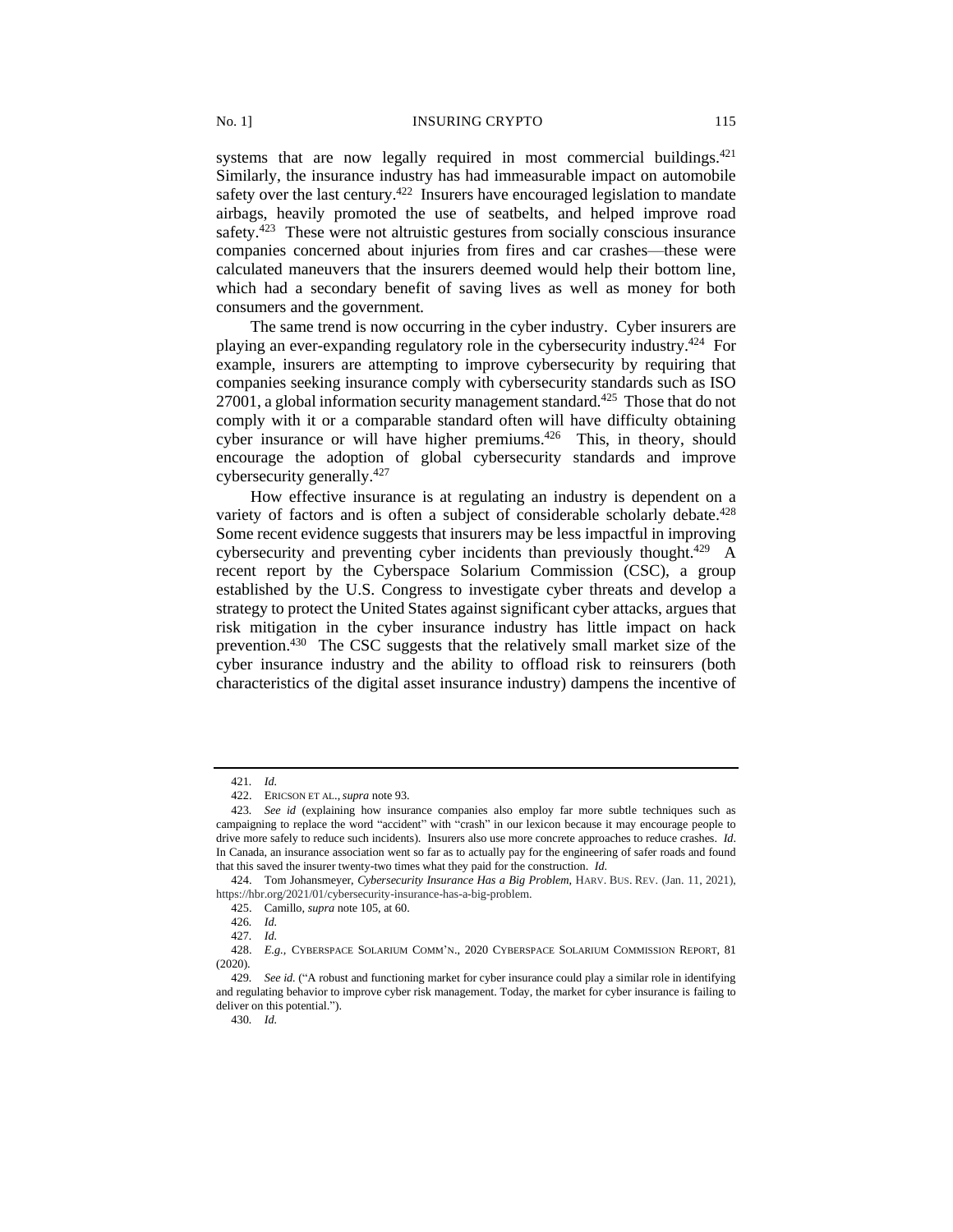insurers to take risk mitigation seriously.<sup>431</sup> Scholars such as law professor Shauhin Talesh, however, have found that risk mitigation in the cyber industry can add value, though much of the benefit comes from services provided after a hack rather than preventing the cyber intrusion in the first place.<sup>432</sup>

Insurers have acted as de facto regulators across a variety of industries for centuries,<sup>433</sup> and they can and should do the same in the digital asset industry. Insurers should work together to adopt an industry-wide digital asset security standard. The Cryptocurrency Security Standard (CCSS), for example, is an independent organization that created a "set of requirements for all information systems that make use of cryptocurrencies, including exchanges, web applications, and cryptocurrency storage solutions."<sup>434</sup> Major insurers could adopt the CCSS (or any other mutually agreed upon standard) as a minimumsecurity threshold for crypto businesses hoping to obtain insurance. Insurers have a financial stake in the security of these storage solutions, so they are incentivized to adopt strong, dynamic standards and make improvements to such standards when the industry necessitates it.<sup>435</sup>

Insurers acting as a de facto regulator by instituting industry-wide security standards would have a number of benefits. First, industry-wide security standards would improve the security of digital assets.<sup>436</sup> If insurers were to institute such a standard, any company who wants to be viewed as a safe storage option would need to meet "certain cyber hygiene and pre-loss standards."437 If insurers' standards are not met, the company would have difficulty obtaining insurance, serving as a red flag to security-conscious consumers. While the most secure storage solutions available already likely surpass such proposed standards and therefore require little modification to their security infrastructure, those companies most susceptible to a hack would be forced to improve their security if they hope to obtain insurance.<sup>438</sup> Otherwise, they risk losing customers to insured competitors.

Collective security standards or rating systems would not be new to the insurance industry. Insurers in Canada, for example, fund the Vehicle Information Centre of Canada, which uses the CLEAR vehicle rating system to assess "the crashability, damagibility, and theft vulnerability of each type of manufactured vehicle, as well as the protection of individuals in them."<sup>439</sup> The CLEAR rating system indirectly improves the safety of automobiles in

438*. Id.*

<sup>431</sup>*. See id.* ("Because insurers can either assume their inherited cyber risk with little threat to their overall solvency or pass this risk along to reinsurers in the form of derivatives, they have little incentive to push the entities they insure to manage that risk.").

<sup>432.</sup> Talesh, *supra* note 108, at 475; *see also* Camillo, *supra* note 105, at 60–61 (discussing how conducting simulated attacks and war games helps prepare companies to respond to hacks).

<sup>433.</sup> *See* Talesh, *supra* note 108, at 472–73 ("[Some scholars] argue that insurance covering product liability, workers' compensation, automobiles, homeowners, environmental liability, and tax liability, regulate individuals and businesses in ways that are more constructive than government regulation.").

<sup>434</sup>*. Cryptocurrency Security Standard*, CRYPTOCONSORTIUM, https://cryptoconsortium.github.io/CCSS/ (last visited Apr. 26, 2021).

<sup>435</sup>*. Id.*

<sup>436</sup>*. Id.* 437. Camillo, *supra* note 105, at 60.

<sup>439.</sup> ERICSON ET AL.,*supra* note 93, at 277.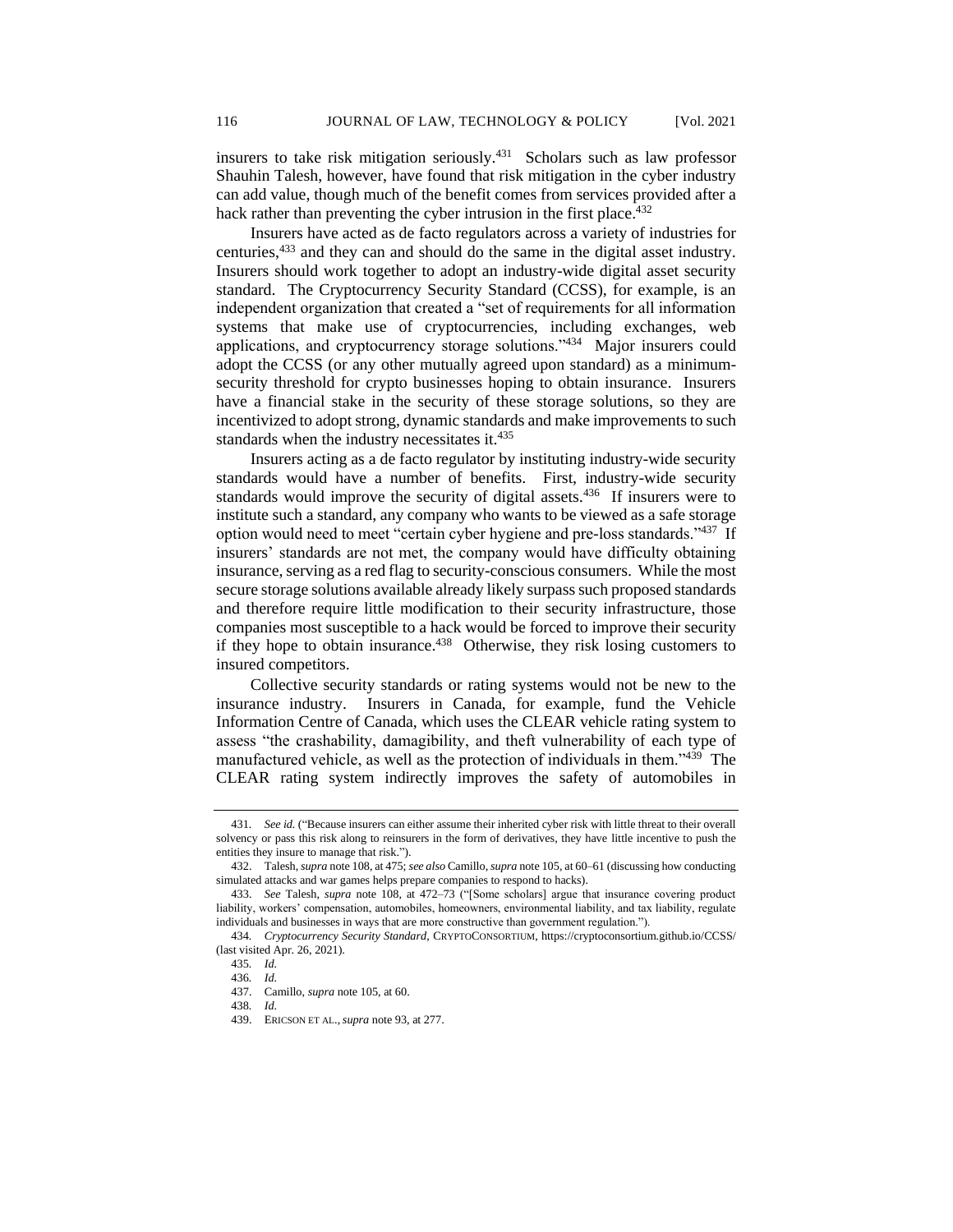Canada.<sup>440</sup> Rather than the government mandating a certain safety level, insurers indirectly improve automobile safety by charging higher premiums for models with lower CLEAR ratings.<sup>441</sup> This unbiased safety information sponsored by CLEAR—and funded by insurers—allows consumers to pick safer cars both because they value their own safety, but also because their insurance premiums are lower.<sup>442</sup> Thus, car companies compete to make safer and safer cars not because they are legally required to but because consumers can see which cars are safest. Similarly, a common standard among insurers for digital asset storage solutions would allow consumers to recognize which companies provide suitable security.

Adopting a ubiquitous security standard such as CCSS or funding an independent trade association focused on digital asset storage would also allow insurers to become familiar with a particular standard or rating system.<sup>443</sup> The insurers would benefit from the consistency of applying the same model because they could quickly become experts in assessing compliant security architectures.<sup>444</sup> Today, companies must spend hours educating the insurers about the digital asset industry and their security infrastructure just so that insurers can make a one-off judgment about the risk.<sup>445</sup> Adopting one framework for assessing security would save all parties time and money and encourage industry conformity towards best practices.<sup>446</sup> It may also make the development of risk mitigation tools economically viable.<sup>447</sup> Methods such as simulated hacks to test security may not be feasible for one company to develop, but could be worthwhile for an insurer to develop and implement among all of its clients.<sup>448</sup>

Companies could also be confident that once they meet the transparent and rigorous standards set by insurers or an independent organization, they would be able to obtain coverage.<sup>449</sup> Today, many companies hoping to obtain insurance are denied because they are deemed too risky.<sup>450</sup> Setting one standard will help improve the clarity and transparency around what insurers expect in order to underwrite a digital asset storage policy.<sup>451</sup> If there is one uniformly approved standard, companies will better understand what is expected of them and their

451*. Id.*

<sup>440</sup>*. Id.*

<sup>441</sup>*. Id.*

<sup>442</sup>*. Id.*

<sup>443</sup>*. Id.*

<sup>444</sup>*. Id.*

<sup>445</sup>*. Id.*

<sup>446</sup>*. Id.*

<sup>447</sup>*. Id.*

<sup>448</sup>*. See* Camillo, *supra* note 105, at 60–61 (discussing how simulated hacks are typically sophisticated and best performed by a third-party so as to be the most realistic test of the security infrastructure, and that insurers are far better positioned to assume this role than the company itself).

<sup>449</sup>*. Id.*

<sup>450</sup>*. See Digital Currencies Insurance*, *supra* note 62, at 2–4 (stating that there is "[s]hortage of quality institutional buyers with the attributes necessary to build a pool of similar risk and thus spread and mitigate aggregation of risk."). Additionally, there is a "high volume of submissions from cryptocurrency companies not able to pay the requisite premiums in order to fund significant losses." *Id*. As such, insurers are receiving significant requests for coverage, but most requests are coming from parties they deem too risky to insure. *Id*. Thus, they are unable to build a pool of companies the insurers perceive as equally low risk. *Id*.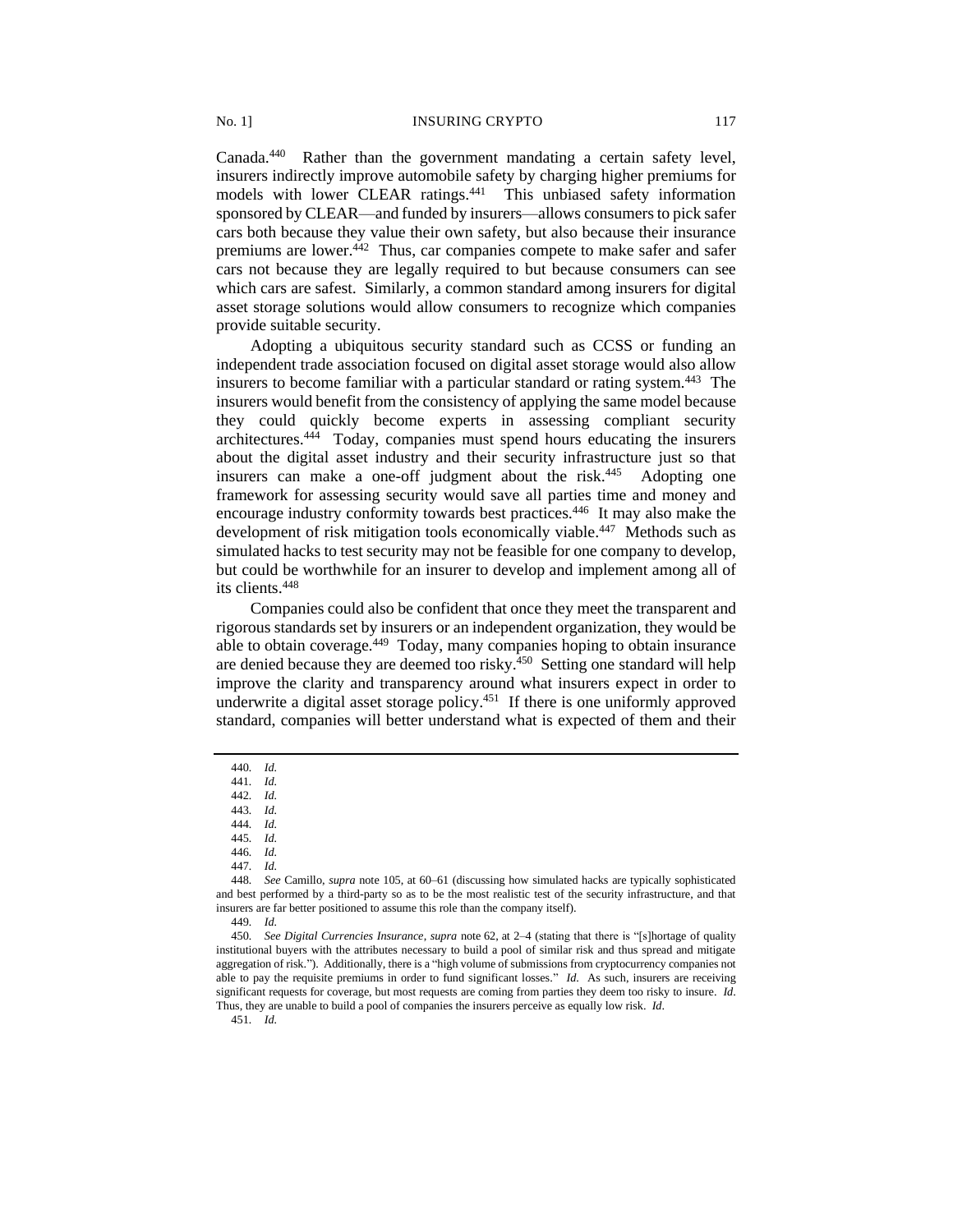security infrastructure to be deemed insurable.<sup>452</sup> Insurers then benefit from increased demand from more attractive insureds rather than being forced to sift through the deluge of overly risky companies from whom they receive requests today.<sup>453</sup>

Finally, insurers stepping into this regulatory role alleviates pressure on the government to issue clearer rules and regulations surrounding asset security that could quickly become ineffective or outdated. In many ways, insurers are better positioned than the government to be the regulatory force in the digital asset storage industry.<sup>454</sup> Insurers tend to have far better access to information and more sophisticated tools for information aggregation and prediction.<sup>455</sup> Additionally, insurers are financially incentivized to limit digital asset security vulnerabilities.<sup>456</sup> A uniform approach by insurers can also create a national system rather than forcing digital asset companies to try to comply with a patchwork of state regulations.<sup>457</sup> As the industry inevitably evolves, insurers can stay flexible and dynamic with their standards, which permits the government to take a more measured approach to creating new rules and laws and avoid implementing premature regulations.

# V. CONCLUSION

In the 1930s the Great Depression caused over 9,000 banks to fail in the United States, resulting in the worst economic depression in modern history.<sup>458</sup> In response Franklin D. Roosevelt signed the Banking Act of 1933, which among other initiatives created the FDIC, which provides government-backed insurance of deposited funds up to \$250,000 per account.<sup>459</sup> The FDIC restored faith in banks, dramatically increased deposits and lending, and is foundational to modern banking.<sup>460</sup> Until individuals can be guaranteed a similar level of security with their crypto assets as that in modern banks, it is unlikely that the industry will achieve the broad adoption that many enthusiasts desire.

Private insurance is currently the best and only realistic solution to guaranteeing the security of crypto assets. Institutional storage solutions have emerged that offer security-focused custody of digital assets that dramatically improve the security of assets. $461$  A recent announcement by the Office of the Comptroller of the Currency also confirmed that federally chartered banks could

<sup>452</sup>*. Id.*

<sup>453.</sup> Johnathan McGoran, *Cryptocurrency is a Massive Uninsurable Risk: Here's How to Protect Your Assets*, RISK & INSURANCE J. (Mar. 18, 2020), https://riskandinsurance.com/cryptocurrency-is-a-massiveuninsurable-risk-heres-how-to-protect-your-assets.

<sup>454</sup>*. Id.*

<sup>455.</sup> Talesh, *supra* note 108, at 472.

<sup>456</sup>*. Id.*

<sup>457</sup>*. Id.*

<sup>458.</sup> Robert Stammers, *The History of the FDIC*, INVESTOPEDIA (Aug. 11, 2019), https://www.investopedia.com/articles/economics/09/fdic-history.asp.

<sup>459</sup>*. Id.*

<sup>460</sup>*. Id*.

<sup>461</sup>*. Id.*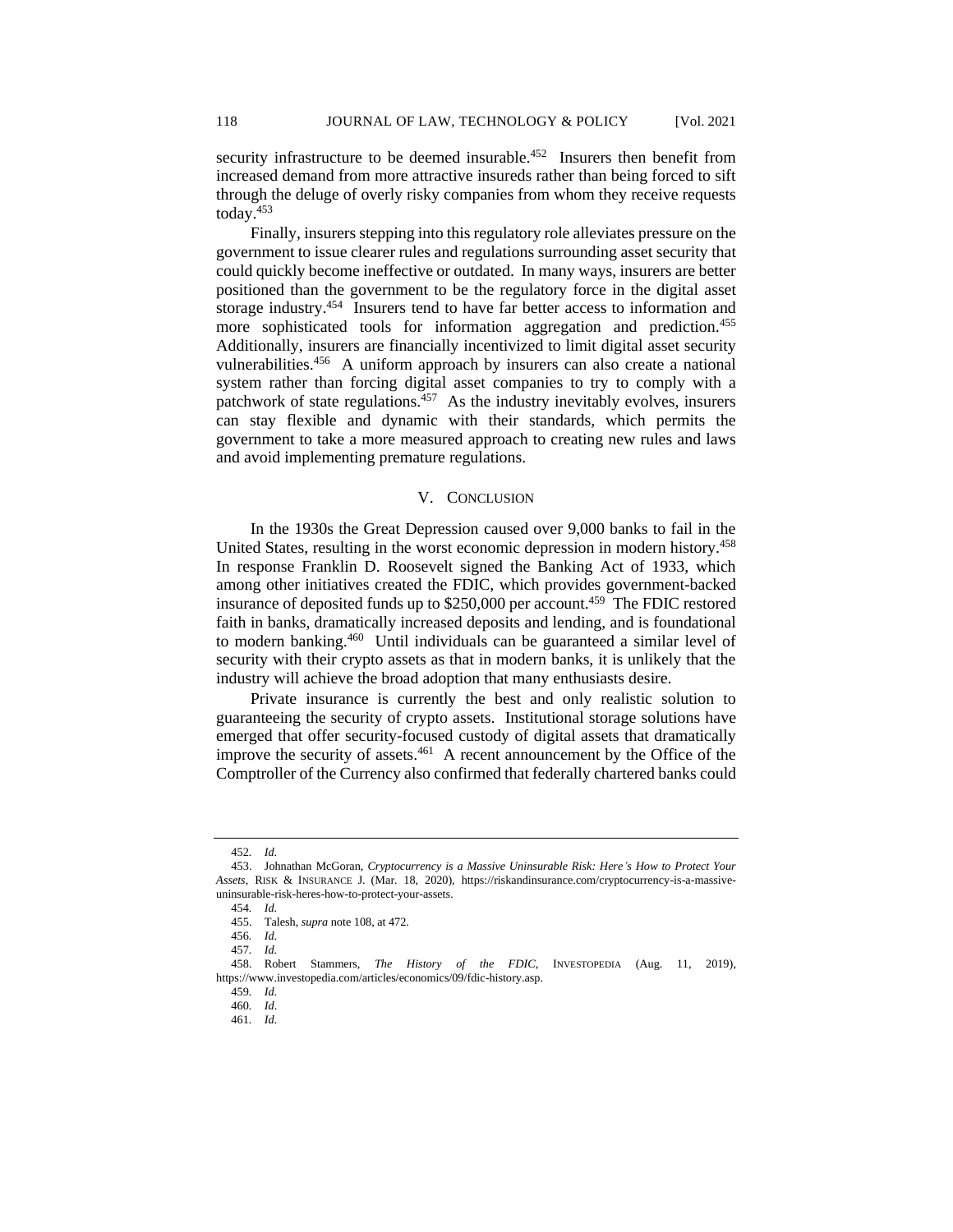provide custody services for crypto assets.<sup>462</sup> Historically, however, no solution is invulnerable. At the very least, nobody should consider digital asset storage solutions impenetrable until we have far more history and data.<sup>463</sup>

In the absence of perfect security, insurance is the only means of guaranteeing that the value of the asset does not disappear overnight. Given the prevalence of hacks and the nascency of both the cryptocurrencies themselves and the available custody solutions, institutional investors are unlikely to be comfortable investing in digital assets without strong insurance coverage.<sup>464</sup> This backstop is likely a necessity for broad institutional adoption of crypto assets.<sup>465</sup> Even if custody solutions could guarantee security, insurance coverage may still be a legal or regulatory requirement for investment.<sup>466</sup>

Demand for insurance has skyrocketed in part because investors are eager to safely invest in this new asset class.<sup>467</sup> Over 70% of institutional finance executives believe that digital assets will have a place in the future of investing.<sup>468</sup> Without quality insurance coverage that can make holding digital assets functionally as safe as traditional asset classes, institutional investors will largely remain on the sidelines.<sup>469</sup> At a bare minimum, investors need to be able to quantify the risk of holding digital assets. Insurance allows investors to convert an unknown risk of catastrophic loss from a hack into a quantifiable monthly cost, which makes assessing the value of a digital asset investment far easier.<sup>470</sup>

Retail users who would like to adopt cryptocurrencies and digital assets as daily forms of payment are also eagerly awaiting insurance. When cryptocurrencies gained prominence in 2017, many believed that it would be just months until bitcoin and other cryptocurrencies were a widely accepted retail payment option.<sup>471</sup> Three years later (and over ten since the invention of Bitcoin), only a small number of retailers accept payment in cryptocurrency.<sup>472</sup> Lack of security is partially to blame. $473$  Users and retailers are not willing to hold a significant amount of money in digital assets until they can be confident that those assets will not disappear at the hands of a hacker. $474$  Those that do allow payment with crypto assets generally convert it back into fiat currency at the point of sale which is both expensive and burdensome for the retailer.<sup>475</sup>

<sup>462</sup>*. Federally Chartered Banks and Thrifts May Provide Custody Services for Crypto Assets*, OFFICE OF THE COMPTROLLER OF THE CURRENCY (July 22, 2020), https://www.occ.gov/news-issuances/newsreleases/2020/nr-occ-2020-98.html.

<sup>463.</sup> Newman, *supra* note 141.

<sup>464</sup>*. Id.*

<sup>465</sup>*. Id.*

<sup>466</sup>*. Id*; Downey, *supra* note 157.

<sup>467.</sup> Kathryn Tully, *Crypto's Next Act*, BNY MELLON (June 24, 2019), https://www.bnymellon.com/us/ en/insights/aerial-view-magazine/cryptos-next-act.html.

<sup>468</sup>*. Id.*

<sup>469</sup>*. Id.*

<sup>470</sup>*. Id.*

<sup>471</sup>*. Id.*

<sup>472</sup>*. Id.*

<sup>473</sup>*. Id.*

<sup>474</sup>*. Id.*

<sup>475</sup>*. Id.*